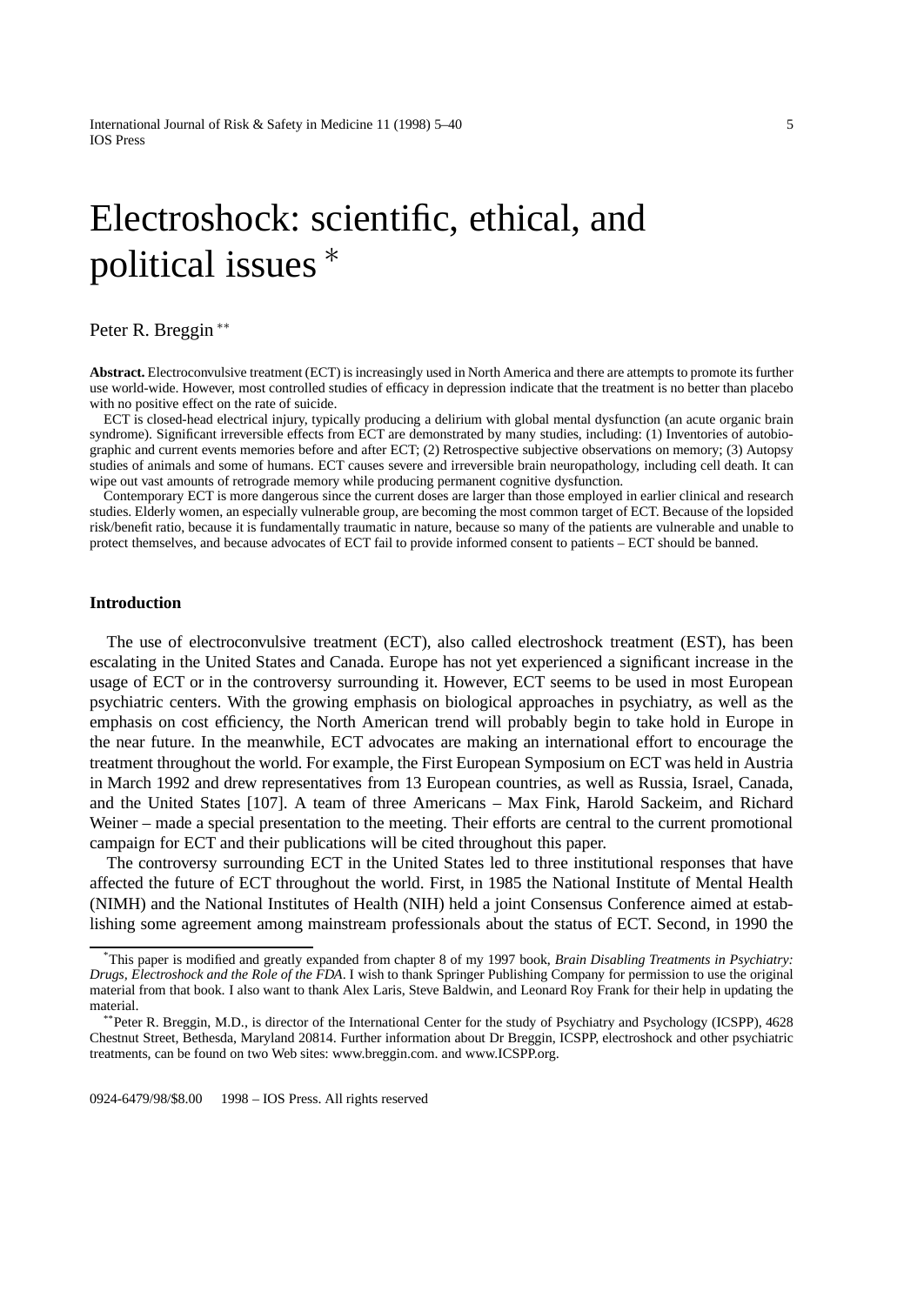Food and Drug Administration (FDA) decided for the first time to review the safety of ECT machines. Third, still in 1990, the American Psychiatric Association (APA) issued a lengthy report aimed at convincing the FDA not to require the testing of ECT machines. The APA report was successful in this regard and became the basis for the FDA's final report. The APA's report was also aimed at stifling controversy and protecting psychiatrists from lawsuits being brought by patients claiming brain injury from ECT. The conclusions of the Consensus Conference [63], the Food and Drug Administration [89], and the American Psychiatric Association [8] will be referred to throughout this analysis, often to compare their conclusions to the actual scientific data.

The ECT controversy has also been addressed by various agencies and bodies in Canada [74,128,142] and in England [150], usually in less detail and with reliance on opinions generated in the United States.

## *Current ECT usage in America and Europe*

Nowadays ECT is most commonly recommended for major depression. Some doctors recommend it when other approaches have failed but others quickly resort to it as a treatment of choice. On occasion the treatment is also prescribed for other disorders, especially acute mania.

ECT was originated in Italy in 1938 by Bini and Cerletti who observed the effects of electric current in rendering slaughter house pigs into a state of unconsciousness. That the electrical shocks did not actually kill the pigs led the doctors to try it on human beings [3, p. 6; 57]. The first human subject understandably feared that he was indeed about to be slaughtered. When the first shock did not render him unconscious, he beseeched the doctors, "Not again, it's murderous!" [3, p. 6]. Cerletti himself [57] translated the victim's plea as "Not another one! It's deadly!"

In the United States, and probably elsewhere, the use of ECT tends to vary from institution to institution. At Johns Hopkins, for example, a biologically oriented psychiatric center, 20% of the inpatients may be on a regimen of ECT at any one time [182, p. 9]. Many other hospitals in the US do not even offer ECT.

Probably more than 100,000 patients a year in the United States are electroshocked. The majority are women and many are elderly. In California, for example, two thirds of ECT patients are reported to be women, more than half of whom are 65 or older [165]. Data (1989–1993) from Vermont concerning ECT showed that 77% of ECT patients were female [168]. For all sexes, 58% were at least 65 years old and 20% were at least 80 years old. During this time, one Vermont hospital, Hitchcock Psychiatric, electroshocked 35 women and one man who were 80 and older. Overall, the hospital electroshocked 112 women and 26 men during those 5 years.

Pippard [142] commented "The use of ECT in England has shown a more or less steady decline for many years...". He surveyed ECT in all 35 National Health Service hospitals and five private clinics in the North East Thames and East Anglian Regions. He found that many of the hospitals used older machines and operated them according to the doctors' personal habits rather than "rational strategy" in regard to stimulus settings and other treatment variables. (Wise [183] recently found that 70% of ECT machines in Britain and Wales remain below standard.) Pippard discovered that ECT usage had fallen 55% in North East Thames Region since 1979 while it risen by 20% in the East Anglian region.

Pippard found a wide variation in usage from hospital to hospital, and district to district. In the County of Suffolk in East Anglia, "In the year to March 1990, 3580 applications of ECT were given, a rate of 6.50 per 1000 of population. In East Suffolk the rate was 8.32 per 1000." In one of the inner London health districts, few patients other than the elderly received ECT. The overall rate was 0.68/1000 population.

While ECT has been slightly on the decline in Great Britain, successful efforts to escalate its use in the United States are likely to spread abroad. A review by Allan Scott [156], consulting psychiatrist at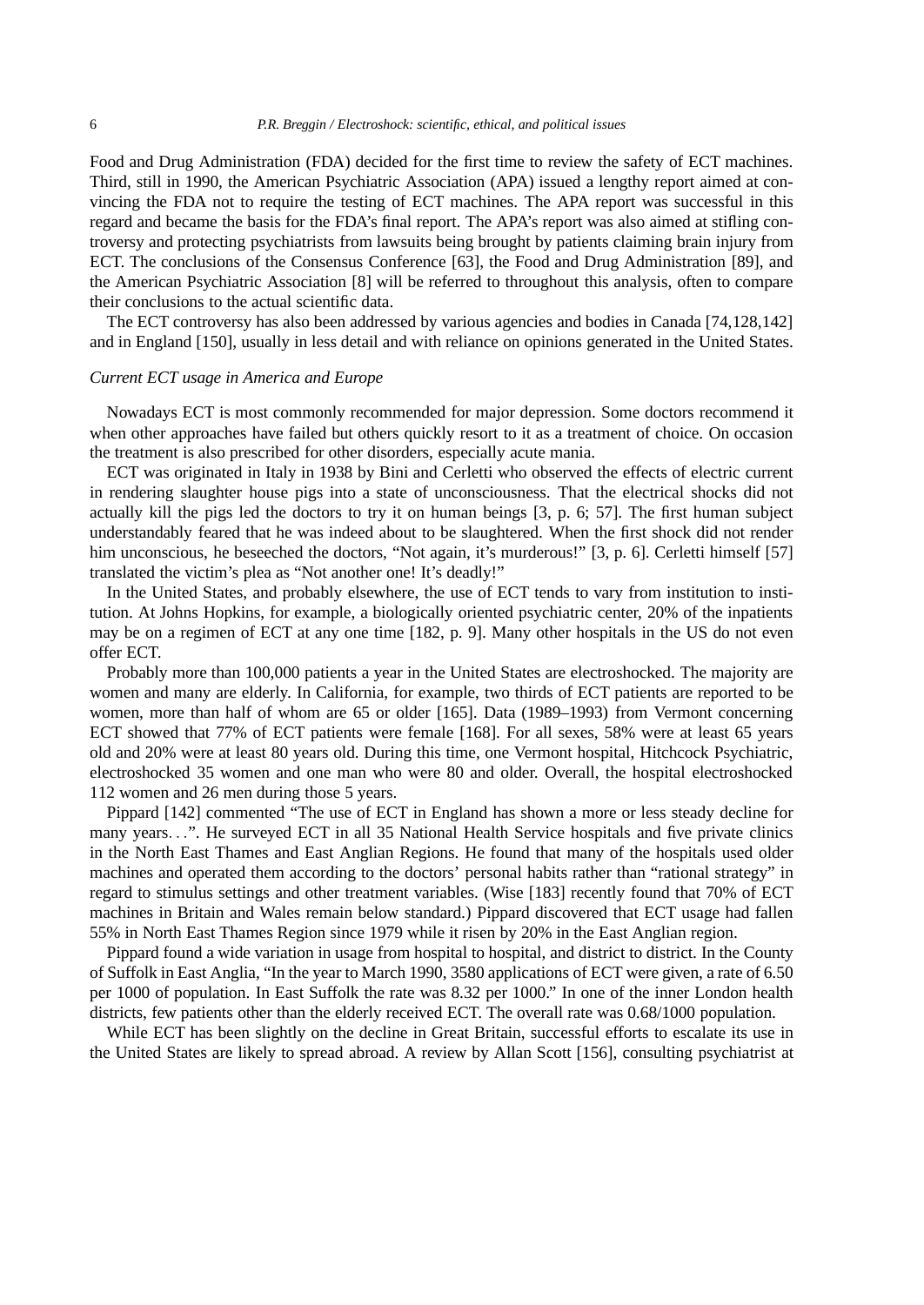the Royal Edinburgh Hospital, draws heavily on the American experience and recommends, "Electroconvulsive therapy (ECT) is an effective and important treatment for severe depressive illness and for other depressive illnesses that have not responded to drug treatment." Except to dismiss brain damage from ECT, Scott does not mention any adverse effects, even memory loss. A.G. Hay and Scott [109], in part to counter this author's concerns about ECT-induced brain damage (the British publication of Breggin [39]), presented a single case of a woman who had received a total of 125 treatments over several years. The follow-up evaluation, which showed no mental decline, involved an IQ test and the Clifton Assessment Procedure for the Elderly. The evaluation was conducted by one of the co-authors. This single-case clinical report bears more on the rising enthusiasm for ECT than upon ECT's supposed safety.

Canadian authorities have not published data concerning the use of ECT. However, in reply to inquiries from Don Weitz [104,181], some data has been released. Weitz obtained the estimates for ECT administered in Ontario's general and community psychiatric facilities, and provincial psychiatric hospitals. Outpatient ECT was not included. During the year 1994–1995, 12,865 individual ECT treatments were administered to approximately 1,800–2,000 patients. Payments to all physicians in Ontario in general and community hospitals (not provincial psychiatry hospitals) for the year 1993–1994 showed that almost twice as many women as men received ECT [136]. Women received 6,221 ECTs and men received 3,236. Fifteen youngsters age 15–19 were treated with ECT.

With advancing age, there was a tendency for women to become increasingly over-represented. The figures for the numbers of individual ECT treatments for women and men in each age group were as follows: age 60–64, 352 women, 342 men; age 65–69, 632 women, 240 men; age 70–74, 655 women, 430 men; 75–79, 592 women, 179 men; 80–84, 318 women, 97 men; 85 and older, 102 women, 94 men.

Stromgren [167] compared electroconvulsive therapy usage in Nordic countries – Sweden, Norway, Denmark, Finland, and Iceland – in 1977 and in 1987. The surveys were sent to departments of psychiatry in each country. The percentage of departments using ECT in 1987 in order of frequency were: Sweden (98%), Denmark (97%), Norway (82%), Iceland (67%), and Finland (57%). Departments that were unlikely to use ECT – child and adolescent, forensic, and drug addiction services – were excluded from the survey.

The number of units using ECT in Nordic countries was unchanged between 1977 and 1987 but there was a slight decrease in the absolute number of treatments given. This small decline was variously attributed to the decreasing numbers of beds, treatment by non-medical professionals, and the increasing use of psychopharmacology.

In the most commonly used diagnostic category in the Nordic countries, endogenous depression, all but 4 of 216 departments used ECT. However, the frequency of use had declined. In 1977, 22% of departments used ECT frequently (more than 25%) for endogenous depression, but in 1987 only 15% used it frequently. Overall, the report found that "ECT is still regarded as being an important useful treatment" and that during the 1980s, its value "has become obvious to an increasing number of psychiatrists in the Nordic countries".

A survey of 20 general hospitals with psychiatric units and psychiatric hospitals in Barcelona, Spain in 1993 found that 12 of 20 (60%) practiced ECT [24]. Reports from around Europe suggest at least some interest in ECT since the early 1980s, including Belgium [163,164], Germany [73], Poland [58], as well as Israel [49].

In addition to the US, England, and Canada, ECT has generated considerable controversy in Ireland [158] and especially in Australia [16–21,31,120,139,140]. Writing in the *Australian and New*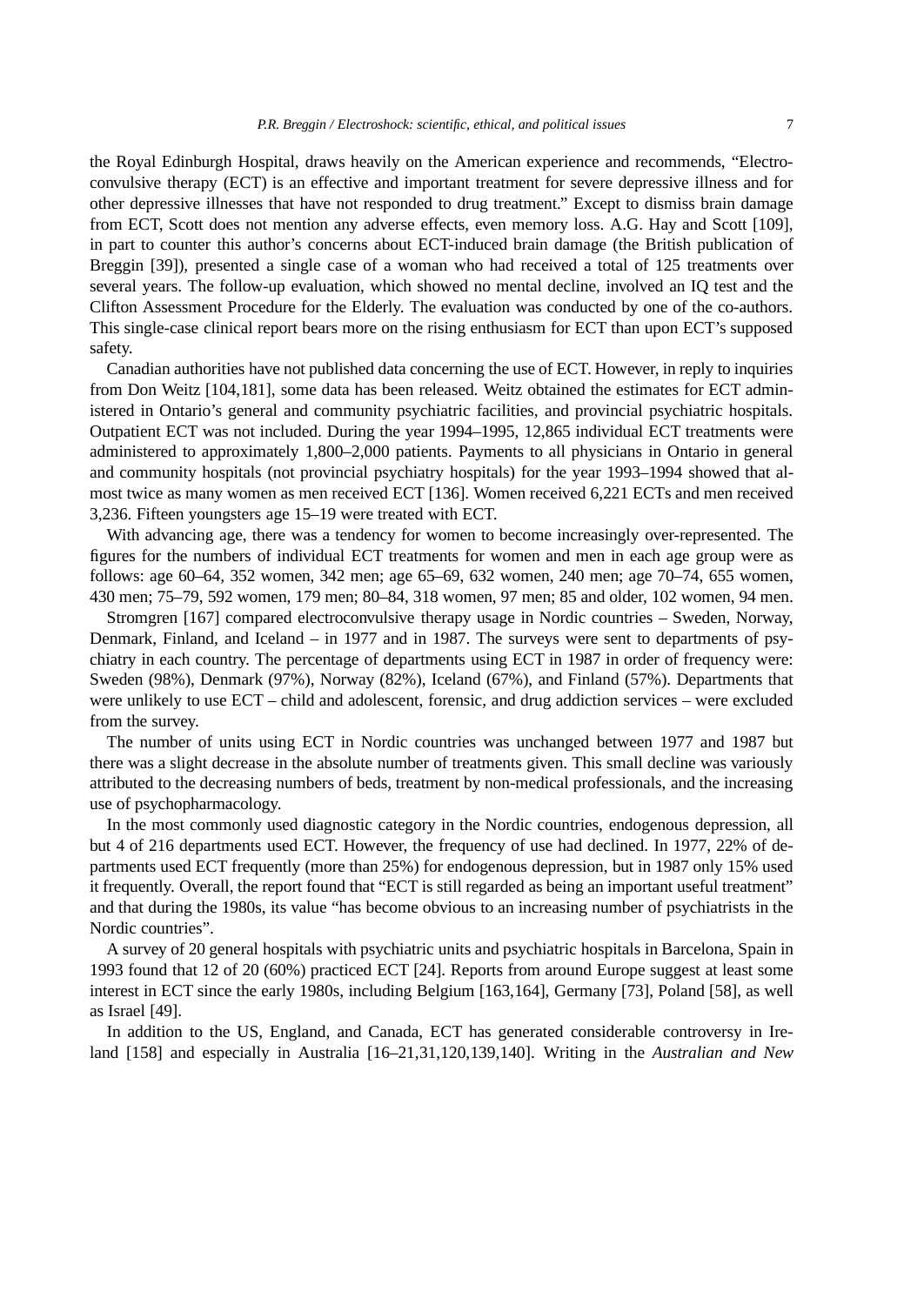*Zealand Journal of Psychiatry*, Durham [70] laments the criticism of ECT, as well as a "distinct prejudice" against the treatment manifested in recent legislation. The controversy surrounding ECT will be addressed in more detail later in this paper.

# **1. Efficacy studies**

## *1.1. Is there any basis for the claims?*

Rifkin [149] noted that the claim is frequently made that ECT is more effective and works more rapidly than drugs in the treatment of depression. He located nine controlled studies comparing the two treatments, but they were badly flawed. He could find no conclusive evidence that ECT was better than antidepressant treatment.

Crow and Johnstone [64], in a review of controlled studies of ECT efficacy, found that both ECT and sham ECT were associated with "substantial improvements" and that there was little or no difference between the two. Crow and Johnstone concluded, "Whether electrically induced convulsions exert therapeutic effects in certain types of depression that cannot be achieved by other means has yet to be clearly established" (p. 27).

Crow and Johnstone's critical review, which was presented at the largest conference of ECT advocates in recent years, is not cited in either the APA or FDA reports on ECT. Instead, the APA task force's proposal for a "Sample Patient Information Sheet" declares that "ECT is an extremely effective form of treatment" [9, p. 160].

At the Consensus Conference on ECT [63], critics and advocates of ECT debated the issue of efficacy. The advocates were unable to come forth with a single controlled study showing that ECT had a positive effect beyond 4 weeks. Many studies showed no effect, and in the positive studies, the improvements were not dramatic. That ECT had no positive effect after 4 weeks confirms the brain-disabling principle (see ahead), since 4 weeks is the approximate time for significant recovery from the most obvious mindnumbing or euphoric effects of the ECT-induced acute organic brain syndrome.

The Consensus Conference panel stated in its report that ECT had no documented positive effect beyond 4 weeks. This is, of course, critical in weighing the risk/benefit ratio.

#### *1.2. Does ECT reduce the risk of suicide?*

ECT is frequently justified as treatment of last resort in cases at high risk for suicide. Sackeim [153], for example, claims "When confronted with a psychiatric or medical emergency – for instance, the acute risk of suicide – ECT can save lives" (p. 39).

Despite the claims of advocates, research uniformly shows that ECT has no beneficial effect on the suicide rate. In a misleading fashion, the negative studies are cited by the task force report, the FDA report, and others as showing a positive effect. For example, a retrospective study by Avery and Winokur [10] found no improvement in the suicide rate compared to matched controls who had no electroshock treatment: "In the present study, treatment was not shown to affect the suicide rate" (p. 1033). Yet it is presented in the 1990 task force report as supporting the position that ECT results in "a lower incidence of suicide" (p. 53). The task force also mentions three other studies as supporting a beneficial effect on suicide. Two of the studies [11,135] specifically found no such beneficial effect. The third [129] did not even deal with suicide.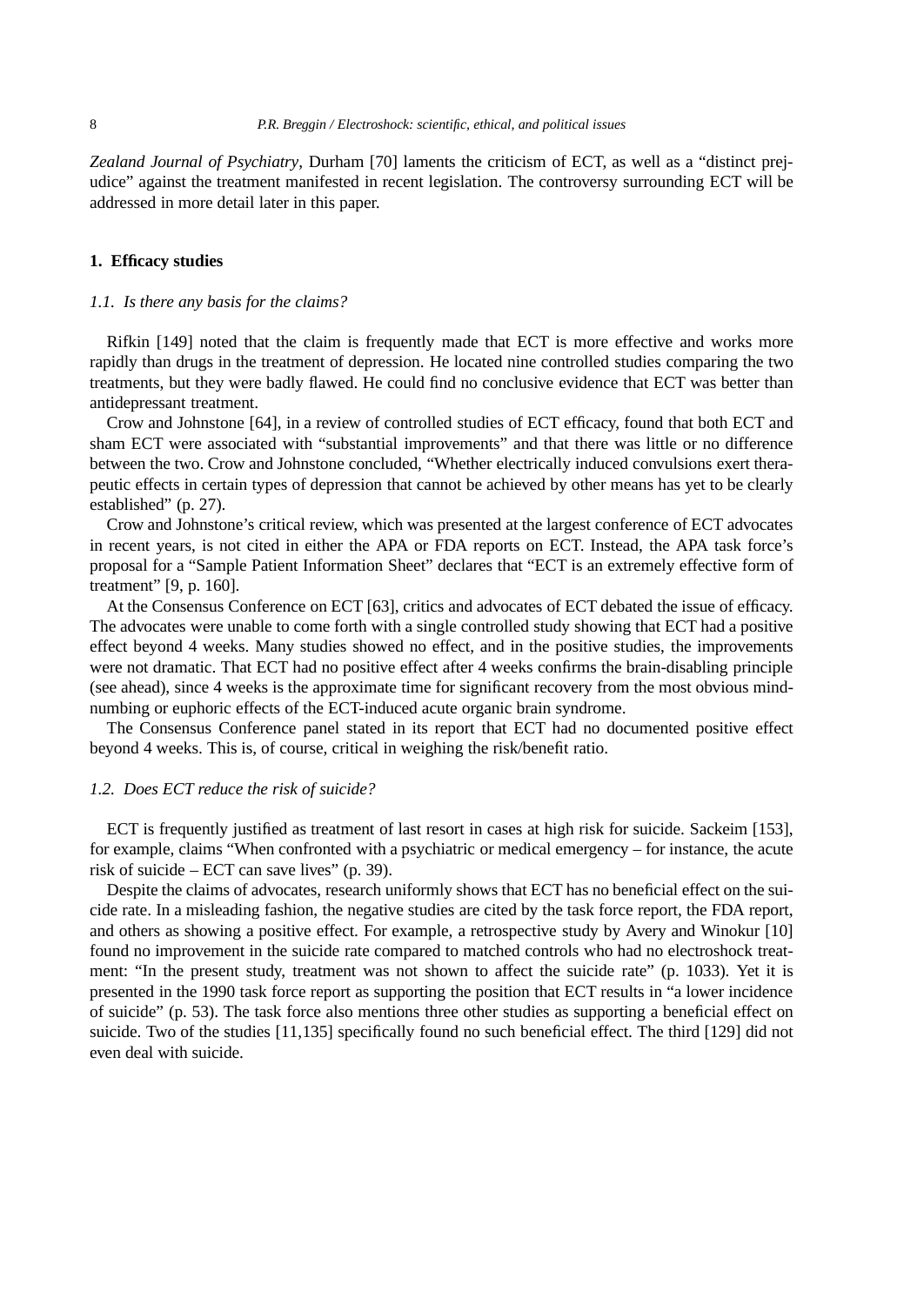In two other retrospective studies of relatively large populations of ECT patients and matched controls, ECT had no effect on the suicide rate [13,28]. Overall, there is little or nothing in the literature to suggest that ECT ameliorates suicide, whereas a significant body of literature confirms that it does not.

My own clinical experience indicates that ECT increases the suicide risk for many patients. It is well known, for example, that Ernest Hemingway attributed his suicide to despair over ECT ruining his memory and rendering him unable to write [112, p. 308].

As they attempt to recover from ECT, patients frequently find that their prior emotional problems have now been complicated by ECT-induced brain damage and dysfunction that will not go away. If their doctors tell them that ECT never causes any permanent difficulties, they become further confused and isolated, creating conditions for suicide.

#### **2. Acute brain dysfunction caused by ECT**

## *2.1. The production of delirium (acute organic brain syndrome)*

After one or more treatments, ECT routinely produces delirium or an acute organic brain syndrome. Richard Abrams [3], although an advocate of ECT, has observed that:

... a patient recovering consciousness from ECT might understandably exhibit multiform abnormalities of all aspects of thinking, feeling, and behaving, including disturbed memory, impaired comprehension, automatic movements, a dazed facial expression, and motor restlessness (p. 214).

Abrams' accurate description, including the "dazed facial expression", would indicate even to a layperson that the patient has suffered a severe head trauma. The existence of "multiform abnormalities of all aspects of thinking, feeling, and behaving" should raise warning flags about the potential for complete recovery. It should also remind us that not only memory but all mental processes are severely disrupted. The severity of the trauma should signal that it's dangerous to repeat this procedure again and again with the inevitable deterioration of the patient's condition. Finally, in trying to ascertain how ECT "works", it should direct us, first and foremost, to suspect the traumatic impact on the brain rather than to speculate about the correction of some subtle, undetected biochemical imbalance. This is a treatment that creates abnormalities rather than correcting them.

The acute reaction to routine ECT often reaches the proportions of a neurological catastrophe. Max Fink [82] wrote of ECT:

A more prominent neurological sequel to seizures is the change in mental state and the development of an organic mental syndrome. Although there is a relationship between the number and frequency of seizures and the change in sensorium, an organic psychosis may occur with few treatments (4 citations). The syndrome may include disorientation, amnesia, agnosia, confabulation, aphasia, apraxia, and delirium, the latter being seen principally as the postseizure emergence of delirium (3 citations) (p. 131).

Fink's description of severe neurological dilapidation amplifies all the issues discussed in regard to Abrams' summary of ECT effects. It would seem extremely unlikely to find a complete recovery in most patients after such a traumatic assault on the brain.

At times, patients are so neurologically impaired following ECT that they will remain prone and apathetic for days at a time, sometimes incontinent of urine and feces, and unable to communicate or to carry out routine self-care. On occasion, the patient's neurological dilapidation from routine ECT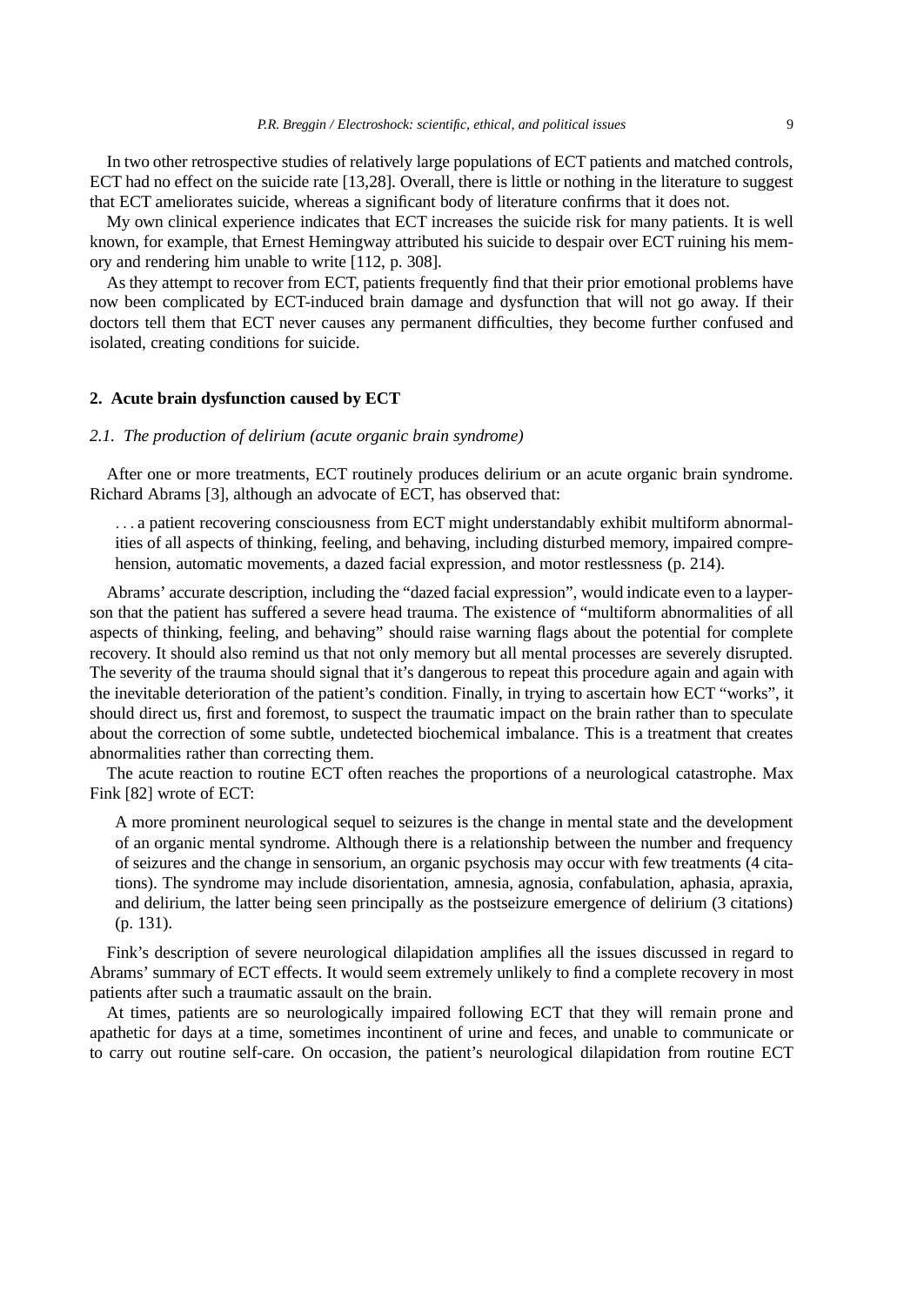will reduce the person to curling up in a fetal position for many hours. In malpractice suits in which I have been a medical expert for plaintiffs, psychiatrists for the defense have claimed that this kind of neurological collapse is normal and harmless following ECT.

A review of the literature by Calev, Gaudino, Squires, Zervas, and Fink [86, p. 510] confirms that ECT can acutely disrupt not only memory but "perceptual, language and other cognitive functions", especially if the stimulus intensity is relatively high.

An apparently rare complication is the production of status epilepticus. Scott and Riddle [157] suggest that it may be more frequent than usually estimated because it can occur without obvious motor manifestations following ECT.

A team led by Christina Sobin [160] recorded variations in "orientation recovery" after ECT. The dose of electricity varied from amounts necessary to cause a convulsion (low-dose) to suprathreshold doses (high dose). Recovery after low-dose bilateral ECT (40.0 min recovery time) and after high-dose bilateral ECT (37.2 min) were essentially the same. Recovery from high-dose right unilateral (19.2 min) was much shorter than for either bilateral group and low-dose right unilateral (11.1 min) was even shorter.

Retrograde amnesia as measured by the recovery of autobiographic memories was also worse following bilateral ECT. Two months after one course of ECT, "Longer duration of acute disorientation was also associated with greater persistent retrograde amnesia" (p. 198). The authors conclude that both the initial disorientation and retrograde amnesia are "overlapping phenomena" – a function of the same ECT-induced brain dysfunction.

Given that ECT routinely produces acute, global brain dysfunction – and that this dysfunction is obviously associated with persisting retrograde amnesia – there can be no real disagreement about the existence of damaging effects. The only legitimate question is: "How complete is recovery from the initial trauma?"

# *2.2. ECT as closed-head electrical injury*

For more than a decade, neurologists have recognized that relatively minor head trauma – without the delirium, loss of consciousness, and seizures associated with ECT – frequently produces chronic mental dysfunction and personality deterioration [25]. If a woman came to an emergency room in a confusional state from an accidental electrical shock to the head, perhaps from a short circuit in her kitchen, she would be treated as an acute medical emergency. If the electrical trauma had caused a convulsion, she might be placed on anticonvulsants to prevent a recurrence of seizures. If she developed a headache, stiff neck, and nausea – a triad of symptoms typical of post-ECT patients – she would probably be admitted for observation to the intensive care unit. Yet ECT delivers the same electrical closed-head injury, repeated several times a week, as a means of improving mental function. ECT is electrically induced closed-head injury.

Interestingly, the results of lightning injuries are basically similar to those of ECT and other forms of electrical injury to the head [146]. Obvious impairments of language or consciousness are rare, but "impairments of attention, concentration, verbal memory, and new learning are very frequently identified" (p. 279).

The symptoms of mild to severe closed-head injury are listed in detail by J.M. Fisher [87]. They include impairment of every area of mental, emotional, and behavioral function, confirming the multiple adverse effects of ECT on the mind and brain. McClelland et al. [130] describe the postconcussive syndrome in terms of the following: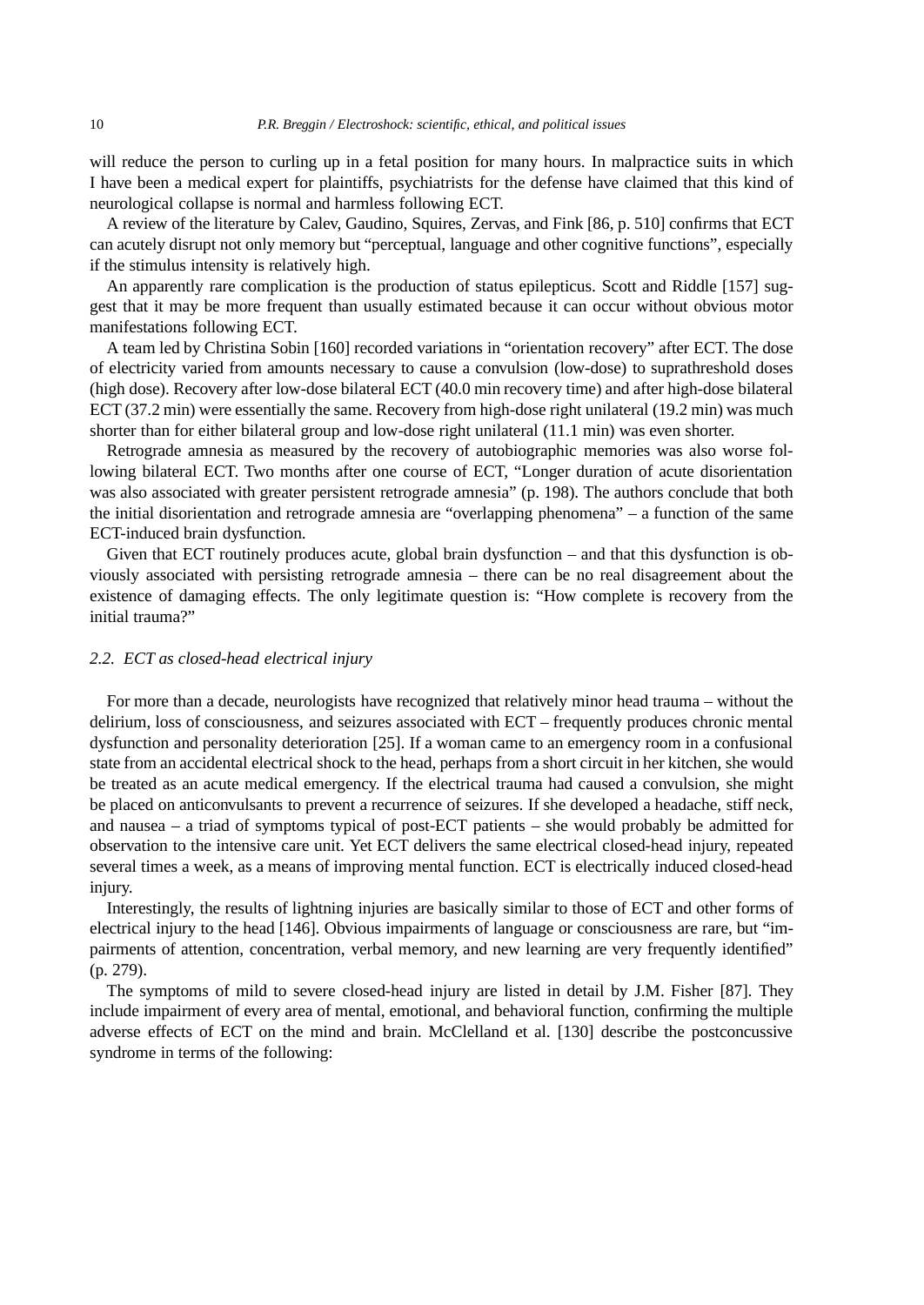[The] emergence and variable persistence of a cluster of symptoms following mild head injury. Common to most descriptions are somatic symptoms (headache, dizziness, fatiguability) accompanied by psychological symptoms (memory and concentration difficulties, irritability, emotional lability, depression and anxiety).

Between one third and one half experience this symptom cluster over the first few weeks and a "substantial minority" continue to experience it for months or a year or more.

Head-injury victims, including post-ECT patients, frequently develop an organic personality syndrome with shallow affect, poor judgment, irritability, and impulsivity. They seem "changed" or "different" to people around them, much as lobotomy patients often seem to their families. Sometimes they become slightly clumsy, moving awkwardly or dropping things. Often they have "lapses" where they cannot think or cannot voice their thoughts. Sometimes their handwriting deteriorates. Headaches frequently begin with the traumatic treatment and may recur indefinitely.

Many post-ECT patients suffer from irreversible generalized mental dysfunction with apathy, deterioration of social skills, trouble focusing attention, and difficulties in remembering new things. I have evaluated a number who have suffered from dementia, confirmed by neuropsychological testing. Several have developed partial complex seizures or psychomotor epilepsy, permanently abnormal EEGs, and atrophy as measured by brain scans. Many have been deprived of the experience of years of their lives, their professional careers, and their mental ability following ECT [32,33,35,38,39,45].

### **3. Retrograde amnesia caused by ECT**

Memory deficits, retrograde and anterograde, are among the most common early signs of traumatic brain damage, and are seen in virtually all cases of ECT. The controversy surrounds the severity and persistence of these deficits. But neurological experience confirms that patients frequently fail to recover from much less traumatic injury to the brain than that inflicted by ECT.

Psychiatrists who prescribe or administer ECT almost never seriously consider the memory deficits of their patients. In case after case that I have evaluated for clinical or forensic purposes, I have been the first doctor to take the symptoms seriously, let alone to take a complete inventory of memory losses and ongoing mental difficulties. I have previously outlined a method for evaluating memory deficits from ECT [32].

## *3.1. Patient self-reports of memory dysfunction*

The APA task force report, like the FDA report, disregards all of the relevant research on memory loss, except for Freeman and Kendell's 1986 study, which the task force mentions and then grossly misrepresents. That study asked patients to assess their memory function 6–18 months after ECT. The authors themselves remark that the study was biased toward a low reporting of memory dysfunction because the patients were interviewed by the same doctor who had treated them. Nonetheless, 74% mentioned "memory impairment" as a continuing problem, and "a striking 30% felt that their memory had been permanently affected" ([97]; see also [96] for similar data). In defiance of the facts, the 1990 APA task force cites Freeman and Kendell as indicating "a small minority of patients, however, report persistent deficits".

Squire and Slater's 1983 study [162], also omitted by the APA task force, found that *7 months after the last ECT treatment, patients report an average loss of memory spanning 27 months*. Squire, in an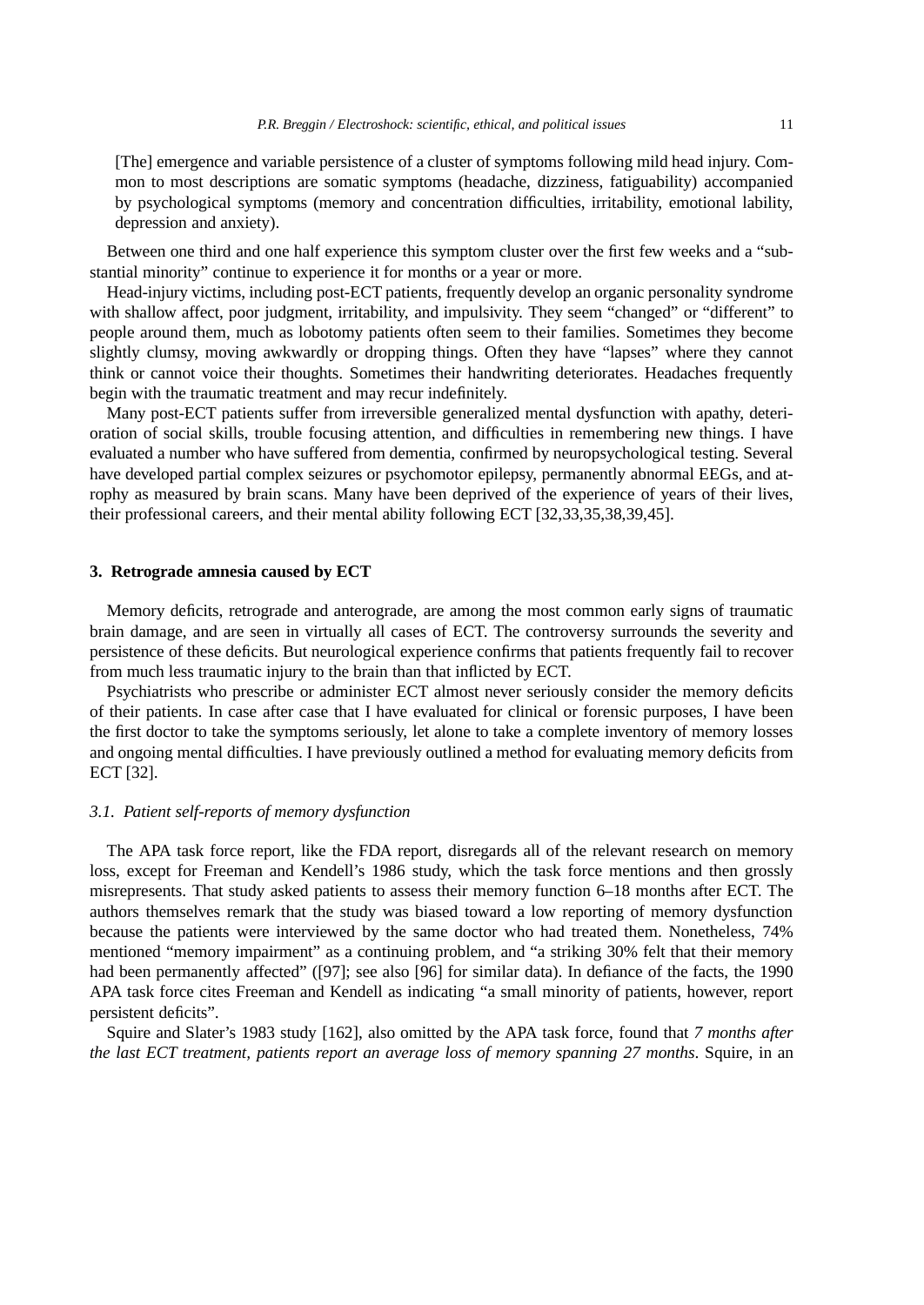oral communication to me at the June 1985 Consensus Conference on ECT, explained that one patient lost the recollection of 10 years of her life. He told me that he felt it was not necessary to report this in his actual publication.

The Consensus Conference on ECT [63] used Squire and Slater's results to conclude that "on average, patients endure memory loss extending from 6 months prior to the treatment to 3 months afterward". These data, while serious enough in themselves, are misleading. The results reported at 7 months following treatment, indicating an average of 27 months of lost memories, are more likely to be accurate. When damage has not healed after two or three months, the brain is not likely to make substantial progress in regaining lost memories. With the passage of more time, there's little likelihood of increased improvement, but much likelihood of a growing tendency to deny the losses.

#### *3.2. Early studies of autobiographic memory loss*

Controlled studies by Janis, carried out at Yale University, showed extensive, permanent loss of important personal memories and life history following routine ECT. Janis [115–117] interviewed 19 patients before and after routine ECT, and 11 control patients with similar diagnoses in the same hospitals. The results 1 month post-ECT were striking: every post-ECT patient had significant memory losses. Many were unable to recall 10 to 20 life experiences "which had been available to recall prior to electroshock treatment".

Janis [116] followed up five of the patients at  $2\frac{1}{2}$  to  $3\frac{1}{2}$  months later. Most of the lost memories remained obliterated. A later unpublished follow-up by Janis showed that "Some memory impairments persisted for at least one year following the last treatment" (oral communication from Janis to Davies et al. [66]).

Janis [115] confirmed the importance of denial and anosognosia, especially the reality that post-ECT patients tend to minimize or even confabulate to cover up their memory losses. One patient, for example, in his pre-ECT interview reported that he had been unable to work for several months prior to coming to the hospital. The historical facts were confirmed by the family. But after 12 ECTs, he was unable to recall the period of unemployment. Instead, he confabulated, claiming that he worked right up to his hospitalization. As Janis confirmed, patients often do not complain spontaneously to doctors about their memory loss; they tend to deny it.

The 1990 APA task force report, as well as the FDA report, makes no mention of the Janis studies. Indeed, over the years his work has been repeatedly ignored or misrepresented by ECT advocates. Important reviews commonly read during my psychiatric training actually cited Janis as evidence that ECT did not harm memory (e.g., [121, p. 205]; for a detailed analysis of distortions in the early pro-ECT literature, see Breggin [32]).

#### *3.3. Recent studies of autobiographic memory loss*

In 1986, Weiner et al. attempted to measure the loss of personal subjective recollections following ECT because these are "most consistent with the nature of memory complaints by ECT patients themselves". The memory inventory in the study spanned several years prior to the electroshock treatment. The group found "objective personal memory losses" that lasted throughout the 6-month duration of the study.

In an earlier paper by a team that also included Weiner [65], there was emphasis on the potentially injurious effect on the patient and the patient's family caused by losing autobiographic memories. The authors observed that "autobiographic memory failures, if added across a course of ECT, may produce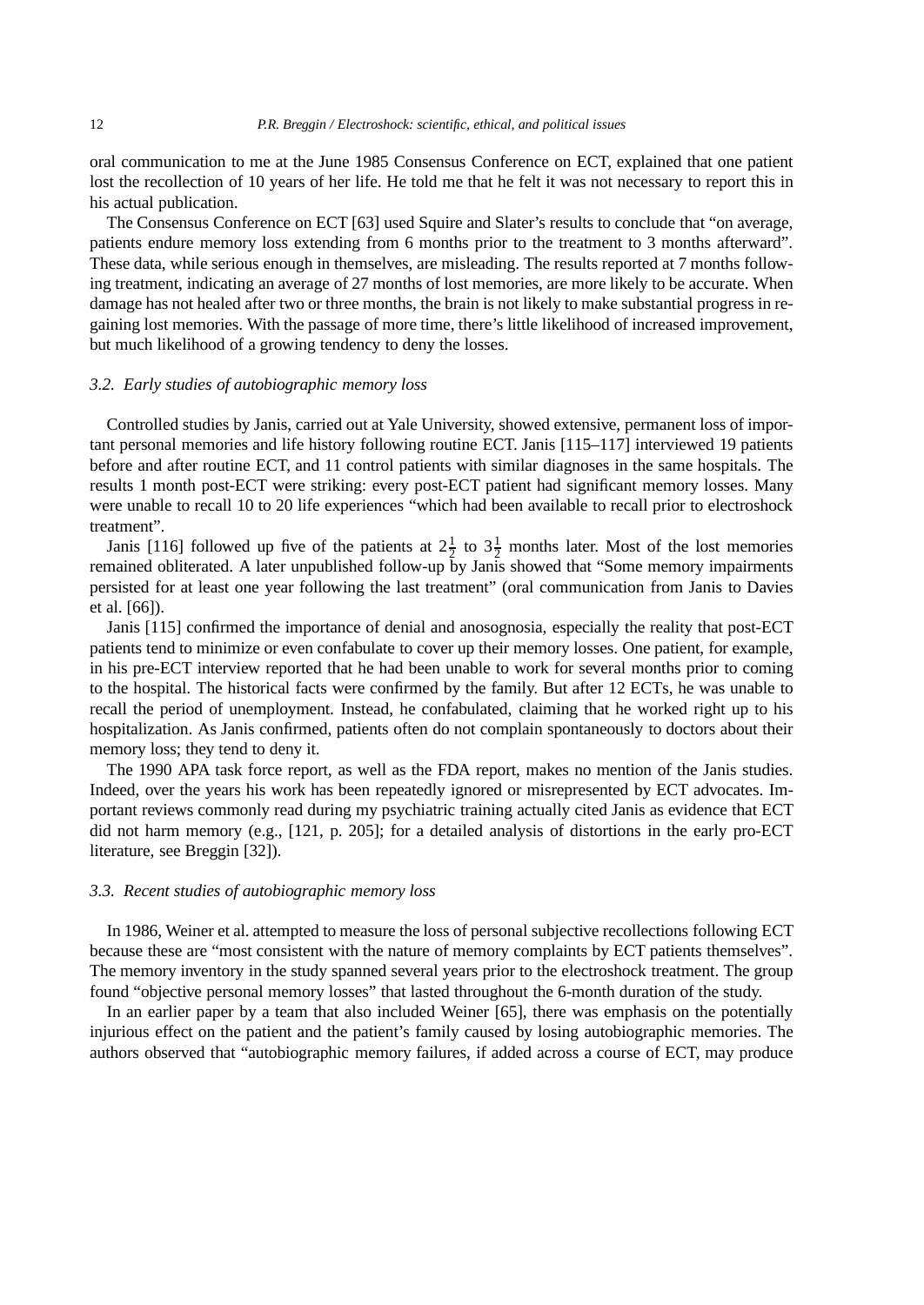*gross* memory gaps that may be disconcerting to a patient and a patient's family, because the patient's sense of continuity with his or her own past may be disrupted" (p. 923). Unfortunately, the 1986 paper by Weiner et al. which demonstrates these autobiographic losses shows no such empathic concern for the patients and their families.

In 1989, Avraham Calev and his Israeli colleagues compared the effects of ECT and imipramine on memory and other aspects of cognitive functioning. This method had the advantage of controlling for the diagnosis of major depression. Twenty-six depressed patients were given either  $7$  ECT ( $N = 16$ ) or imipramine 200 mg per day for 21 days ( $N = 10$ ). Bilateral ECT was administered with a MECTA machine using constant current, brief-pulse treatment to ensure that the stimulus intensity was the minimal necessary to produce a seizure. The ECT patients were tested before treatment and then 18–21 h after the seventh ECT. The imipramine patients were tested during the fourth week of treatment. The authors summarize their results: "ECT-treated patients also had a significant and well-characterized impairment in retrograde memory" (p. 111).

In the Calev study, using the Famous Events Recall test, ECT patients did "significantly poorer after treatment than before treatment" with a 31% decline in recalled memories compared to baseline (p. 115). Since the test did not focus sufficiently on recent events, no amnesic gradient was observed. The retrograde memory of the imipramine patients was unaffected by treatment.

Using the personal memory inventory, "Imipramine-treated patients forgot far less autobiographic information that did ECT-treated patients" (p. 115). A typical retrograde amnesia gradient was observed with more severe forgetting for more recent personal events.

Anterograde memory performance, the recollection of words from one day to another, was found to be impaired in both treatment groups. Two other tests for anterograde processes showed no change in either treatment group.

In summary, the post-ECT patients showed marked retrograde amnesia for personal and famous events recall while the imipramine patients did not, and both groups showed "relatively mild" anterograde memory problems but the drug group was still taking the medication at the time. The authors believe that their research confirms earlier work demonstrating memory deficits for autobiographic and public events, and "rapid forgetting in verbal retrograde memory", as a result of ECT.

Research conducted by Sobin, Sackeim, and other ECT advocates [160] examined the relationship between stimulus parameters and both acute disorientation and retrograde amnesia. As discussed earlier, they found correlations between the length of initial disorientation following ECT and retrograde amnesia measured two months later. Some of the patients were subjected to crossover treatment with high-dose bilateral ECT. These patients, the authors tell us, had even more severe retrograde amnesia than the others. But instead of investigating and emphasizing this important finding, they excluded these patients from their 2-month follow up data. They report only the data for those patients who received one course of ECT (p. 998).

The Sobin et al. study used a structured interview with 281 inquiries to focus on "illnesses, employment history, places of residence, travel and entertainment activities, emotionally significant events, and everyday events in the lives of patients, their families, and their friends".

Many of the patients developed irreversible retrograde amnesia that lasted at final testing two months after their last ECT. The table for short-term memory loss (one week after the last treatment) shows that the patients lost large percentages of their autobiographic memories. Following ECT, the four groups of patients lost or distorted the following percentages of their previously recalled memories: low-dose unilateral (29.8% loss), high-dose unilateral (26.8% loss), low-dose bilateral (47% loss) and high-dose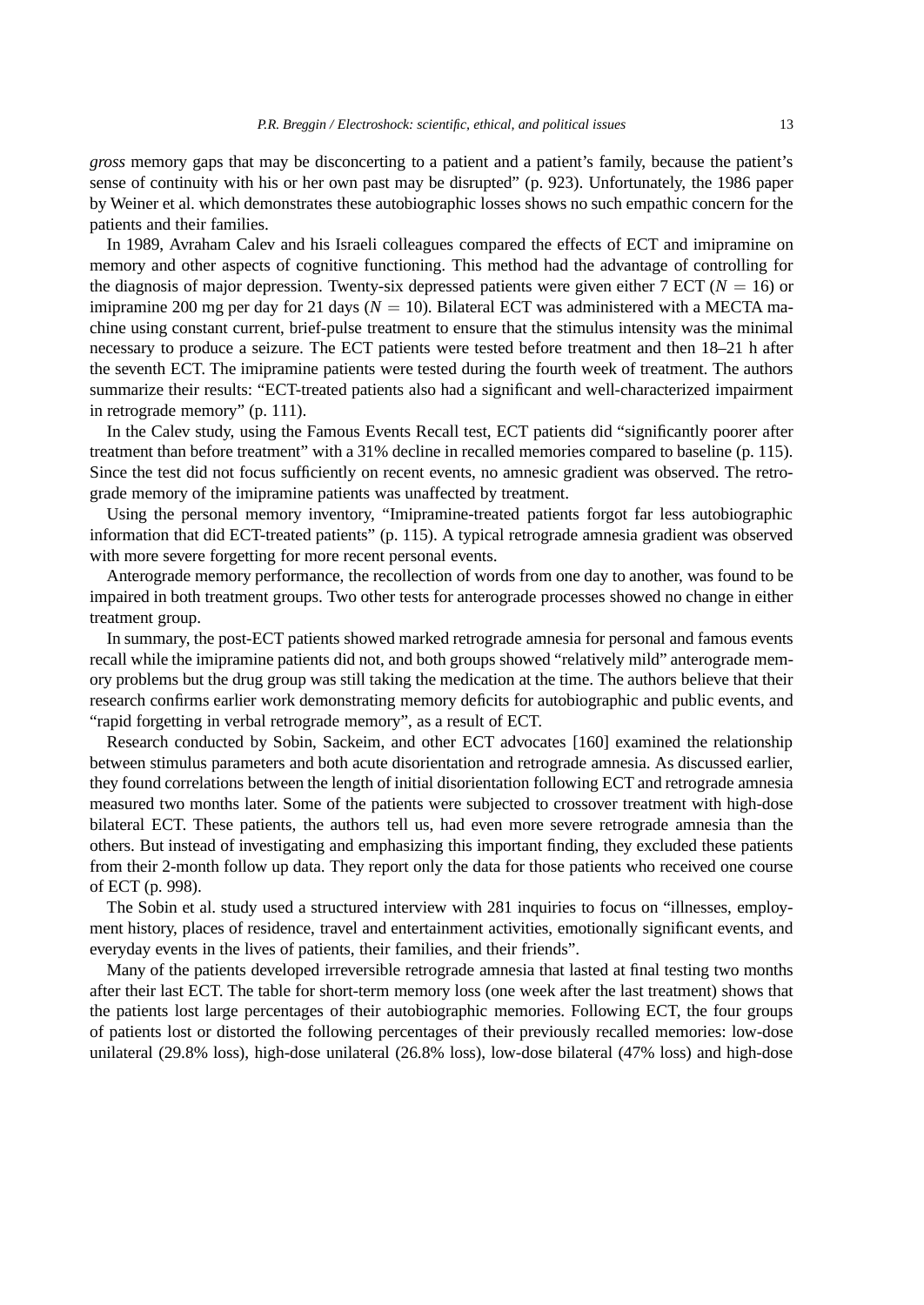bilateral (38.5% loss). These are extraordinary figures reflecting massive losses of retrograde memories of important past personal events.

What percentage of memory did the patients recover at two months? The study provides no relevant charts or tabulations. However, a careful reading of the data discloses massive, irreversible losses. One group of patients, as already noted, received unilateral ECT followed by a crossover to bilateral ECT. Two months after ECT, these patients showed *no* improvement in their post-ECT retrograde amnesia: "Patients who received one course of ECT showed marked improvement in follow-up amnesia scores compared to short-term amnesia scores... while patients who received crossover treatment were unchanged". In light of the very large losses documented in the chart for all the post-ECT patients, this indicates that these crossover patients – with more intensive treatment and even greater memory deficits – never recovered the large portions of the pre-ECT memories that they lost. The quote also indicates that patients who did regain more of their memories displayed "marked improvement". "Marked improvement" falls short of complete recovery but the authors do not give further information.

Even the relative recovery of the patients who did relatively well is in doubt. The fine-print description of testing procedures explains that patients were not evaluated as failing in their memory at two months post-ECT if they recalled *either* the memories they reported before ECT *or* if they recalled instead the distorted memories they produced immediately after ECT: "For long-term testing, patients were credited with consistency if the response at 2-month follow up matched either the baseline (pre-ECT) or the 1-week post-ECT (short-term) response" (p. 997).

It makes no rational sense to credit patients with a recovered memory if their 2-month follow up responses match their incorrect, distorted post-ECT memories. Why would the investigators so greatly distort their procedure? Were they trying to cover up marked memory deficits that would have undermined their advocacy of ECT? It is difficult to conceive of any other explanation. The memory losses must have been so great two months post-ECT that the authors, as advocates of ECT, decided to compare their patients' two month post-ECT recollections to their one-week post-ECT memories.

The authors tell us that in general there were significant "magnitudes" of retrograde amnesia at two months but they don't provide us the percentages. They must have been very large. The authors found their results consistent with Weiner et al. [180], using a "shortened version" of the interview, who "observed persistent amnestic effects 6 months after bilateral ECT".

Overall, the studies of autobiographic memory produced by the ECT advocates confirm widespread and potentially devastating losses which they in turn have tried to minimize.

## *3.4. Autobiographic memory loss from multiple-monitored ECT*

One of the newer techniques of ECT – multiple-monitored ECT (MMECT) – employs four electroshocks in one session while recording EEG, EKG, and vital signs. Barry Maletzky, an advocate of the treatment, is one of the few who have asked patients in detail about their memory function following ECT. After pointing out that some psychological testings have failed to confirm cognitive deterioration, Maletzky [126, p. 180] observed:

However, if one listens to what patients say who are treated with either conventional ECT or MMECT, subtle cognitive deficits, not easily tested, are discussed. Some patients will mention deficits only if careful inquiry is pursued. Most will not identify these problems even if asked, thus indicating that either they are absent or so subtle as to be imperceivable to the patient.

Maletzky went on to describe a series of 47 MMECT patients who were interviewed 3 to 6 months after ECT treatment. Thirty six percent identified a cognitive problem, including difficulty finding their way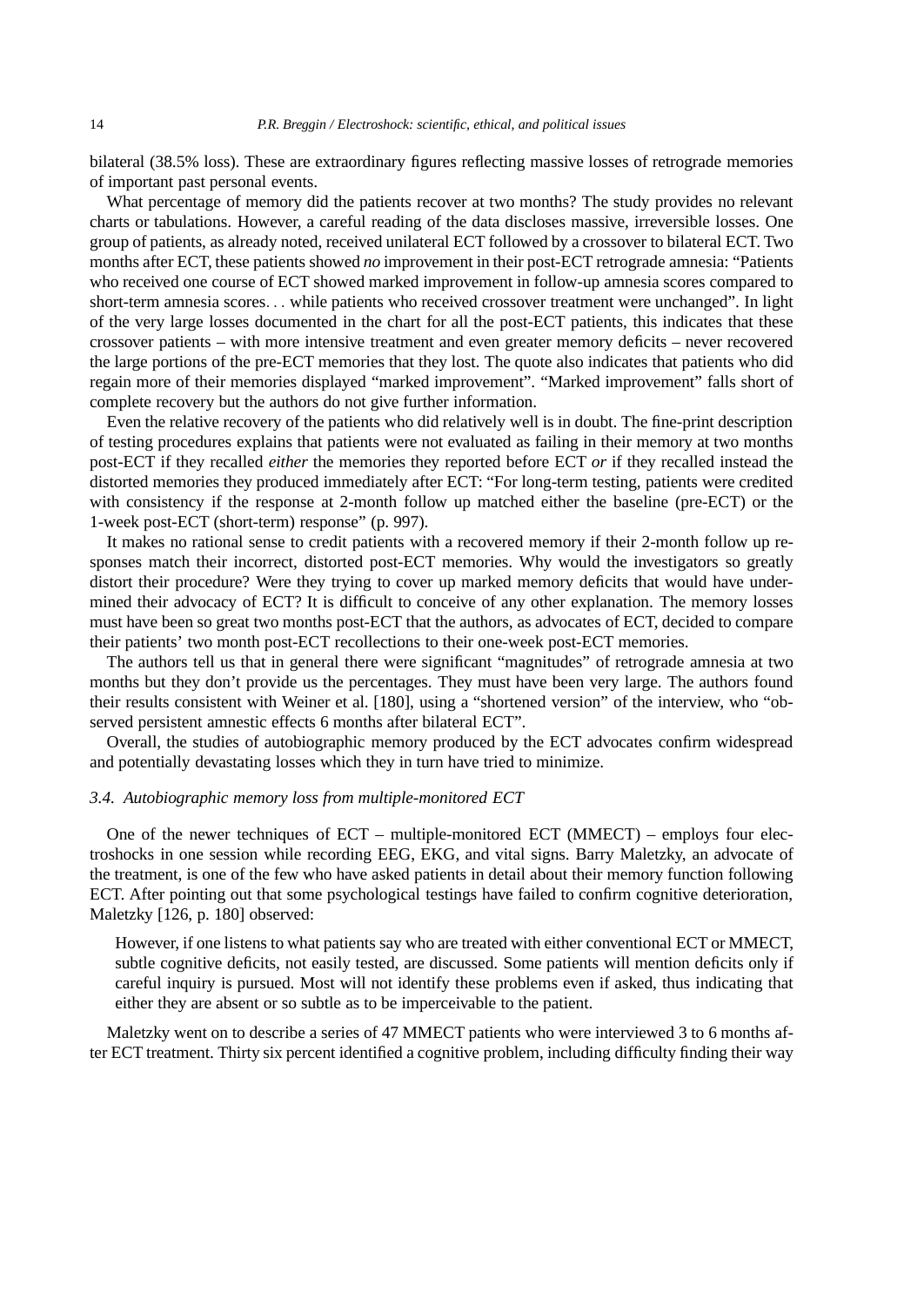around, recalling past events in sequence, and understanding TV shows. In another follow-up by Maletzky using a questionnaire and interviews, 23% reported "long-term memory deficits". The problems described by Maletzky's patients extend beyond memory dysfunction to substantial cognitive deficits, such as a math student's loss of his ability to do computations in his head.

## *3.5. An important review ignores the data*

We have already seen how the 1990 APA Task Force report on ECT simply ignored the significant body of literature concerning memory loss from ECT and then misrepresented the one study that it cited. Since then, the most highly quoted review of ECT was written by Devanand et al. (1994). They fail to mention any of the Janis studies. They ignore the follow-up studies indicating that patients frequently experience permanent memory loss, and rais no issues about the improbability of full recovery from a traumatic acute organic brain syndrome. Appearing in the *American Journal of Psychiatry* amid growing controversy surrounding ECT, the review by Devanand and his colleagues was seemingly intended as an establishment response to criticism. For this reason, I shall continue to examine its conclusions at relevant points in this paper.

At least some medical reviewers have concluded that the evidence supports the reality that ECT produces persistent retrograde amnesia. R.J. Dolan [69] from the United Kingdom reviewed "Neurologic Side Effects of Psychiatric Treatments". Regarding ECT, he cites the literature and concludes:

Long-term memory impairment is a frequent subjective complaint of patients who have received ECT. An objective basis to these complaints is established. A disturbance of personal biographic memory is seen in a proportion of patients following ECT (p. 300).

# **4. Studies of brain damage from ECT**

## *4.1. Extensive animal research*

There is extensive animal research literature confirming brain damage from ECT. The damage is demonstrated in many large animal studies, human autopsy studies, brain wave studies, and an occasional CT scan study. Animal and human autopsy studies show that ECT routinely causes widespread pinpoint hemorrhages and scattered cell death. While the damage can be found throughout the brain, it is often worst in the region beneath the electrodes. Since at least one electrode always lies over the frontal lobe, it is no exaggeration to call ECT an electrical lobotomy.

The original animal studies are from the 1940s and 1950s, but they are still valid. Several of them were elegant by any scientific standard. The model for these studies was conducted by Hans Hartelius on cats and published in 1952 in a book-length publication, "Cerebral Changes Following Electrically Induced Convulsions".

In the double-blind microscopic pathology examination, Hartelius was able to discriminate with errorfree accuracy between the eight electroshocked animals and the eight nonshocked animals. The experimental animals showed vascular wall damage, gliosis, and nerve cell abnormalities:

The vessel wall changes found more frequently and more distinctly in the animals subjected to ECT consist of characteristic sac-like dilatations of the perivascular spaces, which in some cases contain histiocytic elements. The glial reaction, of the progressive type, consists of an increase in the number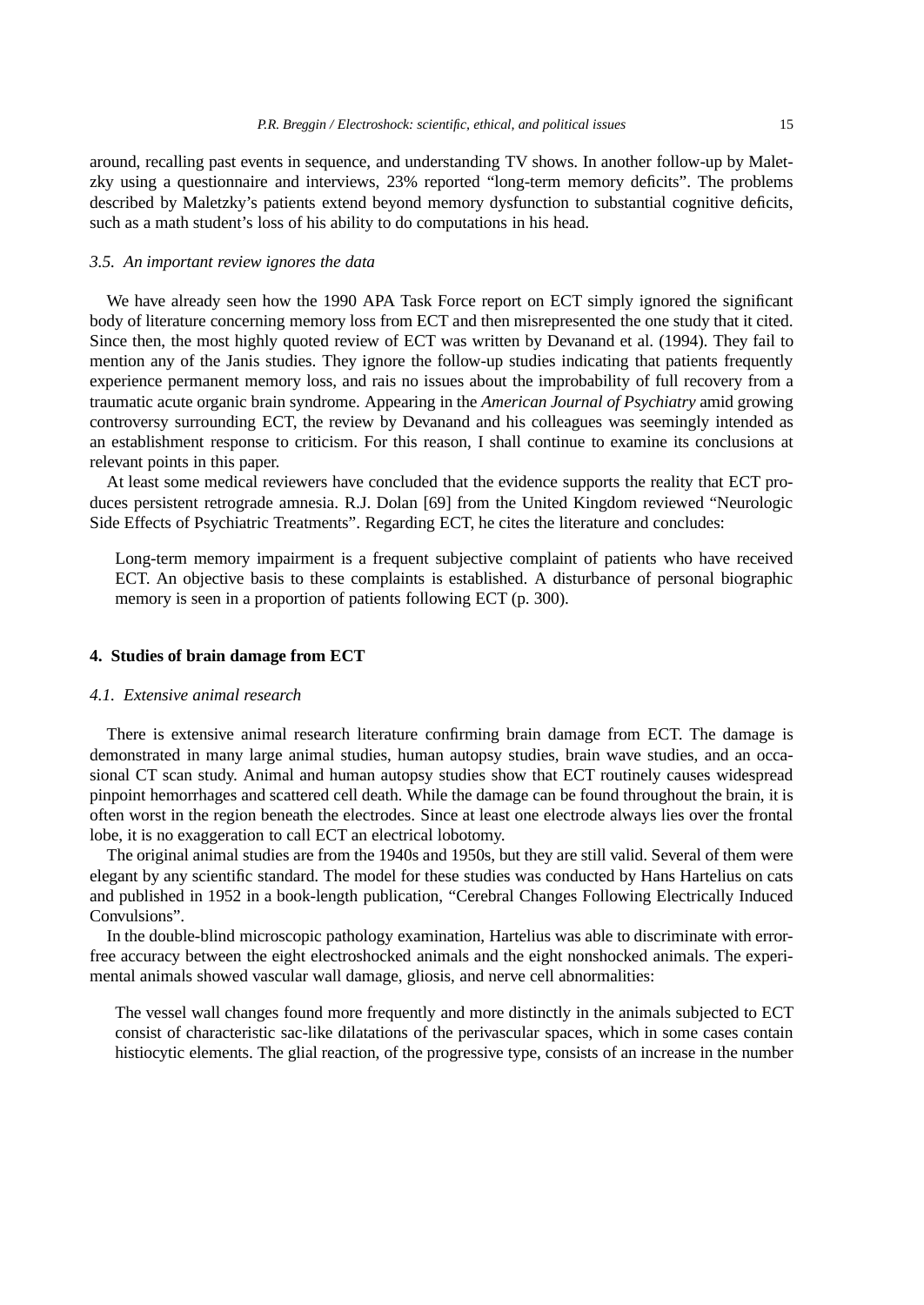of the small glial elements in the parenchyma and satellitosis beside the nerve cells. The nerve cell changes observed are in the form of various stages of chromophobia, frequently with coincident nuclear hyperchromatism. The arrangement of such cells is mainly focal.

The changes were statistically significant. The abnormalities were found most heavily in the animals given the greater numbers of ECTs, were most dense in the frontal lobe, and were correlated with increased age of the animal (implying increased vulnerability).

Hartelius was cautious in his determination of irreversibility. He required shadow cells and neuronophagia (the removal of dead or diseased nerve cells by phagocytosis). On the basis of these findings, he concluded, "The question whether or not irreversible damage to the nerve cells may occur in association with ECT must therefore be answered in the affirmative".

Hartelius used relatively small doses of ECT – a fraction of that usually administered to contemporary psychiatric patients.

Hartelius' observations supported a number of earlier studies using dogs and monkeys, which also employed doses of electricity below those used in ECT today (comparative currents are reviewed in Breggin [32, pp. 119–122]). Greater electrical energy must be applied in modern ECT in order to overcome the anticonvulsive effects of the sedation given prior to ECT. Patients nowadays are also frequently taking sleeping medications or daytime tranquilizers that further necessitate an increased dose of electricity in order to cause a seizure. Furthermore, modern ECT proponents often advocate and use excessively large doses far above that required to produce a convulsion (see ahead).

Ferraro et al. [76] and Ferraro and Roizin [75] conducted controlled studies of the effect of clinical doses of ECT on *Maccacus rhesus* monkeys. Armando Ferraro was Clinical Professor of Psychiatry at Columbia University and Principal Research Scientist (Neuropathology) at the New York State Psychiatric Institute. The conditions of the experiments were highly sophisticated, including the use of regular ECT machines, smaller sized electrodes to fit the monkey heads, restraint to keep the heads from banging, and the minimally necessary dose of electricity to cause a convulsion. They stated, "the intensity and voltage of the current was considered closest to the therapeutic shock used in human beings" [75]. The current dose was as low as 90 V, 102 mA for 0.1 s duration – a total energy dose that is well below that routinely used in modern ECT.

In the 1946 study, Ferraro and Roizen administered ECT three times per week in relatively short courses (4–18 in number). After only 4 ECT, one animal had microscopic findings: "here and there in the cerebral cortex there were some areas of rarefaction (cell loss)". After 12 ECT, another showed "small areas of rarefaction as well as satellitosis and neuronophagia". Another, again after 12 ECT, displayed "slight rarefaction of nerve cells and a few acellular areas in the front lobes". In addition to this evidence of cell death, they also found cells in various states of degeneration, loss of myelin sheaths, glial proliferation, dilated blood vessels, microscopic effusions of blood, petechial hemorrhages, and other neuropathology which they related to the ECT. The pathology was worse with increasing numbers of ECTs. The overall findings are very consistent with, and perhaps more severe, than those reported by Hartelius in cats.

In the 1949 study, Ferraro et al. gave larger numbers of ECTs (32–100). Many patients receive this number of ECTs, usually over several series. With the fewest electroshocks, they found "moderate nerve cell rarefaction" and "acellular areas". Again damage was proportionate to the current intensity and the number of ECT. Photographs of the microscopic findings are reproduced in both papers.

Studies by Alpers and Hughes [5] on ECT in cats found evidence of subarachnoid hemorrhages and scattered punctate hemorrhages in the brain. They correlated this damage with autopsy findings in two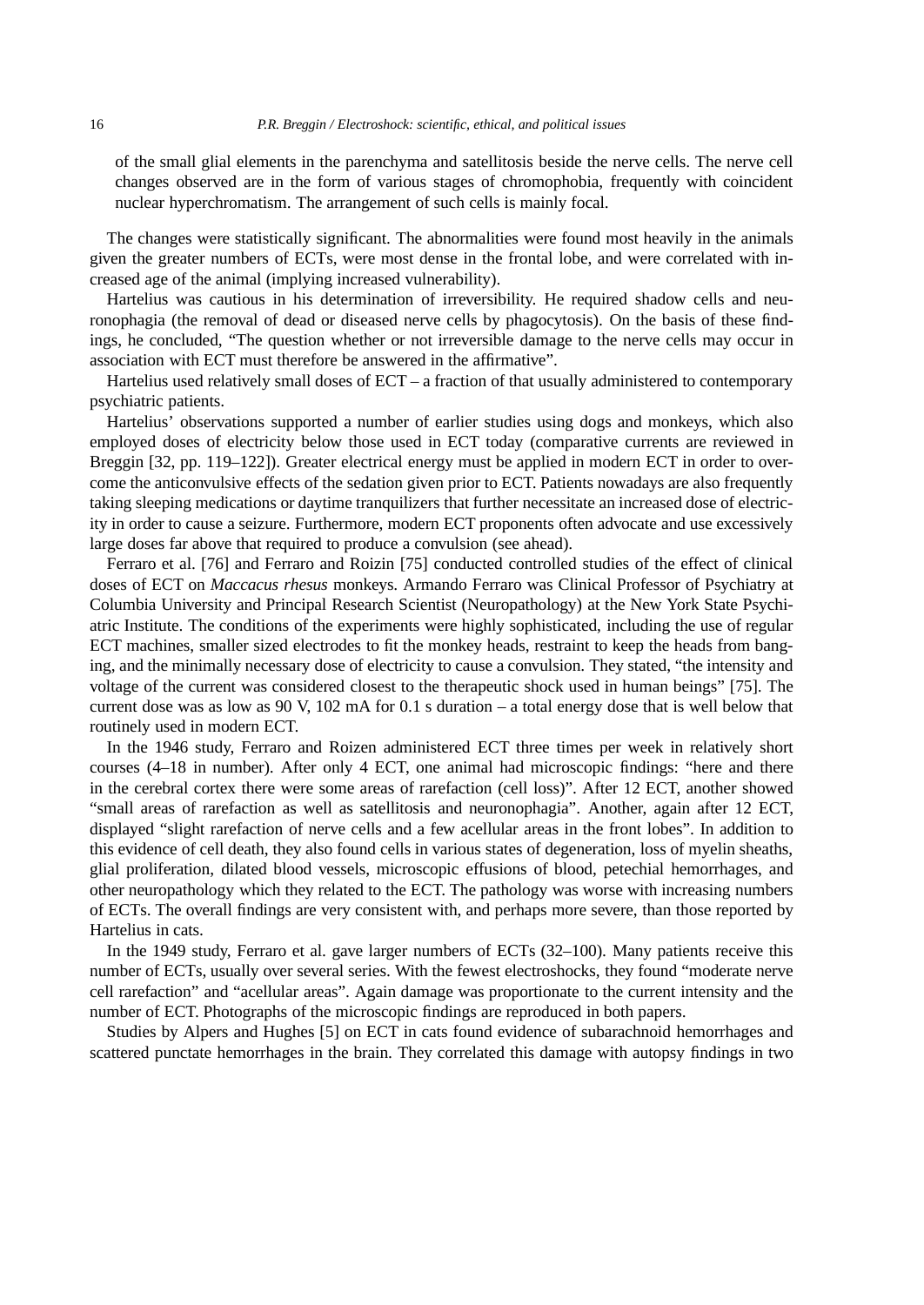human autopsy cases [6]. In 1946, Alpers reviewed the existing world literature on ECT effects in animals, including additional studies of cell death in dogs [138] and rabbits [110]. Alpers noted that some studies which claim to show little or no effects from ECT in fact indicate cell abnormalities and even cell death.

A variety of mechanisms for ECT-induced brain damage have been proposed, usually related to the intensity and path of the electric current [4,32]. Even very small doses of electrical stimulation – less than the amount that reaches brain tissue during ECT – can produce regional vasospasm, followed by cellular anoxia. Since the blood vessels are constricted, increasing the oxygen content through artificial respiration (modified electroshock) would have little or no positive effect. The exhaustion of brain cells through intense seizures also makes them more vulnerable to damage. More recent studies in rats confirm that seizures induced by minimal currents with indwelling electrodes can produce neuronal loss, especially in the hippocampus of the temporal lobe [56]. The hippocampus plays a critical role in memory.

The studies by Hartelius, by Ferraro et al., and by Alpers and Hughes were definitive. They demonstrated that ECT causes brain damage in monkeys, dogs, and cats, including hemorrhages and cell death. The "controversy" should have ended with these studies, as well as with a number of confirmations from other animal investigations in the 1940s and 1950s [4,32,101]. Instead, the research stopped, and the coverup began.

The Russians have carried out a variety of neuropathology studies on animals subjected to clinical intensities of ECT to determine if there is permanent brain damage. Babayan called for a ban on the treatment in 1985, citing work at the USSR Academy of Medical Sciences as, "convincing proof ...pointing to grave changes in the central nervous system, the nerve cells, the glial-tissue apparatus..." (p. 37). At another institute, studies of the brains of animals led to a "drastic reduction in the use of electroshock therapy in clinical practice" (p. 134). Babayan compares the treatment to lobotomy.

There have been no studies of large animals using modified ECT under clinical conditions. Meldrum and Brierley [132] studied drug-induced (bicuculline) lengthy seizures in baboons and found widespread ischemic (due to lack of blood flow) changes. Meldrum et al. [134] repeated their earlier experiment, now employing modified ECT, and found similar but lesser ischemic changes in neurones. They concluded that modifying the ECT gave some incomplete protection. However, the seizures were very long. Meldrum et al. [133] once again studied the impact of drug-induced (allylglycine) seizures in baboons under modified conditions. They used 13 animals, and in 8 the seizures were brief, recurring 6–63 times in 2 to 11 h, followed by recovery. The short-duration seizures produced no detectable pathology.

Templer [169] reviewed the question of ECT and permanent brain damage. In regard to animal studies, he focused on Hartelius and also pointed out that animals given artificial ventilation (modified ECT) in other studies also had "brain damage of somewhat lesser magnitude".

While few psychiatrists are willing to say in public that ECT causes brain damage, a large survey of the APA membership, conducted with anonymity in the 1970s, showed that 41% of psychiatrists agreed with the statement, "It is likely that ECT produces slight or subtle brain damage". Only 26% responded that it did not [7, p. 4].

## *4.2. How ECT advocates respond to the animal studies*

None of the studies using large animals, including Hartelius and Ferraro et al., are included in the 1990 American Psychiatric Association task force report on ECT. Although the report is supposed to be comprehensive, with hundreds of citations from the literature, it somehow manages to fail to mention the most important animal research. The same is true for the 1990 FDA study.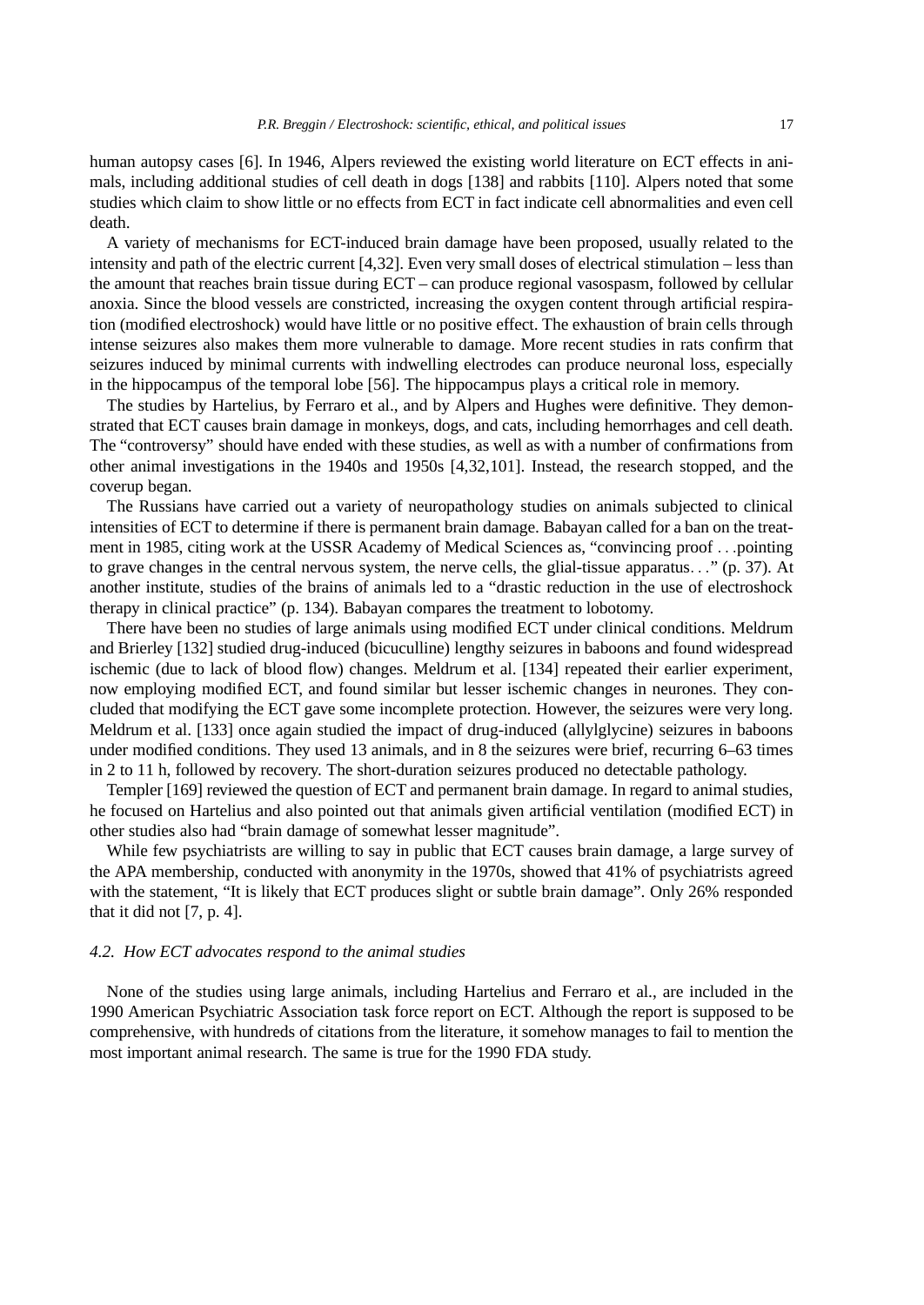When Devanand<sup>1</sup> and his associates [68] reviewed "Does ECT Alter Brain Structure?", they concluded that animal studies do not prove brain damage. They accomplish this by dismissing the best studies. Hartelius, for example, is criticized for applying a series of four ECTs with each one spaced at 2 h. But there is no reason to assume that this method is more damaging than larger numbers of ECTs spaced over longer intervals. As presently used, multiple-monitored ECT inflicts four electroconvulsive shocks within the space of approximately one hour. In addition, it is extremely misleading to focus on that particular group of subjects within Hartelius' study. One group of animals in the Hartelius study were given one ECT per day for 4 days and others were treated "with clinical frequency" (three per week).

Devanand et al. dismiss Ferraro and Roizen [75] for using a "large number of ECSs (electroconvulsive shocks) relative to clinical practice". In reality, many patients are given 32 or more treatments, sometimes in one series, more commonly in two or three. Ferraro et al. [76], utilizing small numbers of ECTs, are dismissed on the speculation that the current went through the brain stem.

Devanand and colleagues do not deal with the fact that almost every study using large animals, as summarized in their own table, shows brain damage. My review indicates that even purportedly negative studies, on actual reading, indicate harmful effects [32]. For example, Devanand et al. describe Lidbeck's [125] study in which several dogs developed "minimal perivascular and ischemic changes" [68]. They leave out that in two of the four animals "nerve cells were shrunken and there was a decrease in the number of stainable granules" [125]. Nor do they mention that one of the animals developed blood clots in its brain.

One cannot prove the safety of ECT by criticizing multiple studies that show damage. To be ethical and scientific, ECT advocates must produce carefully conducted, large-animal studies that show no damage. This has not been done. In fact, the only studies that Devanand et al. find acceptable were performed on rats rather than dogs, cats, and primates whose brains are more akin to humans and more sensitive to trauma.

#### *4.3. Brain scans*

There has been contradictory evidence of ECT damage in brain-scan studies, most of which have been carried out by staunch advocates of the treatment. Using CT scans, Weinberger et al. [179] found that chronic schizophrenic patients with a history of ECT had more enlargement of their ventricles (cerebral atrophy) than those who had no ECT. Stretching to exonerate ECT, they declare, "Either EST further enlarged the ventricles of the patients treated with it, or it was used with greater frequency in patients who tended to have larger ventricles". In another CT study, Calloway et al. [51] found a correlation between frontal lobe atrophy and ECT in 41 "elderly depressives".

A team led by Coffey et al. [63], using magnetic resonance imaging (MRI), studied 35 patients before and after ECT. The follow-ups were 2 or 3 days after and 6 months after. In five subjects, they found "an apparent increase in subcortical hyperintensity". Coffey, a strong ECT advocate who has performed ECT on many hundreds of patients, dismissed his own finding as "most likely secondary to progression of ongoing cerebrovascular disease during follow up" [62]. I have evaluated several post-ECT patients with very similar MRI findings related to their ECT treatment.

Pande et al. [141] found no MRI pathology in 7 ECT patients. However, the studies were performed 1 week after the last ECT, so that late-maturing pathology would not have been discovered. Bergsholm

<sup>&</sup>lt;sup>1</sup>Devanand is one of the authors in Sackeim et al. [154] calling for the use of intensive ECT using 2.5 times the electrical current required to produce a convulsion.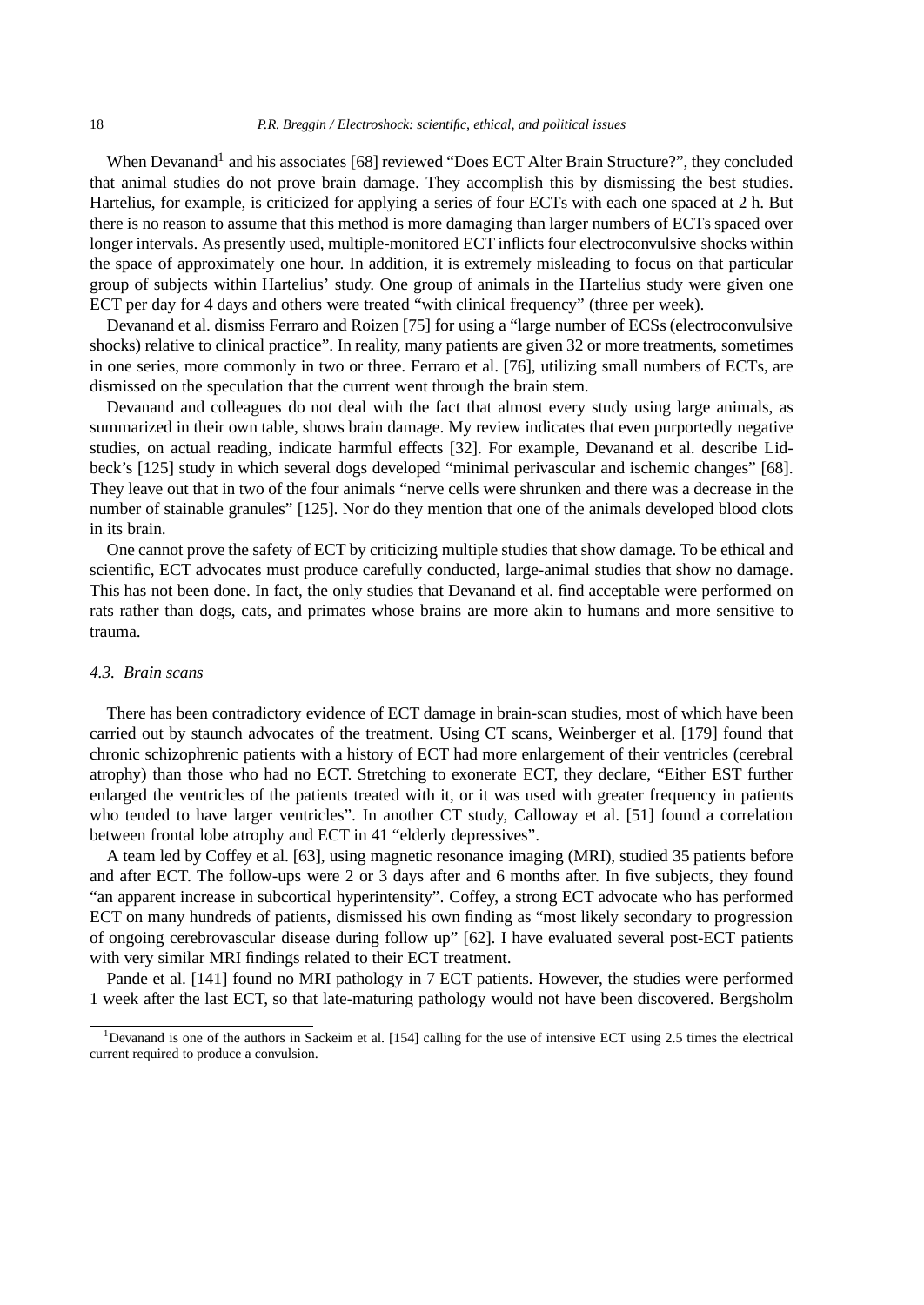et al. [23] found no pathology on MRI in 40 patients, with the exception of a 69-year-old man who suffered a dilatation of the left temporal horn, which the authors dismiss as unrelated to ECT.

Devanand et al. [68] reviewed the brain scan literature and found the evidence for brain damage unconvincing. They accept Coffey's unsubstantiated claim that the pathology found in four patients after ECT was due to progressive cerebral vascular disease rather than the more obvious trauma of ECT. They dismiss studies showing damage.

The latest American Psychiatric Association Task Force Report [9] demonstrates the degree to which the possibility of brain damage is now denied or rejected. In regard to the need for acknowledging brain damage on consent forms, the task force advised:

In light of the available evidence, "brain damage" need not be included as a potential risk.

## *4.4. Death and autopsy findings*

Many deaths were reported in association with ECT in the first few decades of use. An extensive autopsy series indicated that many suffered from trauma to the brain resulting in visible pathology [113]. More recently, advocates for ECT have claimed the death rate is very small or nearly nonexistent; but I have suspected that deaths are simply no longer reported. For example, I have known of deaths of ECT recipients in the Baltimore–Washington area that went unreported.

New data has confirmed the probability of a significant death rate from ECT. A recent law in Texas requires the reporting of death within two weeks after ECT. From June, 1993, through August, 1994, eight deaths were reported among nearly 1,700 patients subjected to electroshock treatment. Controversy surrounds causation, and critics of ECT are attempting to obtain more autopsy details [159].

# **5. Modified ECT**

For the past two to three decades, a modified form of ECT has been commonly (but not exclusively) used in the United States. It involves sedation with a short-acting intravenous barbiturate, followed by muscle paralysis with a curare derivative, and artificial respiration with oxygen to compensate for the paralysis of the patient's breathing musculature. The purpose of these modifications was not, as some advocates claim, to reduce memory loss and brain damage. Muscle paralysis was intended to prevent fractures of the spine and limbs, as well cracked teeth, from severe muscle spasms. The artificial respiration was added to keep the paralyzed patient oxygenated.

The modifications used in contemporary ECT make clear that ECT-induced convulsions are far more severe than the spontaneous convulsions in grand mal epilepsy. Patients with seizures of unknown origin, or with seizures due to brain injury, rarely break their limbs or their vertebrae during the convulsion. The muscle spasms are not intense enough to produce these effects. Yet these fractures were common with unmodified ECT.

ECT advocates commonly claim that recent modifications have made the treatment much safer, and that its negative public image is unfairly based on the older methods. However, the most basic modifications – anesthesia, muscle paralysis, and artificial respiration – are not new at all. I prescribed and administered such modified treatment more than thirty years ago (1963/64) as a resident at Harvard Medical School's main psychiatric teaching facility, the Massachusetts Mental Health Center.

The public's "mistaken" image of ECT is, in reality, based on modern modified ECT, which has been around for a long time. It is actually more dangerous than the older forms. The electric currents must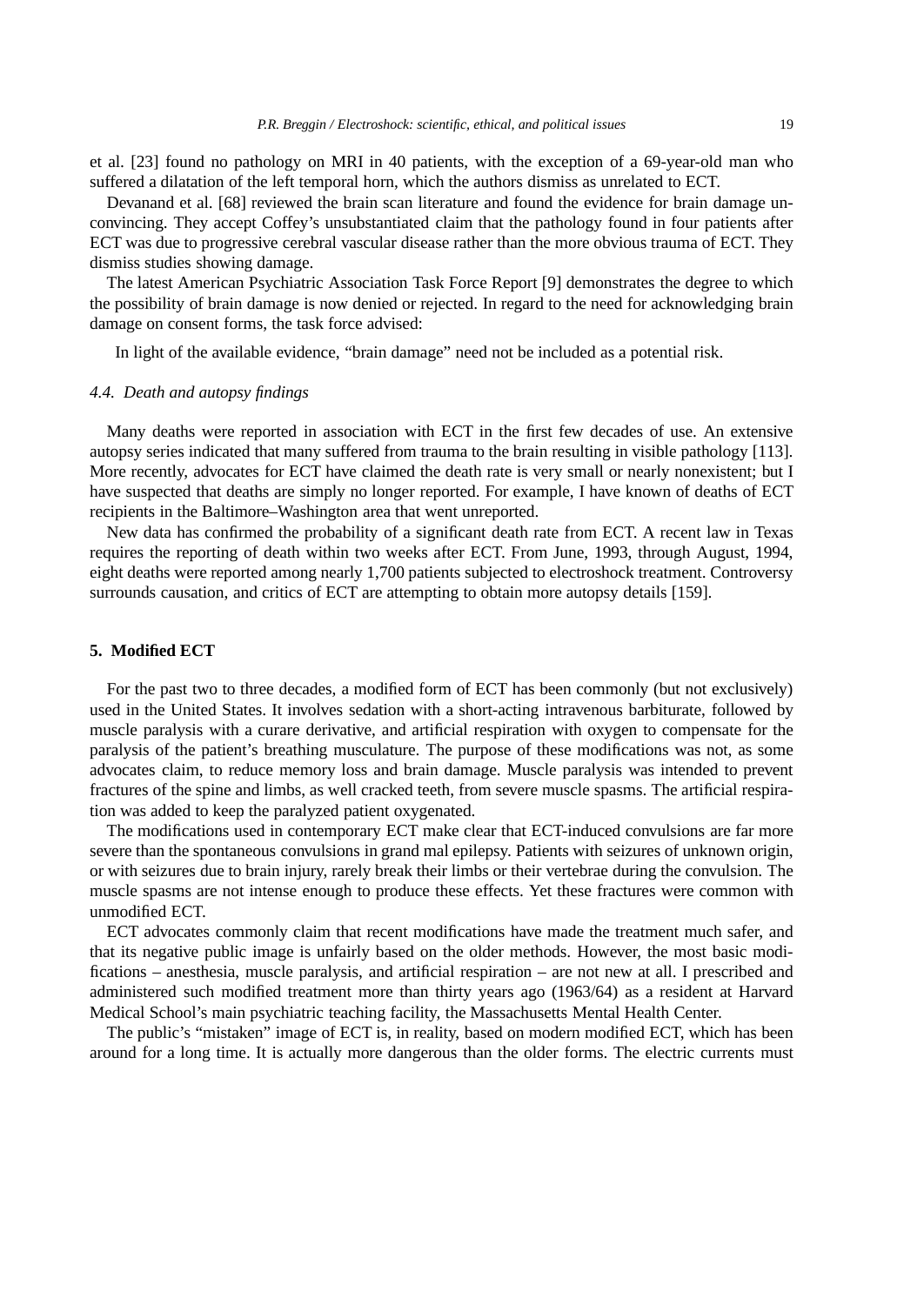be more intense in order to overcome the anticonvulsant effects of the sedatives that are given during modified ECT [32]. Too frequently, the patient is routinely given a sleeping medication or tranquilizer the night before, further increasing the brain's resistance to having a seizure. In addition, the patient is exposed to the added risk of anesthesia. Other modifications include changes in the type of electrical energy employed and the use of unilateral shocks applied to the nondominant (nonverbal) side of the brain. However, these modifications remain controversial. Since the APA task force does not exclusively endorse nondominant (unilateral) ECT, the claim that this method is much safer becomes moot. Bilateral ECT continues to be used around the world. Besides, as already described, some ECT advocates give excessive electrical doses – beyond the dose required to produce a convulsion.

There is no reason to believe that shocking the nonverbal side of the brain is less harmful. As Blakeslee [29] has confirmed, damage and dysfunction on the nonverbal side are more difficult to recognize or to describe (see discussion of anosognosia ahead). But the defects are no less devastating. Injury to the nonverbal side impairs visual memory, spatial relations, musical and artistic abilities, judgment, insight, intuition, and personality. It is ironic that biopsychiatry promotes sacrificing the nonverbal side of the brain, while humanistic psychology is emphasizing its importance to the full development of human potential.

No matter how ECT is modified, one fact is inescapable: evolution has assured that human beings do not easily fall victim to convulsions. Therefore sufficient damage must be inflicted to overcome the brain's protective systems.

## **6. The brain-disabling principle**

# *6.1. Early advocates of "Brain damage as therapy"*

At the time that ECT was first developed, it was thought that convulsions induced by a variety of methods, including insulin coma and stimulant medication, were useful in treating psychiatric disorders, especially schizophrenia. It was often assumed that these treatments had their therapeutic effect by causing significant microscopic brain damage. Some advocates openly called for inducing brain damage and dysfunction (reviewed in detail in [32]). Bini [27], for example, reported that ECT produced "widespread and severe" neuropathology in the brain and that these "alterations" might be responsible for the "transformation" seen in schizophrenic patients after ECT. In the same year, Roy Grinker (in a discussion of Weil et al. [178]) compared ECT to lobotomy and speculated, "Does shock therapy improve schizophrenic patients by structural damage of a less intense but more diffuse type"? In 1941 Walter Freeman wrote an editorial entitled "Brain damaging therapeutics" in which he argued for the basic principle that the major psychiatric treatments, including electroshock and lobotomy, work by disabling brain function. In 1941, Harry Solomon's introduction to Jessner and Ryan's *Shock Treatment in Psychiatry* acknowledged that ECT produces memory loss, brain wave changes, and "cerebral cellular damage and vascular injury". He connected this to the therapeutic effect, specifically the production of euphoria and hypomania. The textbook itself cited evidence for severe brain damage from ECT, including "capillary hemorrhage, ganglion cell changes, consisting of swelling and shrinkage, satellitosis, gliosis and demyelinization".

From the very beginning – based on animal studies, human autopsies, and clinical observation – ECT was known to cause brain damage. In fact, the brain damage was considered the principal element of the therapeutic impact. Later, with increasing concern about ECT's bad image, advocates began to deny these well-established observations.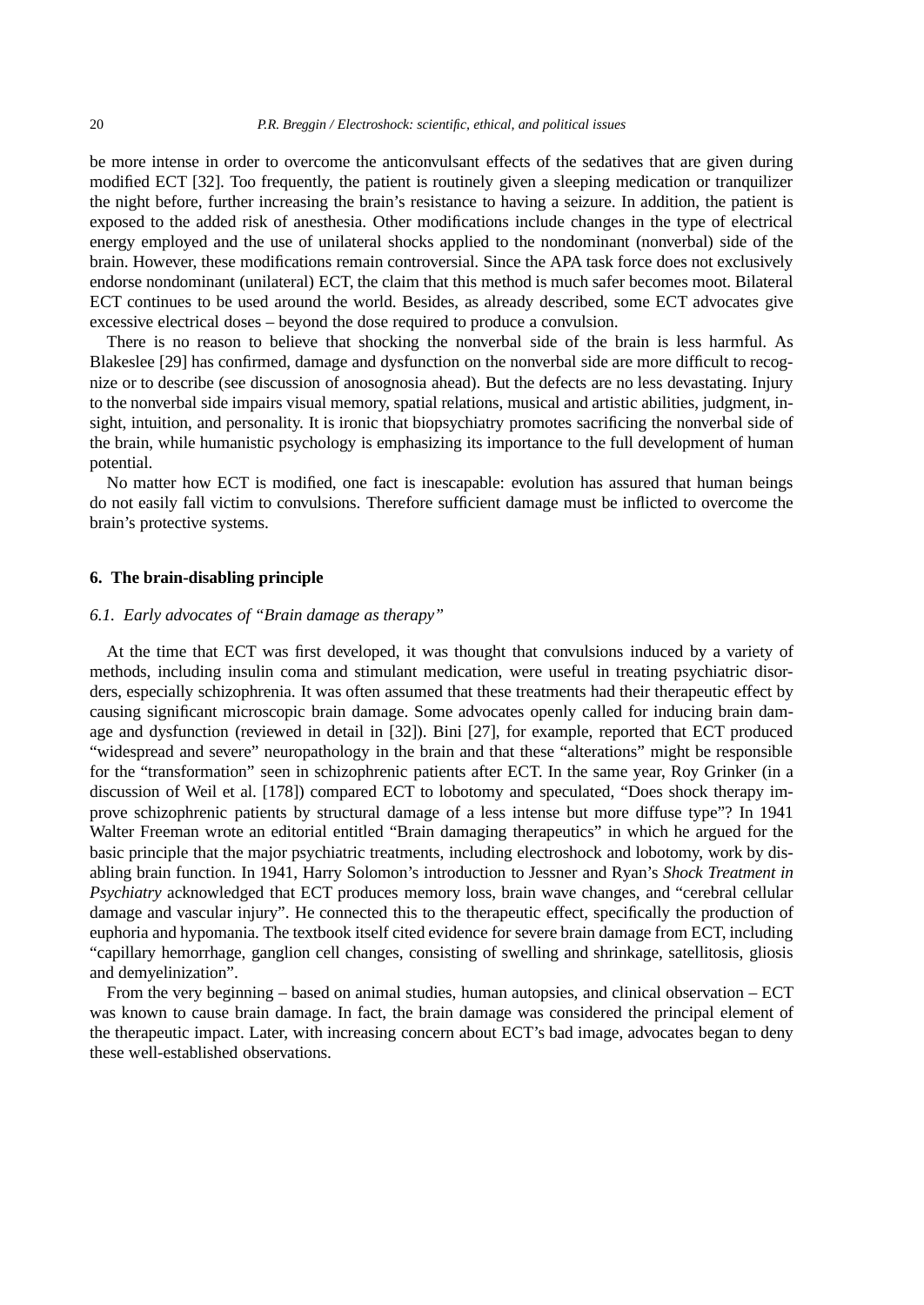## *6.2. Fink confirms the brain-disabling principle*

Max Fink is a leader in promoting ECT and his attitudes, if sometimes more extreme, reflect those of many others who are leading the current resurgence of ECT in the North America and Europe. A pro-ECT review by another ECT advocate, Weiner, drew from Fink [83] accusations that Weiner "genuflects to avoid criticism" and that "such kowtowing is inappropriate".

Fink, himself a member of the 1978 and 1990 APA task forces, for decades argued and demonstrated scientifically that ECT's "therapeutic" effect is produced by brain dysfunction and damage. He pointed out in his 1974 textbook that "patients become more compliant and acquiescent with treatment" (p. 139). He connected the so-called improvement with "denial", "disorientation", and other signs of traumatic brain injury and an organic brain syndrome (p. 165).

Fink was even more explicit in earlier studies. In 1957, he stated that the basis for improvement from ECT is "craniocerebral trauma". In 1966, Fink cited research indicating that after ECT "the behavioral changes related to the degree of induced trauma..." (p. 475). Referring to the multiple abnormalities produced in the brain following ECT, Fink wrote "In these regards, induced convulsions in man are more similar to cerebral trauma than to spontaneous seizures" (p. 481). He stated that improvement depends on the development of an abnormal EEG and other changes in the brain and spinal fluid typical of trauma and compared ECT to "cerebral trauma".

Fink cited Tower and McEachern [173], correctly stating that they "concluded that spinal fluid changes in induced convulsions were more like those of craniocerebral trauma than those of spontaneous epilepsy" [80]. He then gave further evidence for this comparison between ECT and traumatic brain injury.

As recently as 1974, Fink continued to propose that ECT has its effect by traumatizing or damaging the brain. He begins his discussion by noting that psychiatric "treatments have been often drastic" and then cites, among other examples, heat and burning, bleeding, water immersion, and craniotomy. He then goes on to present several axioms of ECT, including the connection between the supposed therapeutic effect and traumatic changes in the brain. He speaks directly of the producing "cerebral trauma" reflected in EEG slow wave activity (p. 9). He compares induced convulsions to "craniocerebral trauma" (p. 10). He attributes improvement to the increased use of "denial" by the patient and to the development of "hypomania" – both signs of profound irrationality caused by brain damage and dysfunction (p. 14).

The 1990 task force report, despite Fink's participation, made no such comparisons between head injury and ECT; instead the report dismissed any suggestion that the treatment is significantly traumatic. In depositions in defense of doctors who give ECT, Fink now takes the position that ECT causes no brain damage.

The 1990 APA task force report notes that low-dose unilateral ECT is often less effective than forms of ECT that deliver more electrical energy. This observation tends to confirm the brain-disabling principle that efficacy depends on the degree of damage.

## *6.3. Sackeim confirms the brain-disabling principle*

More recently Sackeim [152] and Sackeim with a team of colleagues [154] have covertly revived the principle that a therapeutic response depends upon the degree of brain damage and dysfunction. Sackeim [152] has found that "Regardless of electrode placement, patients who received high dosage treatments responded more quickly. ...Critically, we also found that the rate of clinical response was dosage sensitive". As previously noted, the degree of post-ECT disorientation and later retrograde amnesia is also dose sensitive.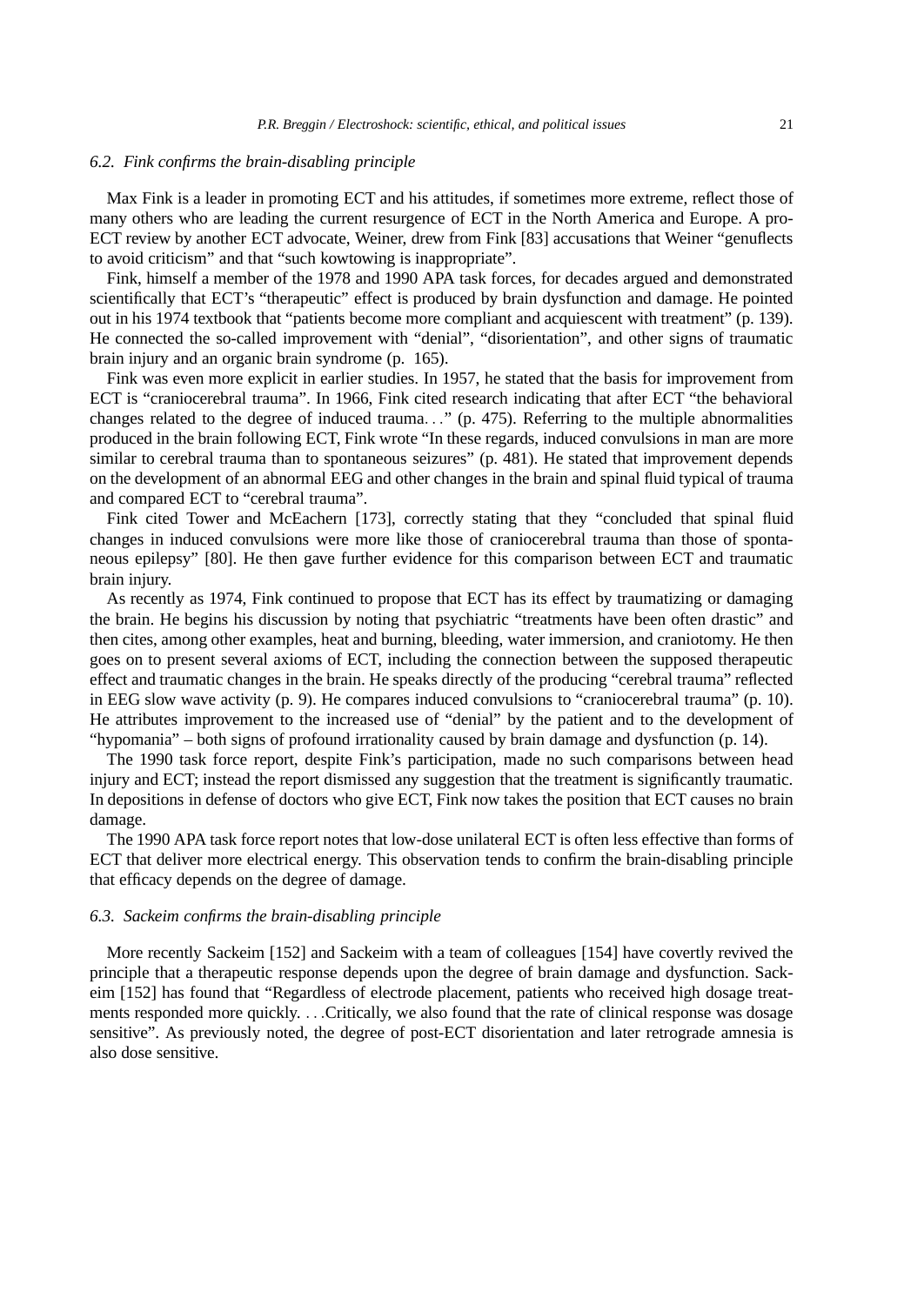The study previously cited by Sobin et al. [160] used the suprathreshold dose (2.5 times) in a group of patients in a crossover study. As already noted, this group suffered from massive retrograde amnesia that did not improve two months after ECT.

I evaluated a case in which a doctor followed Sackeim's published recommendation and gave his patient the increased dosage. The patient suffered severe, irreversible memory loss and chronic mental dysfunction, rendering her permanently unable to work at her previous high intellectual level.

The tendency to increase the electrical dose wholly undermines the promotional campaign aimed at convincing the public that modern electroshock is safer. Sackeim and his colleagues often use bilateral ECT – the most obviously damaging method – with a dose of electricity 2.5 times that required to produce a convulsion in the patient. In addition, a growing emphasis on continuation or maintenance ECT will expose increasing numbers of patients to chronic brain trauma and dysfunction (for an example of maintenance ECT, see [147]).

More striking, Sackeim wants to do away with the safety features currently placed on most ECT machines that limit current intensity: "These upper limits result in clinicians resorting to unnecessary and perhaps risky maneuvers..." to get higher doses. According to Sackeim, "In my view, a strong argument can be made that the next generation of ECT devices have significantly higher upper output limits, perhaps at least double what is available with the current generation" (p. 235).

In a recent issue of *Convulsive Therapy*, ECT advocate Charles Kellner [123] quotes a description of shock-induced mental devastation written by survivor "Ellen Wolfe" [184]. Mrs Wolfe describes the "muddles" she gets into reading and her inability to recall even dramatic life events, such as the assassination of President Kennedy. Kellner states that her tragic outcome, "a very severe case", is "likely the result of a series of treatments with high-dose bilateral sine wave ECT" (p. 133). Without seeming to realize that modern ECT is often more "high-dose" than the older methods, he states that such a tragic outcome is unlikely with contemporary ECT. This view contrasts sharply with his more cautionary words:

Memory is often equated with the very essence of a person's "being". As such, discussions about ECT's effects on memory deserve our most careful consideration (p. 134).

## *6.4. How ECT works: iatrogenic helplessness and denial*

ECT provides a prototype for the concept of iatrogenic helplessness and denial [32]. Controlled studies of ECT show that any therapeutic effect evaporates after 4 weeks, the approximate time it takes to recover from the most severe symptoms of the organic brain syndrome or delirium. Except for psychosurgery, ECT provides the most extreme example in which the psychiatrist denies the damage he is doing to the patient, and then utilizes the effects of that damage to produce less emotionally aware, less autonomous, and more manageable patients. As Max Fink used to openly describe, brain damage and the exercise of medical authority push patients into denial about the harm done to them as well as about their still unresolved personal problems.

Consistent with other victims of central nervous system damage, most ECT patients minimize or deny their real losses of mental function. This denial of mental dysfunction in brain-damaged patients is called anosognosia ([88]; also see [36,45]). C.M. Fisher considers anosognosia or denial of dysfunction to be a hallmark of brain injury: "Unawareness accompanies so many neurologic defects that one might invoke anosognosia as a broad principle of cerebral dysfunction in humans". I have pointed out that it should be considered an integral part of the brain-disabling effects of all psychiatric treatments which impair brain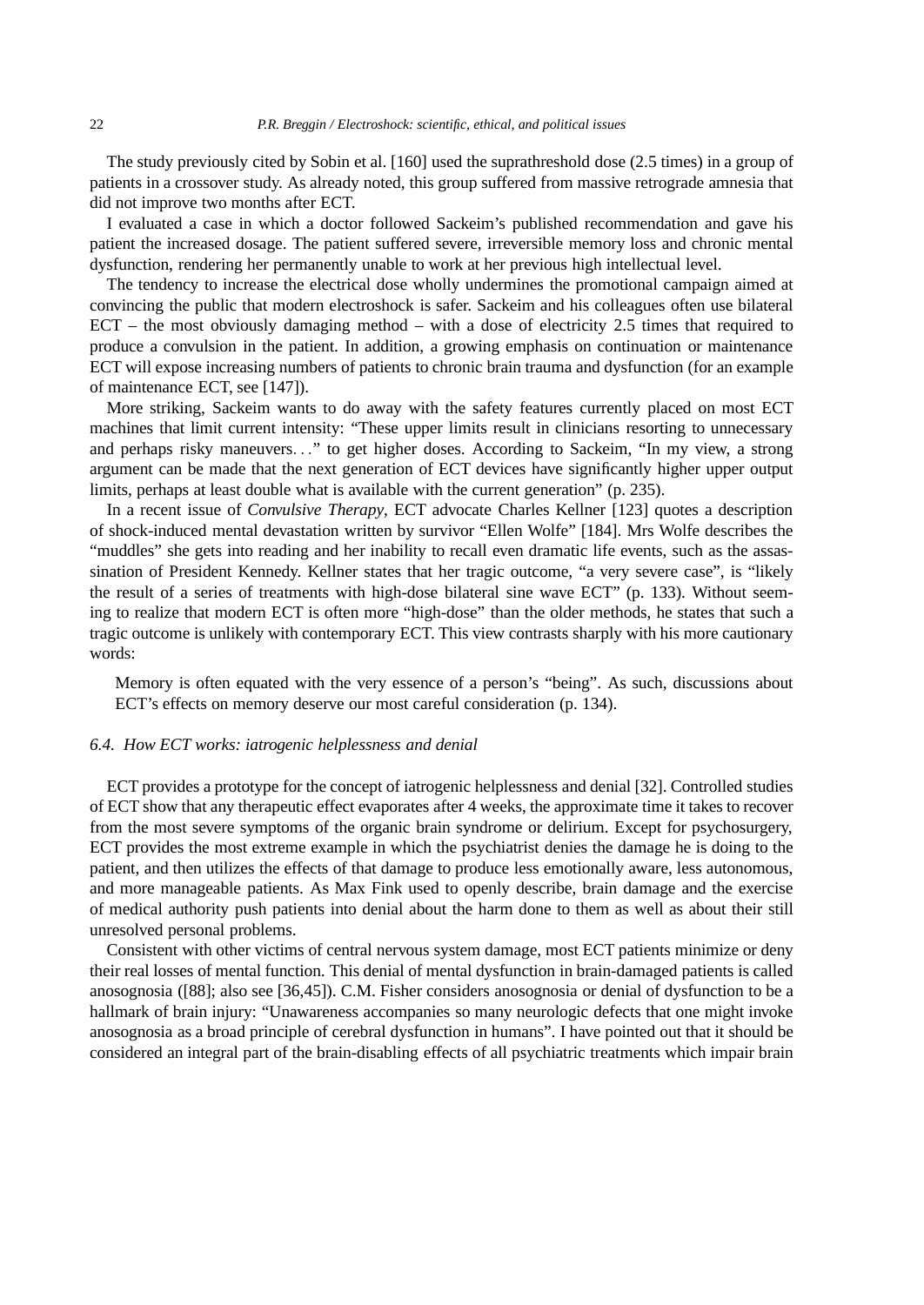function. Brain-disabling treatments reduce the patient's awareness of the mental dysfunction caused by the treatment.

While damage to either side of the brain can produce anosognosia, it seems more common following damage to the nondominant side (in right-handed individuals, the right is usually nondominant). In electroshock treatment, at least one electrode lies over the nondominant side. In contemporary ECT, both electrodes are frequently placed over the nondominant side.

Nondominant electroshock starkly illustrates the principle of iatrogenic helplessness and denial: the doctor damages the brain in such a way as to confound the patient's ability to perceive the resulting dysfunction. Neurologically-informed advocates of ECT are well aware that electroshock patients end up suffering from anosognosia and denial, and therefore cannot fully report the extent of their memory losses and mental dysfunction. Yet these same advocates claim that patients exaggerate their post-ECT problems.

Interviews with family and friends of patients often disclose that they are painfully aware of the damage done to their loved ones. Often, the psychiatrist is the only one who consistently and unequivocally denies the patient's damaged state.

## **7. Clinical effects on women, children, and the elderly**

## *7.1. ECT, women, and memory loss*

Women have always constituted the majority of subjects of the most destructive psychiatric treatments, including lobotomy and insulin coma. More recently, as documented earlier in this report, older women have become the major target population for ECT, despite the absence of controlled studies on safety or efficacy in the elderly.

One of the most remarkable reports in the ECT literature was published by Carol Warren [177] who studied 10 women post-ECT, including their family relationships. The study confirms the brain-disabling principle and illustrates how brain damage can be used by relatives to enforce iatrogenic denial and docility.

Many of the women thought that the purpose of the ECT was to erase their memory. While some felt it was helpful to forget painful memories, they "uniformly disliked the loss of everyday memory, as well as associated effects such as losing one's train of thought, incoherent speech, or slowness of affect. What specifically was forgotten varied from matters of everyday routine to the existence of one or more of one's children...". Without reporting on the clinical significance of the women's experience, Warren is describing mild to moderate dementia following closed-head injury.

Family members sometimes approved of the memory loss:

Husbands might wish to have their wives forget the emotional troubles, including marital strife, which precipitated hospitalization. Mr. Karr commented on his wife's long-term memory loss as proof of her successful cure by ECT, saying that her memory was still gone, especially for the period when she felt ill, and that "they did a good job there". These husbands used their wives' memory loss to establish their own definitions of past situations in the marital relationship... . Other relatives, too, found it in their interest to have the expatients forget; thus they could freely re-define past situations without challenge.

Warren described how another husband used his wife's memory loss to manipulate her: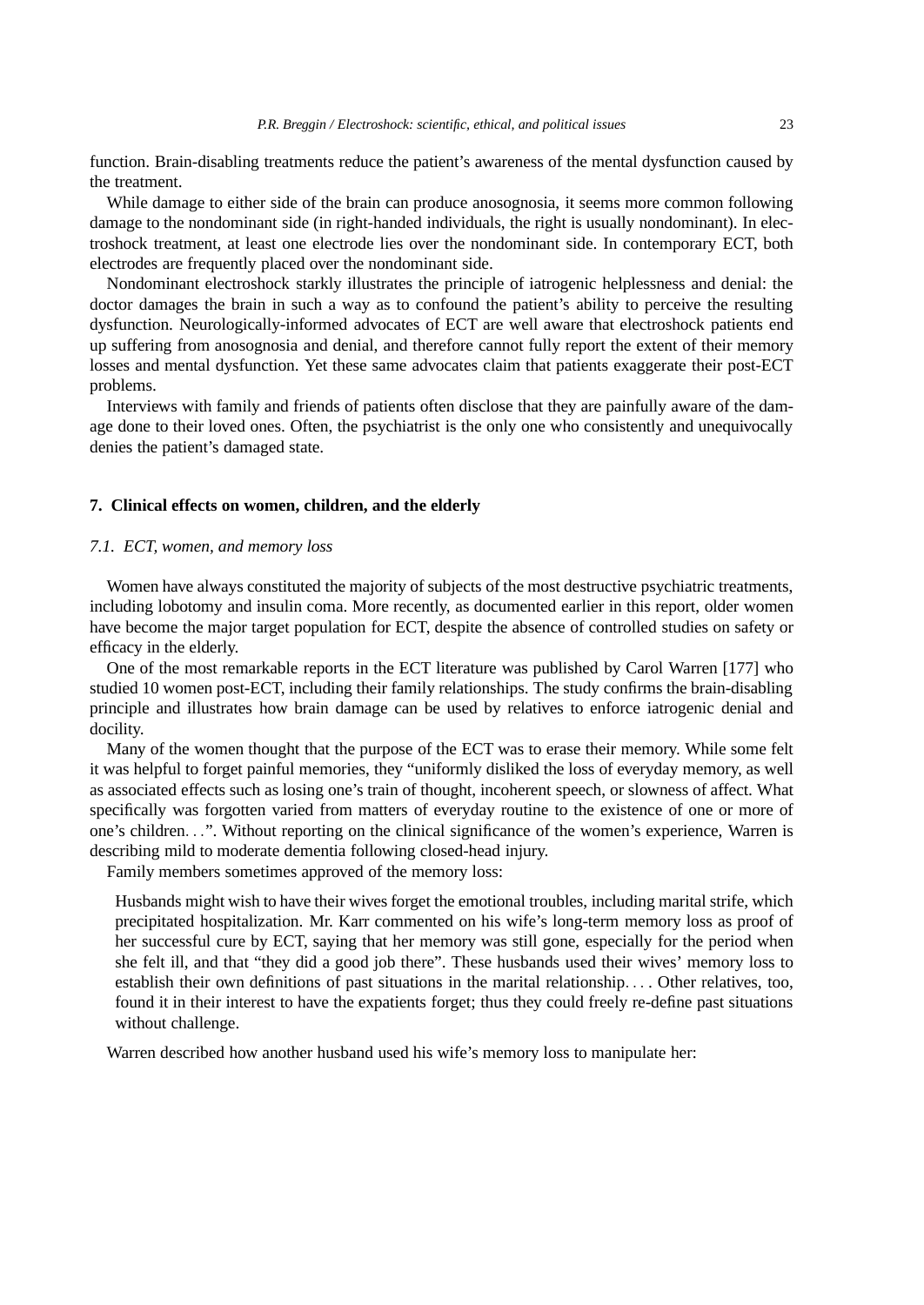Rita Vick [a pseudonym] had forgotten, after ECT, the five of her seven children who had been removed from her custody. One day she found an album in the Vick house and asked her husband "who were all those children?" For fear of upsetting her with renewed thoughts of the custody loss, Mr. Vick told her that they were a neighbor's children.

One woman believed that her mother wanted her to have "the full treatment" to "make me forget all those things that happened", including being molested by her mother's brother.

Three of the ten women lived in dread of ECT for years afterward, but were afraid to express their angry feelings for fear of being sent back to the hospital for involuntary electroshock treatment. In my clinical experience, this is a realistic fear. Doctors frequently respond to complaints about ECT treatment by deciding that the patient is in need of more treatment. Increased exposure to the brain-damaging effects of ECT can almost always be relied on to eventually put an end to the patient's protests ("complaints").

Shock treatment has been used even more blatantly to erase the memories and even the personalities of patients, usually women. H.C. Tien, in the early 1970s, described the use of unmodified ECT to erase the personalities of women, then to "reprogram" them as more suitable wives with their husband's help ("Electroshock: Key Element...", 1972; "From Couch to Coffee Shop...", 1972).

Psychiatrist D. Ewen Cameron at McGill University, in part funded by the CIA, used multiple ECTs to obliterate the minds of his patients and then to reprogram them ([52]; for more details on the Tien and Cameron controversies, see also [32,39]).

## *7.2. ECT and the elderly*

As already noted, elderly women have become the most frequent target of ECT in the United States and Canada. The trend to shock the elderly also seems to be growing in Europe [58,73], and Australia [140].

Urged on by the impetus to cut the costs of medical care in the US, a group led by William Mc-Donald [131] has recently advocated maintenance ECT for the elderly. An initial course of ECT was followed by intermittent treatments over a sixth month or more time period. This was not a blind or controlled study; it speaks more to the willing to bombard the brains of the elderly than to the potential value of the treatment.

The elderly, of course, have more fragile brains, and are especially sensitive to biopsychiatric interventions, including relatively low doses of drugs. In addition, many elderly already suffer from memory dysfunction due to a variety of causes, making them especially vulnerable to the worst effects of ECT.

Against all common sense, the APA 1990 task force advises that ECT can be used "regardless of age" (p. 15). It cites the successful treatment of a patient aged 102 (pp. 71–72). The APA report does warn, however, that "some elderly patients may have an increased likelihood of appreciable memory deficits and confusion during the course of treatment" (p. 72). Similarly, Kamholz and Mellow [122] describe the use of ECT for the elderly in glowing terms: "It is increasingly advised as a first-line therapy for severely ill patients who are badly malnourished or who are at risk for suicide". They also recommend it for patients who cannot tolerate antidepressants because of cardiac disease. There is no suggestion that ECT poses a special threat to the vulnerable brain or cardiovascular system of the elderly. Reports like these are spurring on the increased use of ECT in the elderly.

The aged are, in fact, gravely at risk when exposed to any form of head trauma, including electrically induced, closed-head injury from ECT; and there is little evidence that ECT is helpful to them. There are a growing number of reports of special dangers to the elderly that are not mentioned in the APA or the FDA reviews [77,144].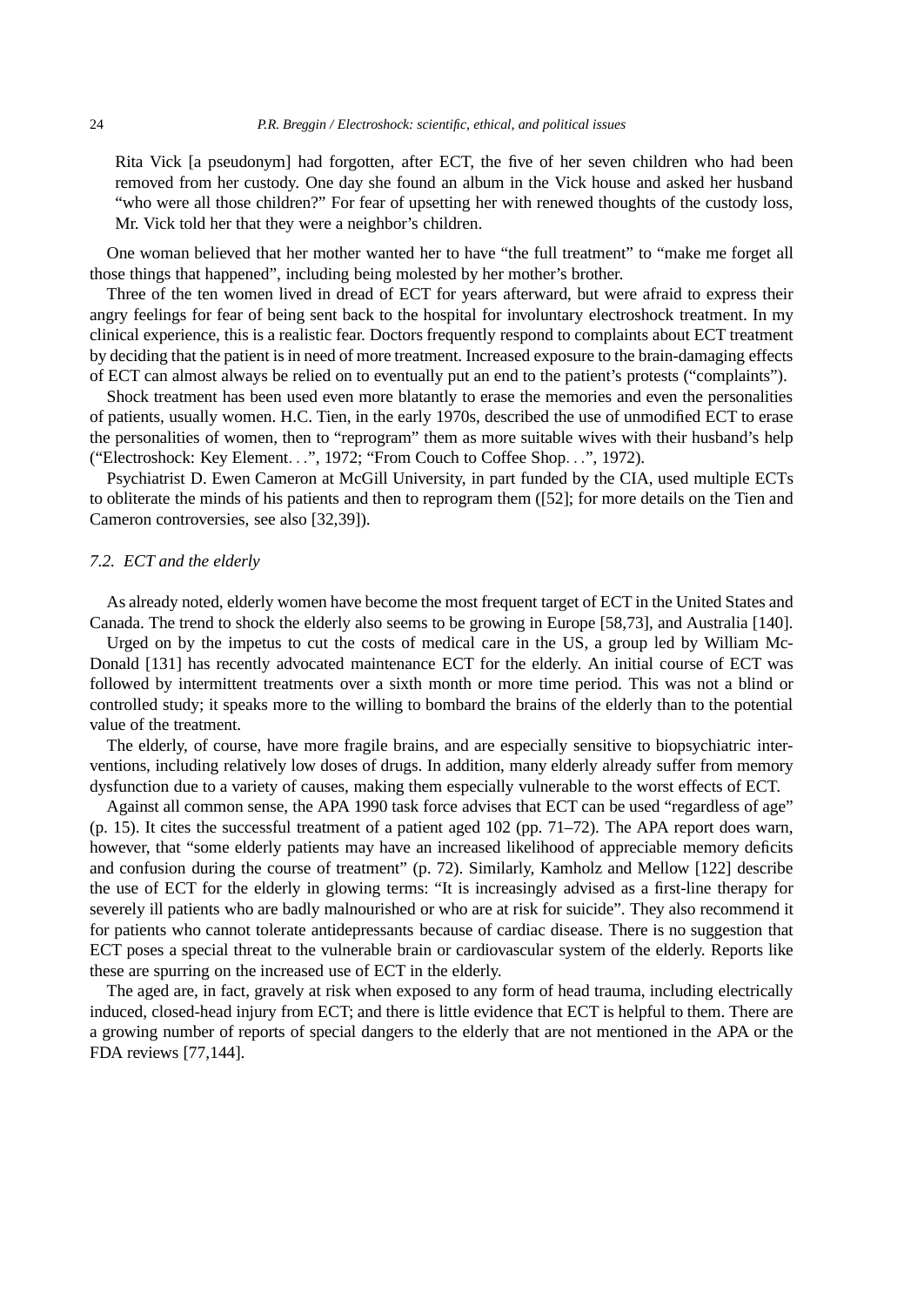In a curious twist, an article by Burke et al. [48] is listed in the bibliography of the APA report but not cited in the actual discussions of the elderly. Burke and his colleagues found a high rate (35%) of complications among the elderly. They noted, "Common complications in the elderly include severe confusion, falls, and cardiorespiratory problems" (p. 516).

In a study involving three times as many women as men, Kroessler and Fogel [124] produced data indicating that ECT can cause a devastating decline in longevity:

This is a longitudinal study of 65 patients who were 80 years old or older at the time they were hospitalized for depression. Thirty-seven were treated with ECT and 28 with medication. Survival after 1, 2, and 3 years in the ECT group was 73.0%, 54.1%, and 51.4%, respectively. Survival after 1, 2, and 3 years in the non-ECT group was 96.4%, 90.5%, and 75.0%, respectively (p. 30).

These are extraordinary findings, indicating a very high increase in mortality in the elderly who receive ECT. The authors, however, argue that the patients receiving ECT were more physically ill and hence at greater risk of dying. They provided no data to explain such a vast difference in mortality.

The lethality of ECT was made even more tragically wasteful by its comparative lack of efficacy. Kroessler and Fogel found that ECT patients were much more frequently rehospitalized for depression than non-ECT patients (41% versus 15%). The recurrence rate of depression was more than twice as high among the ECT patients as the non-ECT patients (54.1% versus 25%). Lasting recovery from depression was much lower in ECT patients (22% versus 71%).

The Kroessler and Fogel study by itself should make any clinician hesitant to recommend ECT for any elderly person. But it shouldn't have been necessary to subject these elderly people to ECT. An earlier study by a team lead by Rogelio Cattan [54], while purporting to support ECT, also demonstrated devastating results.

Cattan's group compared the effects of ECT in 39 patients aged 80 and over (very elderly), and 42 patients age 65 to 80 (elderly). Approximately three-quarters were women. The two groups, the very elderly and the elderly, experienced the following rates of ECT-induced complications: cardiovascular effects, 36% versus 12%; falls, 36% versus 14%; and confusion, 59% versus 45%. In the group aged 80 and over, 77% experienced some untoward event related to ECT. In the younger group, the rate was 62%.

The *seriousness* of the adverse effects endured by these elderly patients is documented in the report's criteria for recording a cardiac adverse effect:

Cardiovascular events, including cardiac arrhythmias requiring medical treatment, angina, and/or myocardial infarction, persistent hypertension requiring medication or increased dosage of previous antihypertensive medication, hypertensive crisis, development or worsening of congestive heart failure.

In any age group, but especially in the old and the very old, these are extremely serious iatrogenic adverse events.

The outcome evaluation portion of the study was not controlled. Even using highly biased impressions drawn from progress notes, only 13% of the very elderly group were rated as having a "good outcome" at the time of discharge, and only 33% of the elderly group.

The data in the study confirms that ECT is a highly dangerous and relatively ineffective approach to treating depression in the elderly; but the authors conclude otherwise. They declare, "In summary, this study supports ECT as an effective and relatively safe procedure in the older population" (p. 758).

Elderly men and women have many reasons – psychosocial and economic, some of them rooted in the ageist and sexist attitudes of our society – for feeling depressed. Often, they need improved medical care,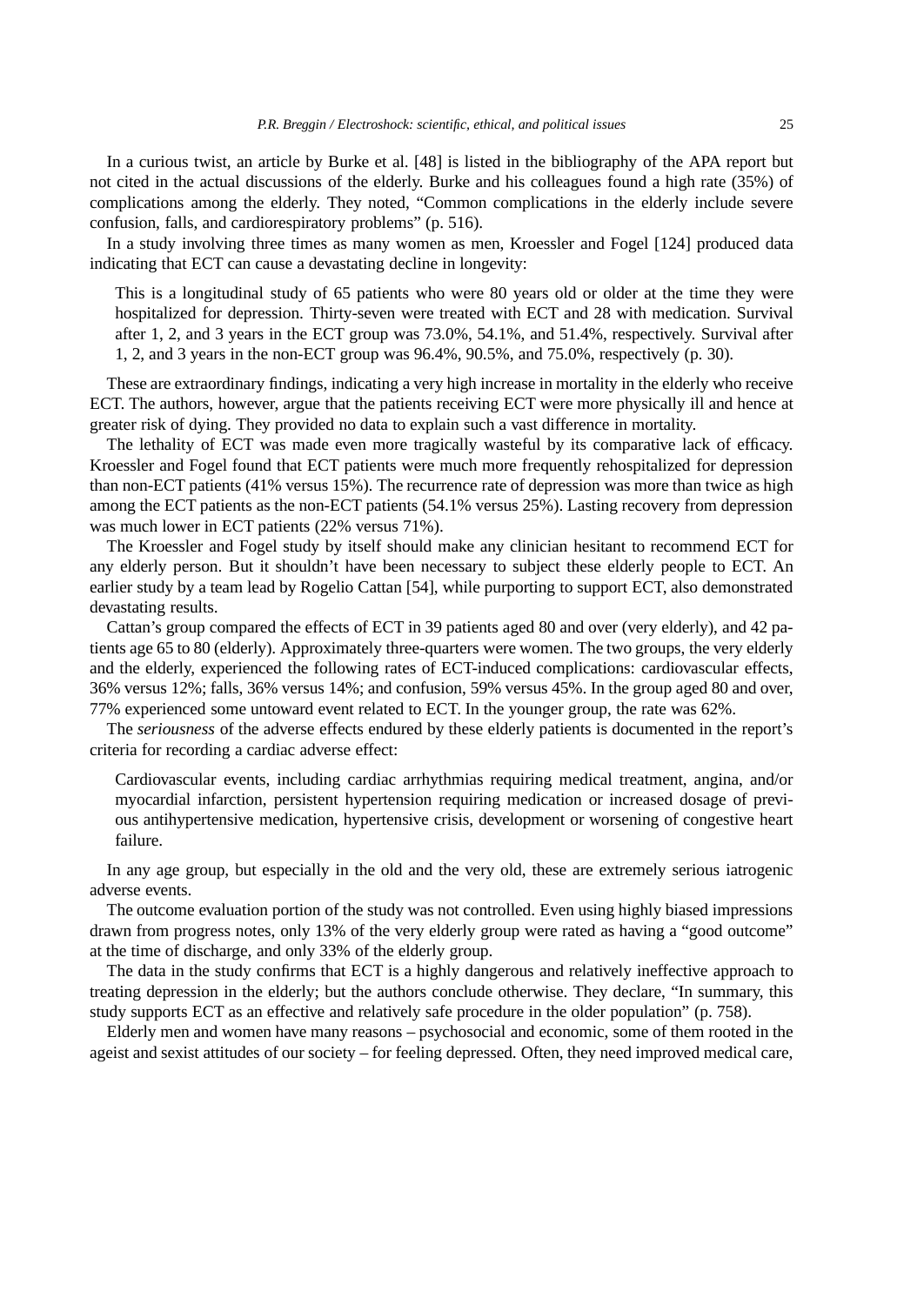social services, family involvement, and loving care from friends and volunteers. Typically they are being prescribed too many medical drugs or they are taking them in an inconsistent a fashion. This often results in drug-induced adverse psychiatric effects, including as depression and anxiety. All of their basic needs may require attention. Meanwhile, they do not have the strength to resist a doctor's proposal that they undergo electroshock. There may be no family members available or willing to protect them. Whatever the source of their depression, the elderly do not need more brain cell death, mental dysfunction, and memory deficits.

I have been a consultant or a medical expert in several suits in which psychiatrists have tried to administer electroshock against the will of elderly women who had no family to defend them. Each time, the doctors have backed down or, as in the case of Lucille Austwick, they have lost in court [30, p. 19]. However, many other elderly women are getting electroshocked involuntarily without their situation gaining public attention. In addition, in my experience, many seemingly voluntary patients are badgered or misled into taking the treatment.

Electroshock advocates argue that more women than men become depressed and so more women need ECT. But why do more women become depressed? Multiple research studies have now connected depression in women to patriarchal oppression, including outright sex abuse [8]. Warren's study confirmed that ECT can and is used to cover up the sexual abuse of women and girls.

Writing in Australia, where they find older women at increasing risk for getting ECT, Melissa Oxlad and Steve Baldwin [140] summarize:

Older people are an inappropriate population for ECT. Due to behavioural or intellectual impairment/deterioration, older adults often cannot give either valid or informed consent. Older people in institutions are at risk of inadvertent rights abuse. Often, these residents do not have access to an advocacy service. The added medical complications (particularly with cardiac problems) that occur with ageing contraindicate ECT as an appropriate treatment for older people. A range of safer/less invasive treatment alternatives exist, which are more appropriate for older people (p. 39).

Oxlad and Baldwin's review found that a variety of forms of counseling and psychotherapy are helpful to elderly depressed patients.

#### *7.3. ECT and children*

The literature leaves the impression that ECT is rarely given to children in the United States, Europe, and elsewhere. However, Baldwin and Oxlad [20] point out that there is a vast under-reporting of this controversial activity. They point to Thompson and Blaine's 1987 estimate that between 500 and 3500 minors are subjected to ECT each year in the United States.

In France, Georges Heuyer and his colleagues [111] subjected a large number of children to ECT during the German occupation (discussed in [148]). Their enthusiasm did not lead to the widespread use of ECT for children in France. However, efforts are being made to revive the treatment for adolescents in France. A team led by D. Cohen [61] reviewed the records of 21 adolescents treated with bilateral ECT in their hospital in Paris. They found a "high rate of relapse at 1 year follow-up" and "adverse effects were frequent", but they nonetheless recommend it. They conclude by lamenting, "Present attitudes in adolescent psychiatry do not favor the use of ECT". In the United States, the history of the use of ECT to treat children is wrapped in scandal. In the 1940s on the psychiatric ward of Bellevue Hospital in New York City, Lauretta Bender subjected large numbers of children to electroshock treatment. In one report, she described 100 cases [22]. Her own estimates of success were glowing, but others involved in the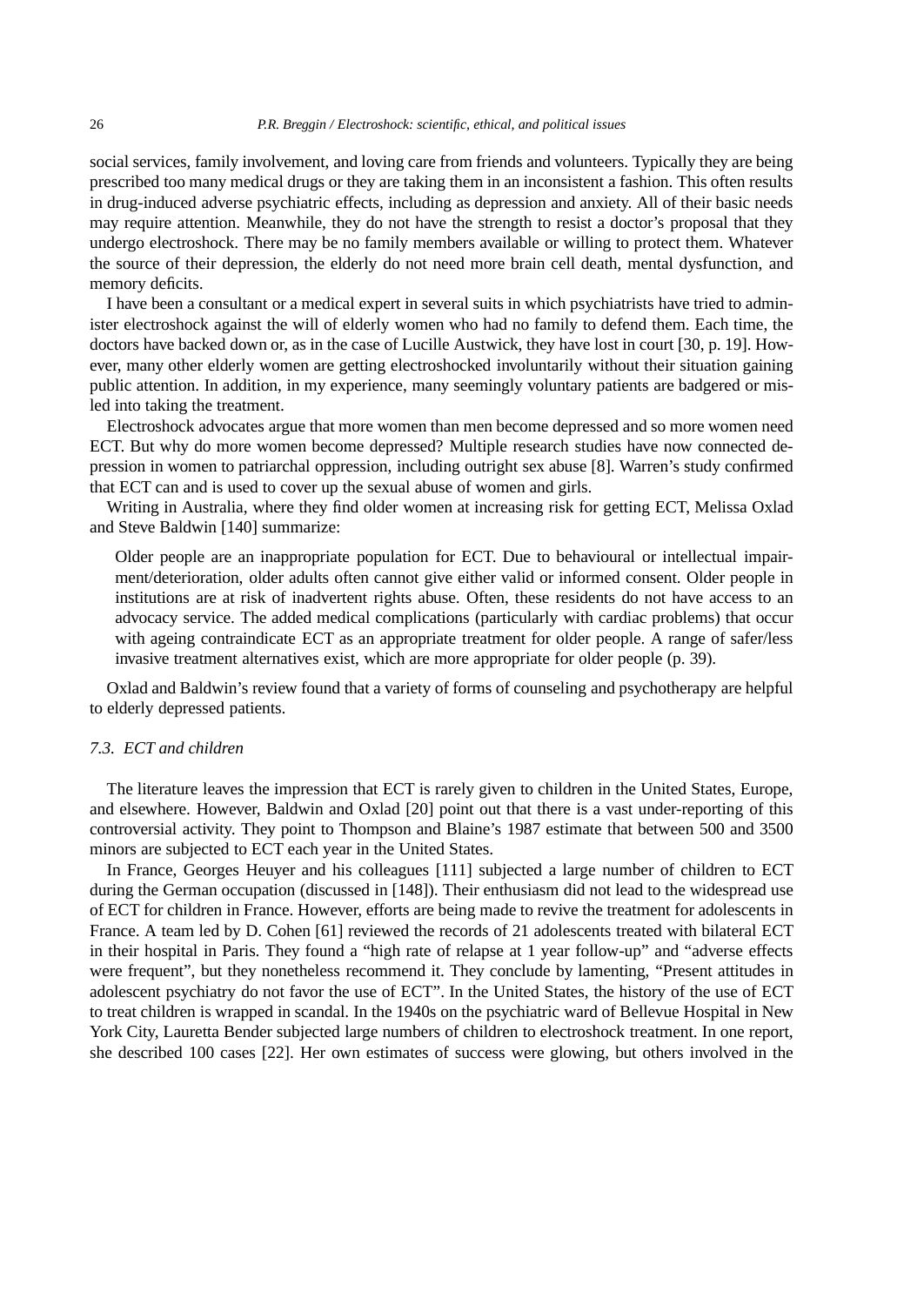projects described the children as terrified and deteriorating intellectually [59,106]. While she diagnosed many children as schizophrenic, many had developmental and behavioral problems [60].

I have personally evaluated two of Bender's cases, adults who were given electroshock by her as children in the 1940s. One boy, G.R., came from a very chaotic, disturbed family. He was terrified by his father's violence when intoxicated and had been truant at school. There is no indication of any severe psychiatric disorder and he was diagnosed "Primary Behavior Disorder – Conduct Disturbance". At Bellevue, beginning November 3, 1949, he was subjected to a series of 20 ECTs. As far as I could ascertain from the records, he became aggressive for the first time after ECT treatment. G.R. was soon sent to Rockland State Hospital. In adulthood, he became a convicted multiple murderer.

I was asked by G.R.'s attorney to evaluate him as a medical expert in a post-conviction sentencing trial. A jury was empowered to determine if he should be sentenced to death in the electric chair. I showed the jury old films of electroshock treatment being administered during the 1940s. By implication, I made the point that society, having already *electroshocked* him as a child, should refrain from *electrocuting* him as an adult. The jury gave him a life term instead of the death penalty.

Another of Bender's cases, Ted Chabasinski, was removed from his home by a city social worker and sent to Rockland State Hospital as a small child. He, too, was given electroshock by Bender. He grew up to become a reform-minded attorney in Berkeley, California, where he has contributed to the campaign against electroshock (for further details about Chabasinski, see [39,91]).

Despite the complete absence of controlled studies, there is once again an active attempt in the United States and elsewhere to encourage the use of ECT with children and adolescents [26,85,86]. Rey and Walter [148] reviewed the literature in *all* languages and found 396 patients, mostly single case reports, and no controlled studies. Obviously biased in favor of ECT, they conclude "ECT in the young seems similar in effectiveness and side effects to ECT in adults. However, this conclusion is qualified by the lack of systematic evidence" (p. 595).

Walter and Rey [176] surveyed the number of patients younger than age 19 in the Australian state of New South Wales who received ECT between 1990 and 1996. They found that 42 patients age 14 to 18 underwent 450 ECTs. Their retrospective analysis concluded it was "always safe", even though 22% reported "subjective memory problems". Rey and Walter want to encourage the use of ECT in both New Zealand and Australia. Their efforts are being met with substantial resistance, causing concern among ECT advocates that it might be banned [114].

In Australia, psychologist Steve Baldwin and his colleagues, Yvonne Jones and Melissa Oxlad, have published many reports that criticize the use of ECT in children and adolescents [16–21,120,139]. A review of the literature by Baldwin and Oxlad [21] located 217 minors subjected to ECT treatment between 1947 and 1996. They found that ECT was not being used as a "life-saving" treatment. Less than 5% of teenagers and children in their meta-analysis sample were described as having any suicidal ideation.

Baldwin [16] wrote:

ECT administration to one child or adolescent per year is one too many. In the context of a stilldeveloping neurological system, the use of invasive and possibly damaging treatment with an unknown mechanism of action, cannot be justified. The use of electric currents to produce seizures in children and adolescents has no place in the mental health services of the 1990s.

In their publications, Baldwin, Jones, and Oxlad have taken the position that treating children and adolescents with ECT is unethical and that responsible professionals should take actions to prevent it. This is consistent with my own position (see ahead).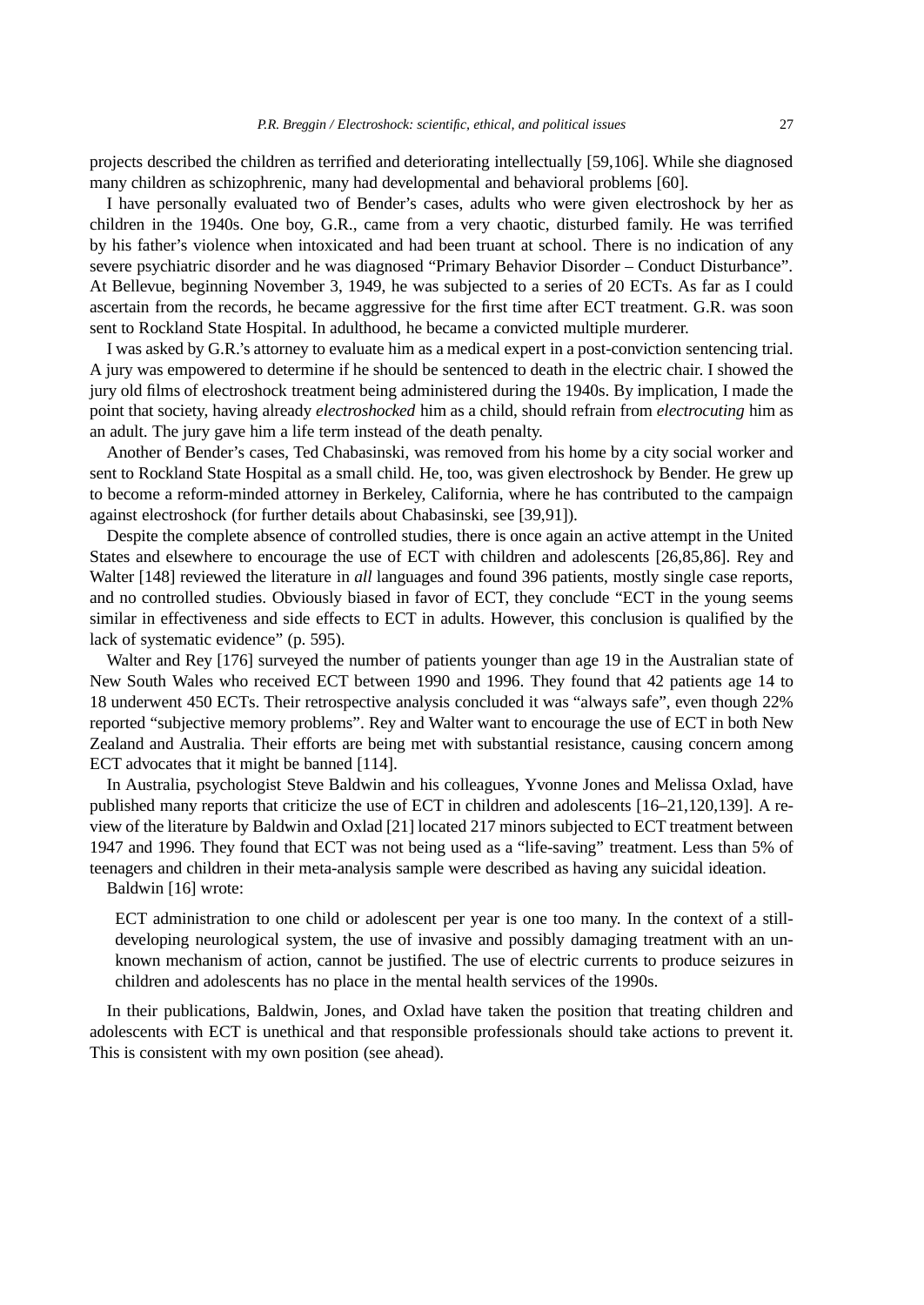ECT for children is also being criticized in England [127] and there are attempts to legislate against it [14,15,148]. Four US states ban ECT on children: Alabama, Colorado, California, and Texas.

### **8. The controversy**

## *8.1. The press becomes involved*

Particularly in the United States and Canada in the past several years, controversy has been swirling around ECT in the press. Much of it is due to pro-ECT articles inspired by advocates of the treatment who are trying to expand its usage.

The press has not entirely accepted the promotional claims of ECT advocates. A critical article by Cauchon [55] in *USA Today* was followed up by a remarkable editorial that declared "the long-term effects can be devastating. They include confusion, memory loss, heart failure, and, in some patients, death" [143].

In an article entitled "Shock therapy: it's back" in the *Washington Post*, Boodman [30] takes a more promotional stance on ECT. She quotes Max Fink as declaring "ECT is one of God's gifts to mankind". In defending ECT, Fink has also declared to the media that ECT should be given to "all patients whose condition is severe enough to require hospitalization" (quoted in [71]).

In recent years, advocates of ECT have tried to improve its image. Without additional research, they have rejected the idea that ECT can cause brain damage. Glen Peterson (quoted in [151]), a former Executive Director of the International Psychiatric Association for the Advancement of Electrotherapy, has similarly observed:

The possibility of brain damage is absolutely refuted by brain scans, by neuropsychological studies, by autopsies, by animal studies, and by analysis of cerebrospinal fluid and blood chemicals that leak from damaged cells that aren't detected in ECT patients.

#### *8.2. Initial challenges from within the profession*

Psychiatrists seldom criticize their colleagues in a systematic or public fashion. Even the widespread resurgence of lobotomy and other forms of psychosurgery during the 1970s, against which this author mounted a successful international campaign, drew little criticism from medical professionals, including psychiatrists [34,46]. Current attempts to revive psychosurgery in North America and Europe are once again meeting little criticism or resistance from within the medical profession [46].

Some of the most systemic analyses of the scientific issues have come from individuals who have been damaged by electroshock [53,91,93–95].

The first significant challenge to ECT within the medical profession was launched by neurologist John Friedberg [99–102]. His 1976 book for the general public, *Shock Treatment Is Not Good For Your Brain*, was followed by a journal review [101]. Friedberg [102] summarized:

The electrodes, whether applied over the temples or limited to one side of the head, discharge through the very sensitive temporal lobes. The squamous plate of the temporal lobe is the thinnest in the cranium – thus, where the resistance is lowest, the current is greatest. Just beneath lie the temporal lobes containing the least stable cortex by EEG criteria. On their mesial aspects are found the hippocampal formations, so indispensable to memory that their destruction – by lobotomy and encephalitis, sclerosis from birth injury or hamartomas, impairment of posterior circulation insufficiency, or loss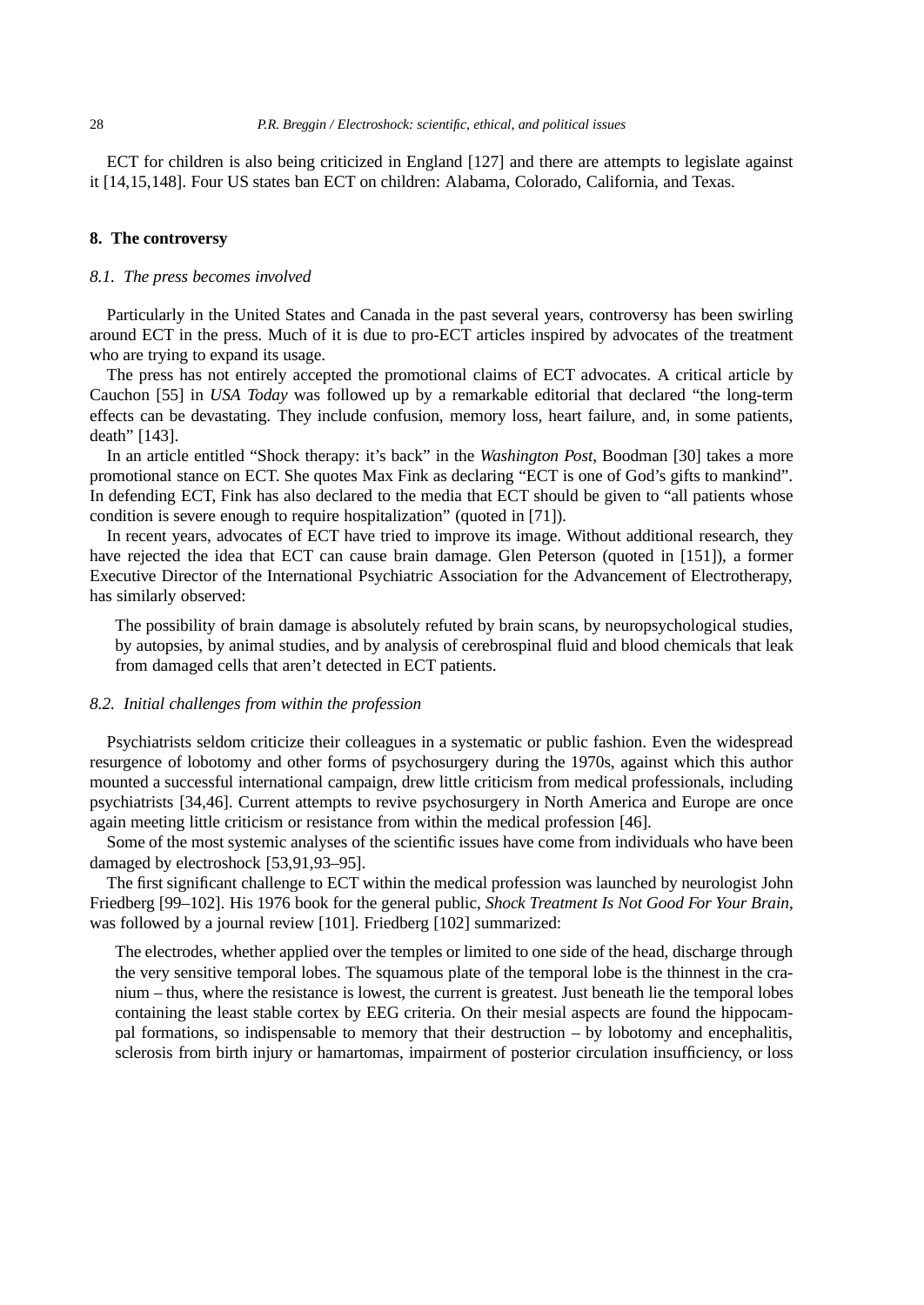through thiamine deficiency – leads to the densest amnesias known to medicine... It is here that the cellular damage caused by ECT wreaks the greatest havoc.

Friedberg's publications were quickly followed by a volume edited by "shock survivor" Leonard Frank [91], and an article by neurologist Robert Grimm. Grimm [105] wrote:

How is it the one group in medicine works to protect patients from fits, while another programs fits as therapy? Can both groups be right? Neurologists are trained from a literature and experience based on clinical and model epilepsy, none of which recommends breaching the intrinsic inhibitory mechanisms of brain with transcortical currents sufficient to trigger a convulsion. Instead, all therapeutic effort is aimed at protecting patients from spontaneous or evoked seizures for a combination of clinical, social, and practical reasons. To those who have had training in the complexity and differentiation of neuronal machinery, it hardly seems wise to drive brain above its convulsive threshold, and to do so crudely and repeatedly and on schedule. The organ gives every indication, in its acute biochemical and electrical response to ECT, that such evoked seizures are clearly traumatic and that a number of behavioral changes follow as a consequence.

My own critique of electroshock began in the scientific literature with the publication of *Electroshock: Its Brain-Disabling Effects* in 1979 and then continued with a series of reports, reviews, and book chapters [33,35–43,45]. Psychologist Robert Morgan [137] published several editions of *Electroshock: The Case Against* with contributions from representatives of psychiatry, psychology, and neurology, as well as the survivor movement.

Reviews of ECT-induced damage to the brain and mind have continued to be published in professional journals [53,92,169]. Templer and Veleber [170], for example, summarized their review of the literature:

Some human and animal autopsies reveal permanent brain pathology. Some patients have persisting spontaneous seizures after having received ECT. Patients having received many ECTs score lower than control patients on psychological tests of organicity, even when degree of psychosis is controlled for.

A convergence of evidence indicates the importance of the number of ECTs. ... [O]ur position remains that ECT has caused and can cause permanent brain pathology.

Many individual health professionals – some of whom have already been quoted – have criticized the treatment from their clinical experience. In 1983, neurologist and electroencephalographer Sidney Sament wrote:

After one session of ECT the symptoms are the same as those of concussion (including retrograde and anterograde amnesia). After a few sessions of ECT the symptoms are those of moderate cerebral contusion, and further enthusiastic use of ECT may result in the patient functioning at a subhuman level.

Electroconvulsive therapy in effect may be defined as a controlled type of brain damage produced by electrical means... In all cases the ECT "response" is due to the concussion-type, or more serious, effects of ECT. The patient "forgets" his symptoms because the brain damage destroys memory traces in the brain, and the patient has to pay for this by a reduction in mental capacity of varying degree.

Boyle [31] reviewed the literature and stated:

In conclusion, there is considerable empirical evidence that ECT induces significant and to some extent lasting brain impairment. The studies cited above are but a few which suggest that ECT is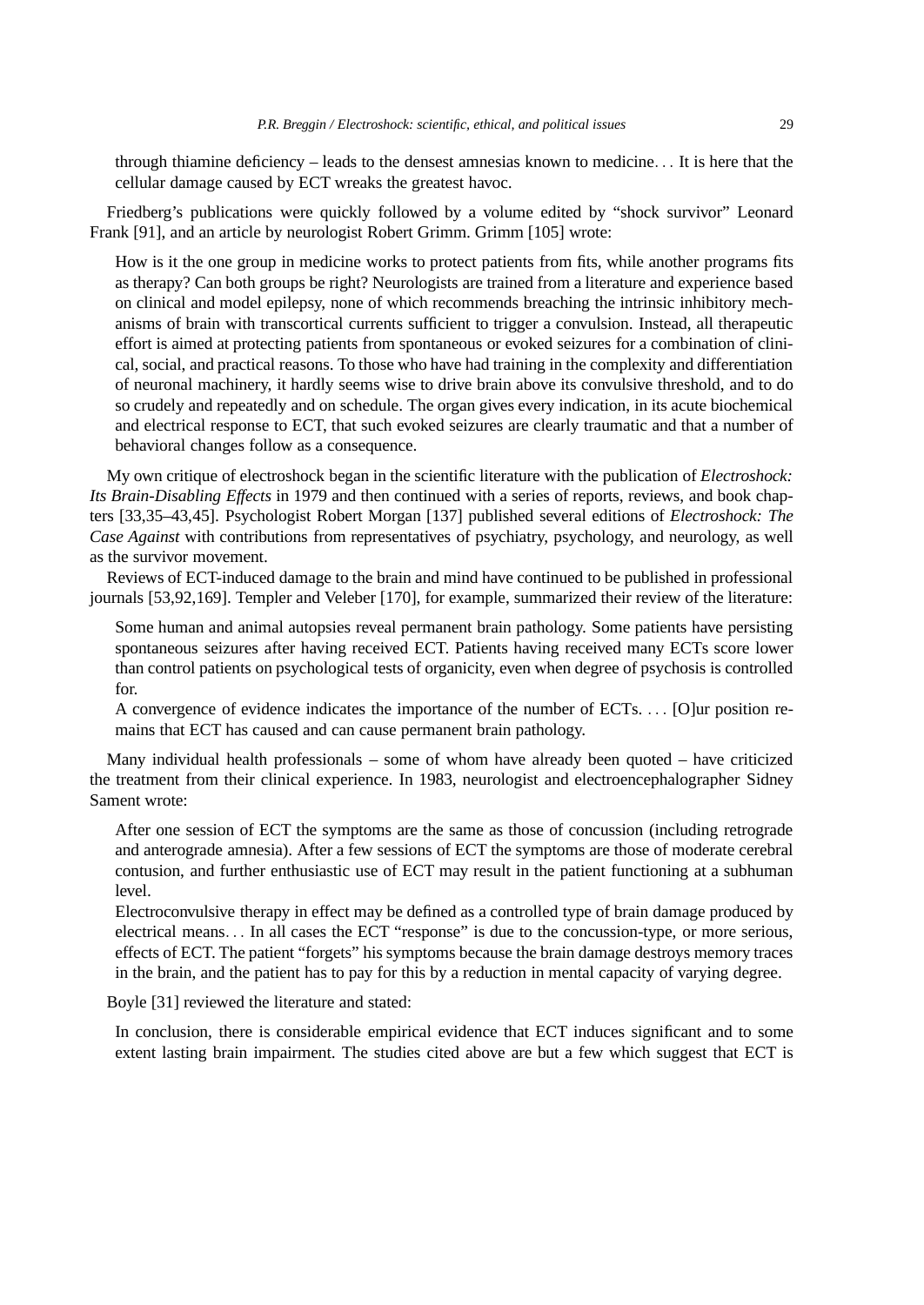potentially a harmful procedure, as indeed are most naturally occurring episodes of brain trauma resulting in concussion, unconsciousness and grand mal epileptic seizures. Accordingly, the continued use of ECT in psychiatry must be questioned very seriously (p. 23).

Psychologist Lucy Johnstone [119] wrote about ECT:

Early animal studies provided unequivocal evidence of brain damage, and indeed it was openly admitted by psychiatrists that this was the mechanism of improvement, and that the patient, "secures his readaptation to normal life at the expense of a permanent lowering of functional efficiency". Numerous studies, whose results are not reported in the official journals, confirmed widespread and often permanent impairment in a range of cognitive abilities, even after standard length courses of ECT... . An appalling abuse is going on in our midst; thousands of people a year are having brain damage inflicted on them in the name of "treatment". Psychologists are in a uniquely favourable position to publicize and protest against this.

# *8.3. Survivors of ECT*

Survivors of ECT have become an increasingly active political and moral force. They are members of what is called the psychiatric survivor movement in the United States.<sup>2</sup>

As already noted, some of the most significant scientific reviews have been written by individuals who have been harmed by ECT. In addition to writing and appearing in the media, many who have undergone ECT continue to protest at national psychiatric conventions and electroshock symposia. Some have even chained themselves to the gates and doors of hospitals that carry out electroshock treatment. At Canada's Clarke Institute, for example, they held a candlelight vigil [166]. Most recently, a new organization of several hundred ECT survivors – the National Association of Electroshock Survivors (NAES) – has been formed in Texas. It is calling for a ban on ECT. This kind and degree of consumer resistance against a commonly used medical treatment seems unprecedented.

The most dramatic threat to ECT became known as the "Berkeley ban". Ted Chabasinski, who had been subjected to electroshock as a child, organized a grassroots citizens' movement in support of a referendum to ban ECT in Berkeley, California. After the proposition was overwhelmingly approved by the electorate, the psychiatric establishment, led by the APA, intervened and had the ban overturned in court. But the survivors could claim a partial victory – a "power outage" of 41 days at Herrick Hospital, the city's only ECT facility, in the winter of 1982.

Leonard Frank [95], a survivor of ECT, wrote:

If the body is the temple of the spirit, the brain may be seen as the inner sanctum of the body, the holiest of holy places. To invade, violate, and injure the brain, as electroshock unfailingly does, is a crime against the spirit and a desecration of the soul.

Writing in the British journal, *Openmind*, Jan Wallcraft [175] wrote:

ECT may effectively silence people about their problems... It may fulfill a socially-valued function in reinforcing social norms and returning people to unhappy or abusive situations, or to isolation and poverty without any expenditure on better services or community development. It is easier to numb people and induce forgetfulness than to try to eradicate poverty, provide worthwhile jobs and deal with people's demands to be listened to, understood, loved and valued as part of the community.

<sup>2</sup> To contact the international psychiatric survivor movement: David Oaks, Publisher, *Dendron*, P.O. Box 11284, Eugene, Oregon, 97440. E-mail: dendron@efn.org.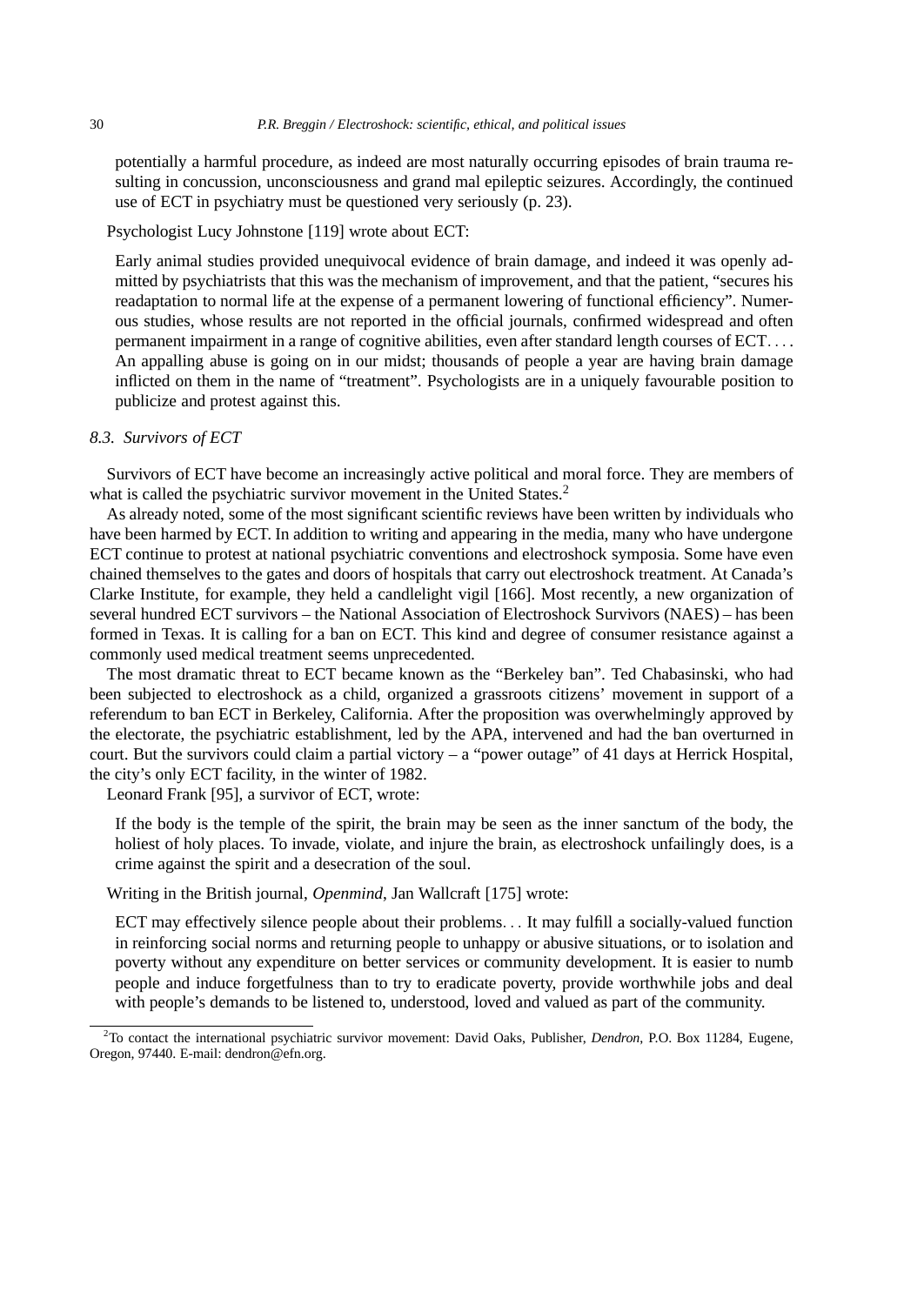Wallcraft had been subjected to ECT at the age of twenty-two [174].

## *8.4. Legislation*

Recently California again became the center of public controversy surround electroshock. Inspired by a coalition of former patients and concerned professionals, Angela Alioto, a member of the San Francisco Board of Supervisors, held hearings on ECT. About two dozen "shock survivors" testified about permanent damage to their brains and minds. Although both sides had ample time to organize, no former ECT patients showed up to offer testimonials in favor of the treatment [40,41,93].

The recommendations of Alioto's committee were adopted by the city's governing body and signed by Mayor Art Agnos on February 20, 1990. The resolution declares the Board of Supervisors' opposition to the "use and financing" of ECT in San Francisco [78]. It also calls for the state legislature to develop more strict requirements for informed consent, including the exposure of potential patients to live or videotaped presentations by critics of the treatment. The resolution, which follows the recommendations made in my testimony at the Alioto hearings, is not legally binding. While the resolution has been an important moral and educational victory for opponents of ECT, its actual impact may be negligible.

More than 30 US states have passed legislation to monitor ECT, set limits on the number of treatments or the age at which it can be given, and require second opinions and informed consent. Four states have banned its use on children, most recently Texas, under NAES leadership. While efforts to require informed consent have proved almost impossible to enforce in the face of psychiatric resistance, they have raised further questions about the use of ECT.

#### *8.5. The Food and Drug Administration (FDA)*

In 1979, the FDA classified ECT devices as demonstrating "an unreasonable risk of illness or injury" [89]. This would have required animal testing for safety. However, under pressure from the APA, the FDA gave notice of its intent to reconsider its original decision and to reclassify ECT machines as safe. The APA's most recent Task Force report was timed to come out in the midst of the FDA's political squirming over ECT.

The FDA's final report [89] reads remarkably like the APA's 1990 report. Although no large animal studies have been done with ECT devices since those earlier studies consistently demonstrated brain damage, the FDA panel has now recommended defining ECT devices as safe for depressed patients. It did so ambivalently, recommending that the approval be delayed until the establishment of engineering safety standards for the machines. The approval process continues to be delayed by the lack of approved standards and ECT exists in a kind of FDA limbo which has not discouraged psychiatrists from using it.

Through the Freedom of Information Act, I have obtained and reviewed what the FDA has made available as its complete file on ECT. There are dozens of recommendations from state-funded and private patient rights and advocacy groups to ban ECT, and hundreds more from patients who feel they have been permanently damaged by the treatment. It is astonishing that the FDA has ignored or rejected such an avalanche of official recommendations and personal reports and protests.

In approving the ECT machines as potentially safe, the FDA ignored a most remarkable situation. Before being put on the market, the ECT machines, such as the commonly used MECTA, were not tested for safety on animals or humans. There were no systematic or controlled studies to evaluate their impact on the living brain. The FDA has simply accepted the lobbying campaign of organized psychiatry that ECT is safe and effective.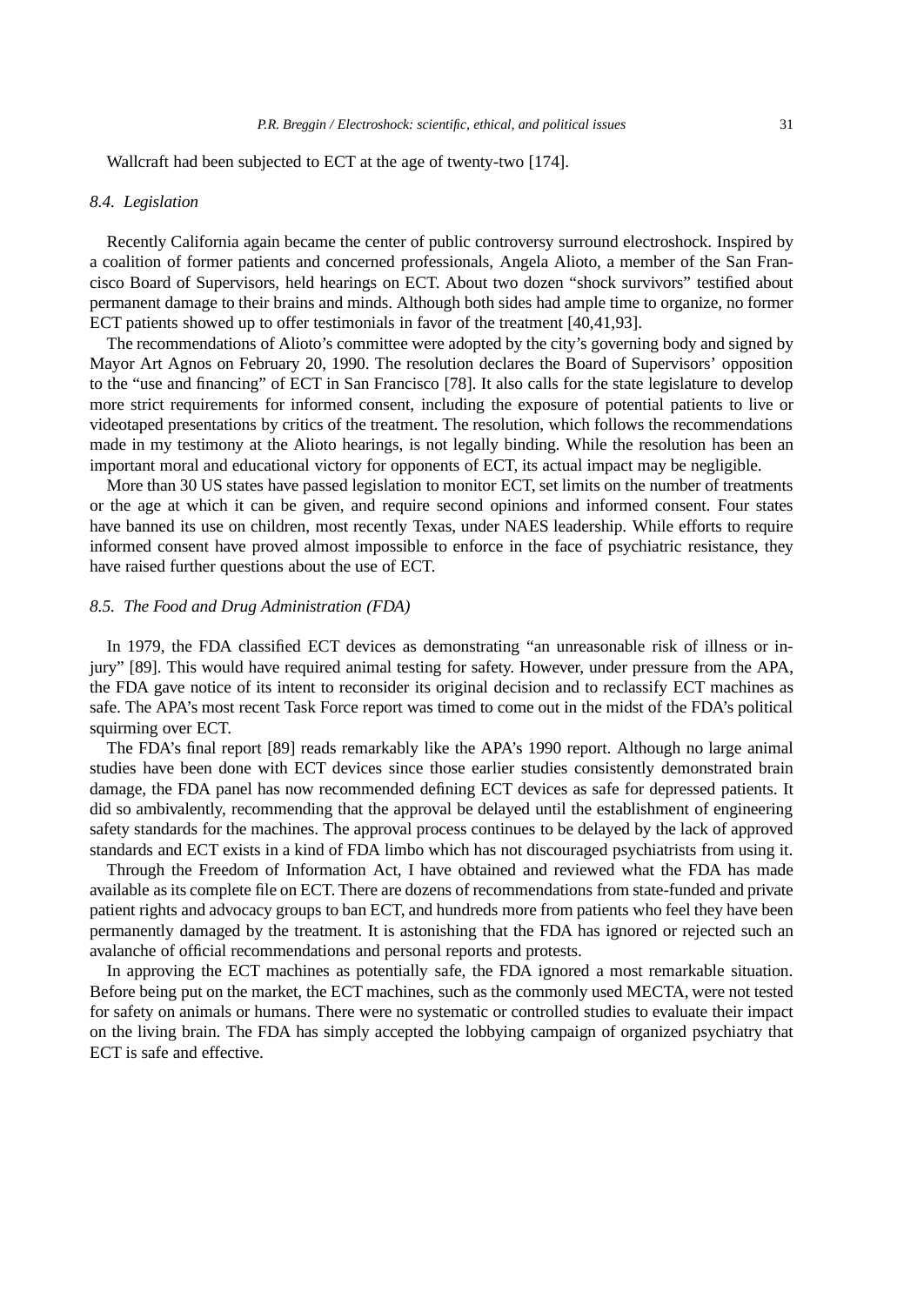After hearing evidence presented to the Food and Drug Administration's Respiratory and Nervous System Device Panel, consumer representative Susan Bartlett Foote [90] reported back to the FDA:

Evidence of the safety and efficacy of ECT devices remains controversial and conflicting. The "new evidence" submitted [by the American Psychiatric Association] petition did not, by any means, eliminate the unanswered or troubling questions surrounding safety and efficacy of the machines.

# *8.6. The politics of the 1990 APA report*

The political nature of the APA task force report (1990) is reflected in the membership of the panel that wrote it. The chairperson, Richard Weiner, was APA's official representative in defense of ECT at the FDA hearings, and has for some time been APA's chief spokesperson on the subject. Two of the other six members are psychiatrist Max Fink and psychologist Harold Sackeim, among the nation's most zealous promoters of the treatment. Together, the three travel the world touting ECT (for example, see [107]). Fink [85,86] is currently pressing to increase the use of electroshock treatment for children and adolescents. Sackeim and his colleagues, as already described, are calling for the use of increased doses of ECT and even for new machines that will greatly escalate the electrical energy delivered into the patient's brain.

By contrast, the task force sought no input from the several patient organizations that oppose the treatment, and none from psychologists, psychiatrists, neurologists, and other professionals who are critical of it.

The APA task force report in its acknowledgments thanks the manufacturers of electroshock machines for their contributions; company advertising handouts are listed as useful sources of public information; and the names, addresses, and phone numbers of these companies are provided in the report. The task force is particularly positive toward Somatics, Inc., whose sole function is to manufacture the electroshock machine, Thymatron. Somatics, Inc., is acknowledged for providing "input into the guidelines". Under "Materials for Patients and Their Families" the task force cites a pamphlet by Richard Abrams and Conrad Swartz and a videotape by Max Fink, both of which are advertising materials for Thymatron and can only be obtained by writing to the manufacturer.

The report nowhere mentions any link between Thymatron and Richard Abrams, who would appear to be the task force's most valued expert. One of Abrams's articles is recommended under "Materials for Patients and Their Families" and another under "Materials for Professionals". Nine of his publications are cited in the report's general bibliography, making him by far the most heavily represented author. Abrams is also listed among those individuals who "provided comment on the draft of the ECT Task Force Report". However, his most interesting affiliation is absent: Abrams owns Somatics, Inc.! In a deposition in which he was a medical expert [67], Abrams acknowledged under questioning that Somatics, Inc., is the source of 50% of his income.<sup>3</sup> On the book jacket (but not in the text) of the 1997 edition of his book, Abrams now acknowledges that he is president of the shock manufacturing company.

The 1978 APA task force report labeled electroshock treatment as controversial. The 1985 Consensus Conference report stated, "Electroconvulsive therapy is the most controversial treatment in psychiatry" and referred to forty-plus years of dispute surrounding issues such as efficacy and complications. In the opening sentence of the introduction to Abrams' 1988 book, Fink referred to the "more than 50 years of controversy" surrounding ECT.

<sup>&</sup>lt;sup>3</sup>I was a medical expert for the plaintiff in this case and advised the plaintiff's attorney to question Abrams' under oath about his economic involvement in manufacturing ECT machines.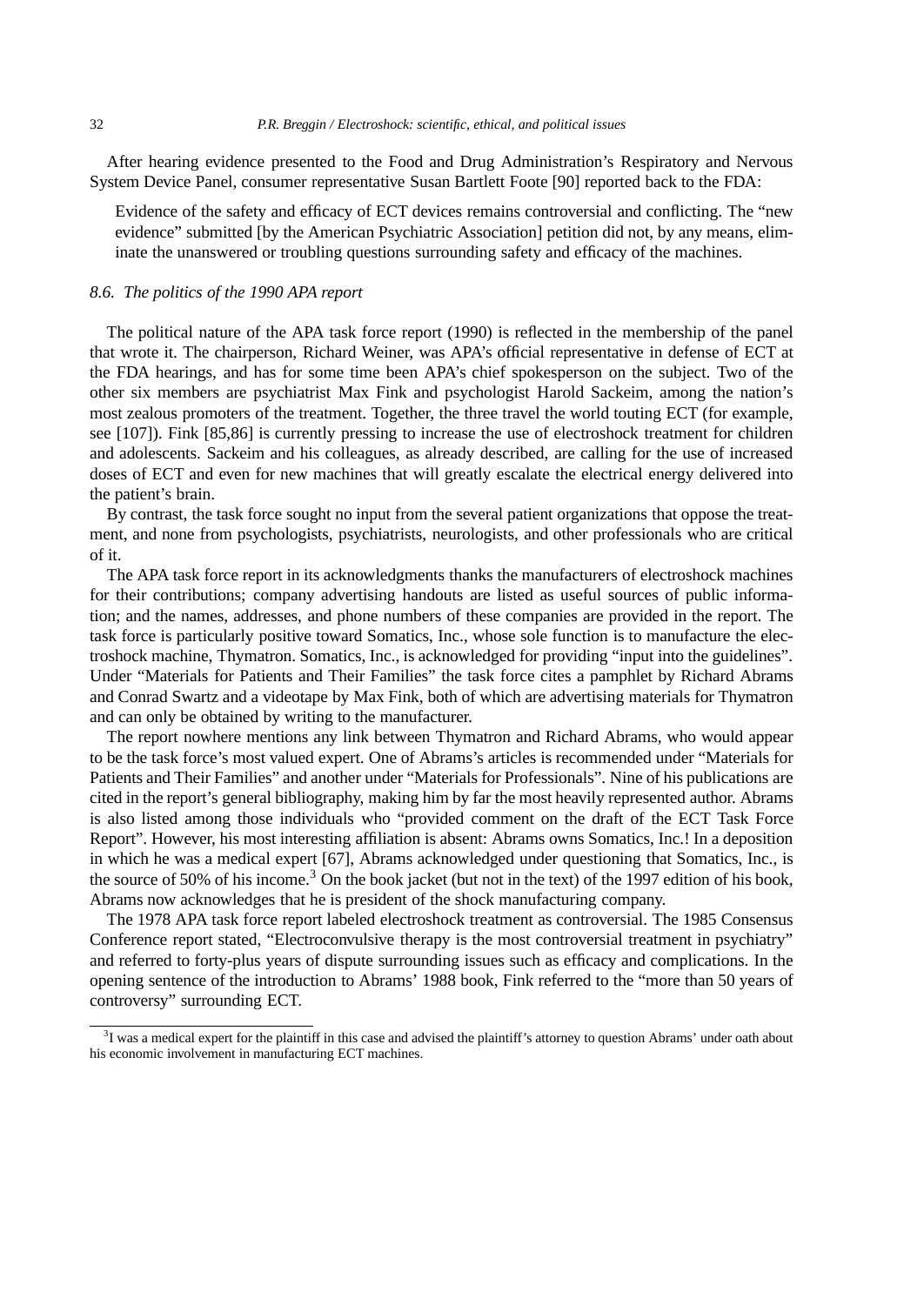By contrast, the 1990 APA task force report says not a word about controversy. ECT is presented as if no one in the profession has ever criticized it. Since a number of psychiatrists have been sued for failing to inform patients about the controversial nature of the treatment, the APA report was in part intended as a step toward cleansing the treatment of controversy.

Psychosurgery remains the only treatment surrounded by more controversy than ECT; but it is used much less frequently [46]. The two treatments are closely related in many ways. Electroshock can be accurately described as closed-head electrical lobotomy.

## **9. What to tell patients who have been injured by ECT**

When I first began to evaluate post-ECT patients early in my career, I was often hesitant to confirm their fears that the treatment had injured their minds and brains. Even though they were telling me that they felt permanently injured, I was reluctant to confirm their personal tragedy. However, I have found over the years that patients who have been iatrogenically injured are almost always grateful to have a doctor confirm their suspicions and fears. Even if we, as physicians, find it painful to inform our patients about iatrogenic injuries, we have a solemn duty to communicate the truth to those who put their trust in us. To do anything else is not only paternalistic, it is dishonest and potentially fraudulent.

Mental health professionals should be advised that it is both ethical and beneficial to acknowledge to patients in a supportive, empathic manner that they have been injured by ECT or by an other medical treatment. Many electroshock survivors have told me that reading my papers and books about ECT, or consulting directly with me, has been a life-affirming experience for them. Instead of reacting with more despair to the confirmation of their ECT-induced brain damage and disability, they have felt understood and empowered for the first time.

#### **10. The need to ban ECT**

#### *10.1. The persistent failure to provide informed consent*

The 1990 APA task force report became a disillusioning and disappointing watershed for my own reform activities around ECT. I have long argued that ECT is an ineffective, dangerous, anachronistic treatment that should be abandoned by modern psychiatry. Yet, despite the urging of many victims of ECT, I refused for many years to endorse public or legislative efforts to ban it. I believed that the practice of medicine and the rights of patients were better served by insisting on informed consent, while holding liable those psychiatrists who fail to convey to their patients the controversial nature of ECT and its potentially damaging effects. Unfortunately, the 1990 APA report and the APA's political pressuring of the FDA demonstrated organized psychiatry's determination not to inform professionals or patients about the risks of ECT. Despite the disclaimer tucked away on its copyright page, the APA report provides a shield for those who recommend and administer ECT – an "official" conclusion that there is no serious risk of harm. Doctors who prescribe or recommend ECT now hide behind this report when their injured patients protest to them or bring legal actions.

In the environment created by the APA, informed consent for ECT has become a mirage. Therefore, after much hesitation, I recently endorsed public efforts to ban ECT. The banning of ECT should be supported by all concerned mental health professionals.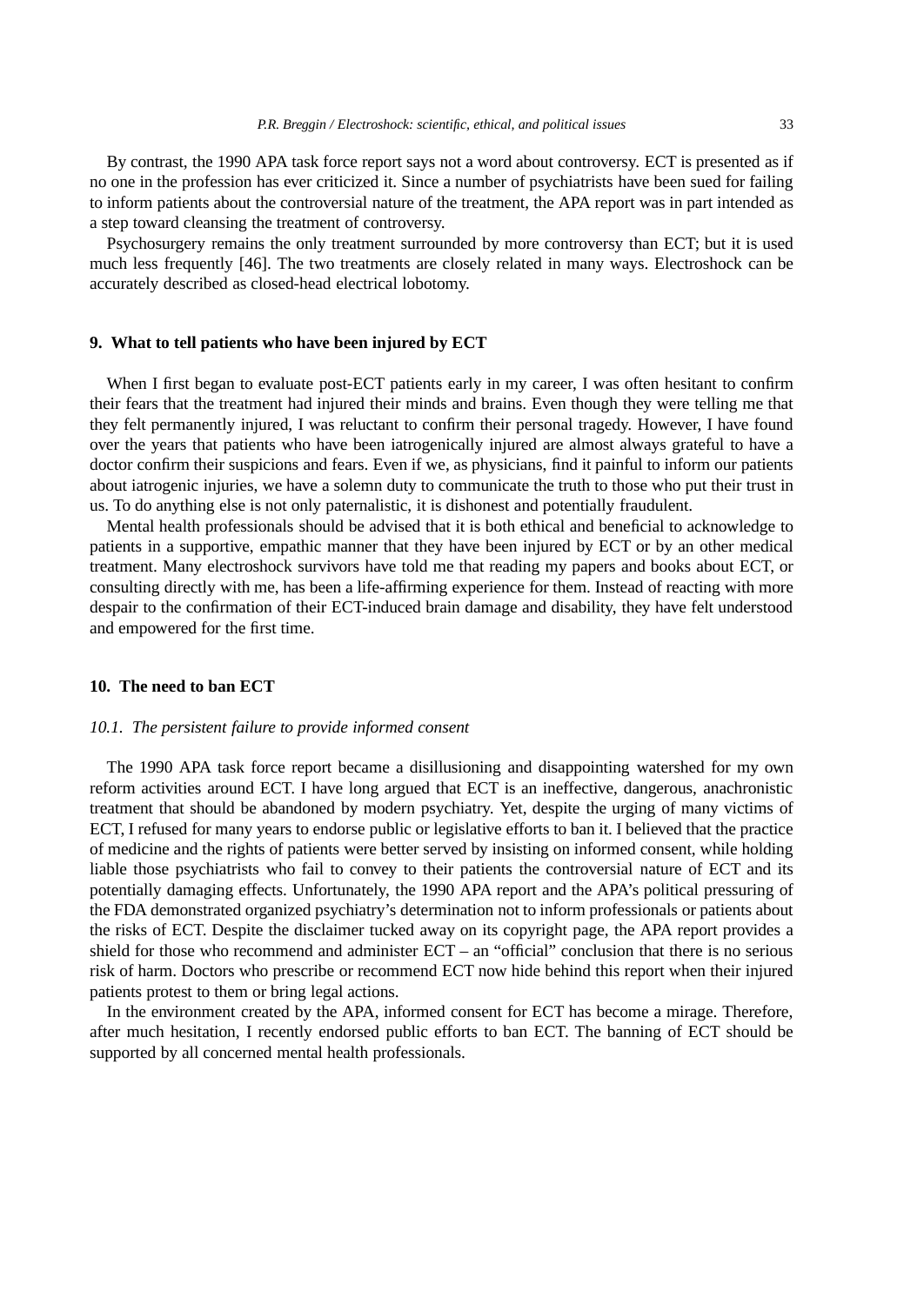Some patients do feel "helped" by ECT. Often they have been so damaged that they cannot judge their own condition. They suffer from iatrogenic denial and helplessness. But should a treatment be banned when some people believe they are helped by it? In fact, it is commonplace in medicine and psychiatry to withdraw from use treatments and devices that have caused serious harm to a small percentage of people, even though they may have helped a very large percentage. The risk of serious injury to a few outweighs helping many.

In the case of ECT, a large percentage of people are being harmed, and there is very little evidence that many are being helped. There is no evidence that ECT prevents suicide or rescues desperate cases. At best ECT offers a very poor trade-off – potentially irreversible brain damage and mental dysfunction in exchange for the docility and temporary emotional blunting or euphoria that result from the damage.

If ordinary medical ethics were applied to psychiatry, ECT would have been abandoned or prohibited by the late 1950s based on the original large-animal studies. Prior to trying ECT again on humans, ECT advocates would have been required to conduct newer, similar animal studies to prove that modern ECT is safer. However, the possibility that modern ECT is safer is practically nil, since the doses of electrical energy are uniformly higher today than they were in the animal experiments. Higher doses are required in order to overcome the effects of the anesthesia used to sedate the patients prior to ECT. Often the patients are using sleeping medications or daytime tranquilizers that can also raise the seizure threshold. Furthermore, as we have seen, there is an increasing tendency to advocate and to administer even larger doses of electrical energy – up to 2.5 times the amount required to produce the seizure. ECT is not safer than it was when brain damage was originally demonstrated in elegant animal studies, and it is not going to become safer in the foreseeable future. It should be banned.

#### *10.2. The personal cost to survivors*

It is impossible to find words that are sufficient to communicate the tragic personal cost to many of the patients who undergo ECT. In my own experience, spanning more than thirty years, I have encountered dozens of individuals whose lives have been wrecked by the effects of ECT on their mental function (described, for example, in [32,39,45]). Many have been left with such devastating retrograde amnesia that they can no longer function as professional persons or homemakers. Years of professional training and other key aspects of their lives have been obliterated. Even portions of their past that they can remember may seem remote and alien as if they are watching a movie rather than recalling their own lives. Often they have been impaired in their ongoing ability to focus or pay attention, to concentrate, to make sense out of complex situations, to remember names and places, to learn anything new, to find their way around, and to read and think effectively. Frequently they have become irritable and easily frustrated, emotionally unstable, and shallow in their ability to feel. Often they feel depressed and even suicidal over the loss of their mental function. In short, they have shown all the typical signs of close-head injury, including frontal and temporal lobe dysfunction. Often their families have been irreparably damaged by their inability to function as wage earners, husbands or wives, mothers or fathers. A treatment that can cause such devastation, while producing such limited and questionable results, has no place in the practice of medicine.

#### **References**

- [1] R. Abrams, *Electroconvulsive Therapy*, Oxford University Press, New York, 1988.
- [2] R. Abrams, Stimulus parameters and efficacy of ECT, *Convulsive Therapy* **10** (1994), 124–128.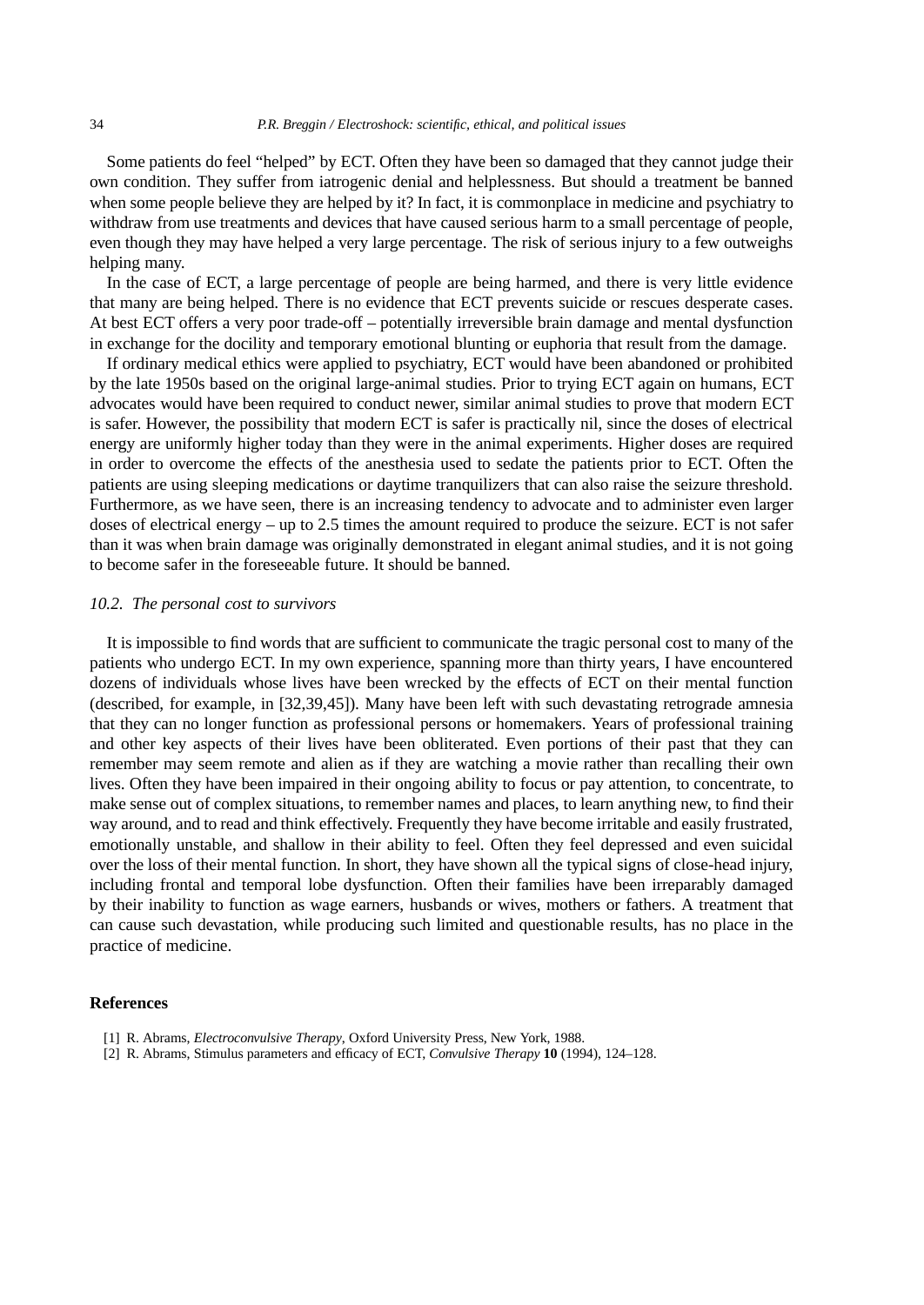- [3] R. Abrams, *Electroconvulsive Therapy*, 3rd edn, Oxford University Press, New York, 1997.
- [4] B.J. Alpers, The brain changes associated with electrical shock treatment, *Lancet* **66** (1946), 363–369.
- [5] B.H. Alpers and J. Hughes, The brain changes in electrically induced convulsions in cats, *Archives of Neurology and Psychiatry* **47** (1942), 385–398.
- [6] B.J. Alpers and J. Hughes, The brain changes in electrically induced convulsions in the human, *Journal of Neuropathology and Experimental Neurology* **1** (1942), 173–180.
- [7] American Psychiatric Association, The practice of electroconvulsive therapy: A task force report, Washington, DC, 1978.
- [8] American Psychiatric Association, The practice of electroconvulsive therapy: A task force report, Washington, DC, 1990.
- [9] American Psychological Association National Task Force on Women and Depression, Women and depression: Risk factors and treatment issues, Washington, DC, 1990.
- [10] D. Avery and G. Winokur, Mortality in depressed patients treated with electroconvulsive therapy and depressants, *Archives of General Psychiatry* **33** (1976), 1029–1037.
- [11] D. Avery and G. Winokur, The efficacy of electroconvulsive therapy and antidepressants in depression, *Biological Psychiatry* **12** (1977), 507–523.
- [12] E. Babayan, *The Structure of Psychiatry in the Soviet Union*, International Universities Press, New York, 1985.
- [13] H. Babigan and L. Guttmacher, Epidemiologic considerations in electroconvulsive therapy, *Archives of General Psychiatry* **41** (1984), 246–253.
- [14] T. Baker, The minor issue of electroconvulsive therapy, *Nature Medicine* **1**(3) (1995), 199–200.
- [15] T. Baker, ECT and young minds, *Lancet* **345** (1995), 65.
- [16] S. Baldwin, Editorial [against ECT for children], *Social Sciences in Health* **2**(1) (1996), 1–2.
- [17] S. Baldwin and Y. Jones, ECT, children and clinical psychologists: a shock to the system?, in: *Clinical Psychology Forum*, February 1990, pp. 2–4.
- [18] S. Baldwin and Y. Jones, More ECT, more children, and more clinical psychologists: New shocks to the system, in: *Clinical Psychology Forum*, June 1991, pp. 13–15.
- [19] S. Baldwin and Y. Jones, ECT and minors: When more is less, *Behavioural and Cognitive Psychotherapy* (*Great Britain*) **24** (1996), 319–322.
- [20] S. Baldwin and M. Oxlad, ECT and minors: Social sciences solutions will reform the psychiatric abuse of infants, children and adolescents, *Social Sciences in Health* **2** (1996), 174–188.
- [21] S. Baldwin and M. Oxlad, Multiple case sampling of ECT administration to 217 minors: review and meta-analysis, *Journal of Mental Health* **5** (1996), 451–463.
- [22] L. Bender, One hundred cases of childhood schizophrenia treated with electric shock, *Transactions of the American Neurological Society* **72** (1947), 165–169.
- [23] P. Bergsholm, J.L. Larsen, K. Rosendahl and F. Holsten, Electroconvulsive therapy and cerebral computed tomography, *Acta Psychiatrica Scandinavica* **80** (1989), 566–572.
- [24] M. Bernardo, L. Arrufat, S. Pintor, E. Catarineu and B. Ballus, Patrones de uso de la terapeutica electroconvulsiva en Barcelona, *Medicina Clinica* **106** (1995), 201–204.
- [25] J. Bernat and F. Vincent, eds, *Neurology: Problems in Primary Care*, Medical Economics, Oradell, NJ, 1987.
- [26] M.W. Bertagnoli and C.M. Borchardt, A review of ECT for children and adults, *Journal of the American Academy of Child and Adolescent Psychiatry* **29** (1990), 302–307.
- [27] L. Bini, Experimental research in epileptic attacks induced by electric current, *American Journal of Psychiatry* **94**(Suppl.) (1938), 172–174.
- [28] D. Black, G. Winokur, E. Mohandoss, R. Woolson and A. Nasrallah, Does treatment influence mortality in depressives? A follow-up of 1076 patients with major affective disorders, *Annals of Clinical Psychiatry* **1** (1989), 165–173.
- [29] T. Blakeslee, *The Right Brain: A New Understanding of the Unconscious Mind and Its Creative Powers*, Berkeley, New York, 1983.
- [30] S. Boodman, Shock therapy: it's back, *Washington Post Health* (24 September 1996), 14–20.
- [31] G. Boyle, Concussion of the brain with electroconvulsive shock therapy (ECT): An appropriate treatment for depression and suicidal ideation?, *Australian Clinical Psychology* (November 1986), 21–27.
- [32] P.R. Breggin, *Electroshock: Its Brain-Disabling Effects*, Springer, New York, 1979.
- [33] P.R. Breggin, Brain-disabling therapies, in: *The Psychosurgery Debate*, E. Valenstein, ed., Freeman, San Francisco, 1980.
- [34] P.R. Breggin, Testimony on electroshock treatment, in: *Respiratory and Nervous System Devices Panel*, Vol. II, U.S. Food and Drug Administration (FDA), Department of Health and Human Services, Washington, DC, November 4, 1982.
- [35] P.R. Breggin, Disabling the brain with electroshock, in: *Divergent Views in Psychiatry*, Dongier and D. Wittkower, eds, Harper & Row, Hagerstown, MD, 1981.
- [36] P.R. Breggin, Iatrogenic helplessness in authoritarian psychiatry, in: *The Iatrogenics Handbook*, R.F. Morgan, ed., IPI Publishing Company, Toronto, 1983.
- [37] P.R. Breggin, Electroshock therapy and brain damage: The acute organic brain syndrome as treatment, *Behavior and Brain Sciences* **7** (1984), 24–25.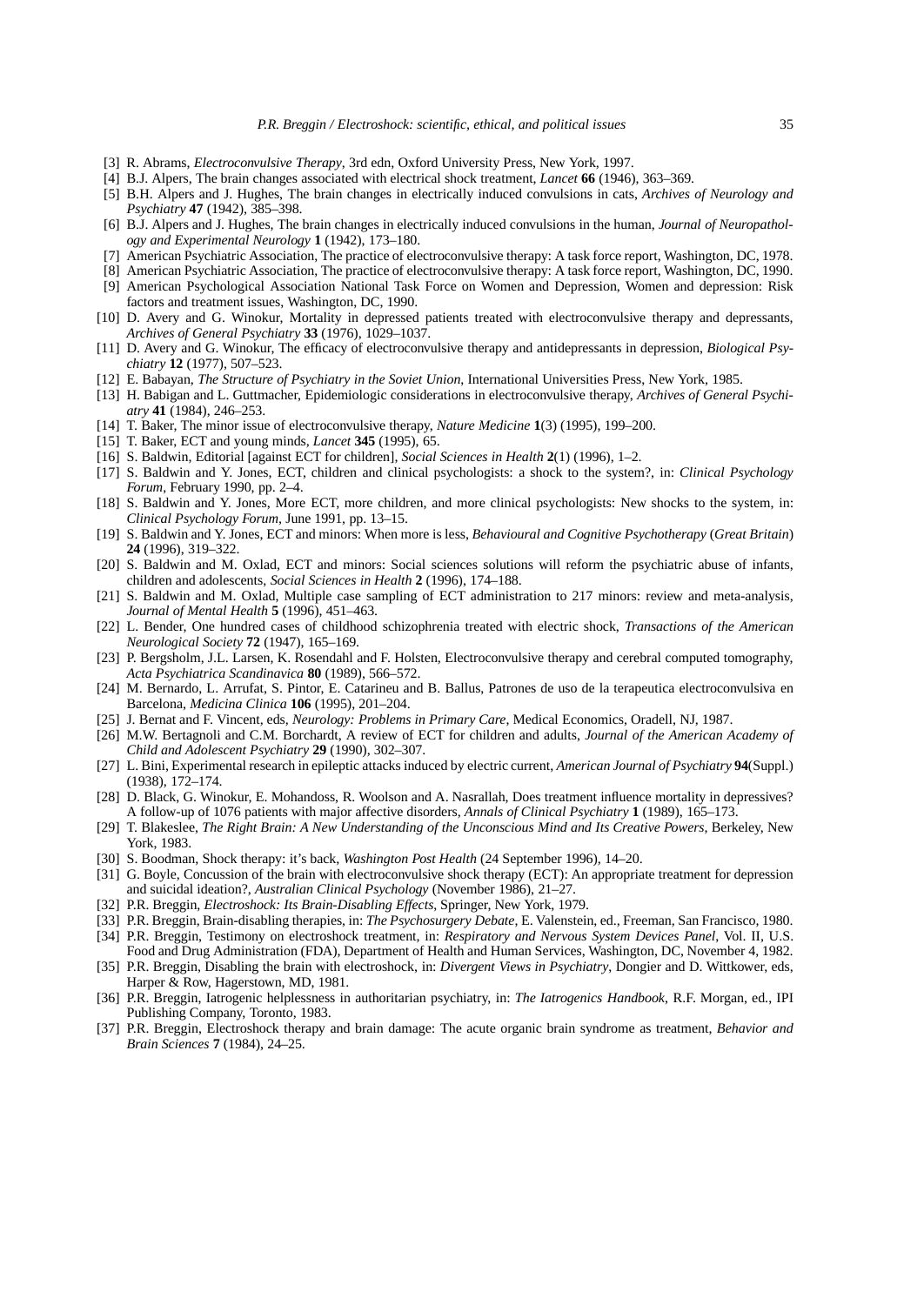- [38] P.R. Breggin, Neuropathology and cognitive dysfunction from ECT, *Psychopharmacology Bulletin* **22** (1986), 476–479.
- [39] P.R. Breggin, *Toxic Psychiatry: Why Therapy, Empathy and Love Must Replace the Drugs, Electroshock and Biochemical Theories of the "New Psychiatry"*, St. Martin's Press, New York, 1991. (See [44] for British edition.)
- [40] P.R. Breggin, San Francisco Board of Supervisors passes resolution against shock, Report from the Center for the Study of Psychiatry, Rights Tenet: Newsletter of the National Association for Rights Protection and Advocacy (NARPA), Spring 1991b, p. 3.
- [41] P.R. Breggin, More on the California shock controversy, Report from the Center for the Study of Psychiatry, Rights Tenet: Newsletter of the National Association for Rights Protection and Advocacy (NARPA), Summer 1991c, p. 3.
- [42] P.R. Breggin, Shock treatment, III: Resistance in the 1980s, in: *Electroshock: The Case Against*, R. Morgan, ed., International Published Innovations, Billings, Morgan Foundation Publishers, Montana, 1991, pp. 39–52.
- [43] P.R. Breggin, The return of ECT, *A Journal of Reviews and Commentary in Mental Health* **3** (1992), 12–17.
- [44] P.R. Breggin, *Toxic Psychiatry: Drugs and Electroconvulsive Therapy The Truth and Better Alternatives*, Fontana, London, 1993 (British edn of Breggin) (1991).
- [45] P.R. Breggin, *Brain-Disabling Treatments in Psychiatry: Drugs, Electroshock and The Role of the FDA*, Springer, New York, 1997.
- [46] P.R. Breggin and G. Breggin, *The War Against Children of Color*, Monroe, Common Courage Press, Maine, 1998 (in press).
- [47] P.R. Breggin and G. de Girolamo, Ellettroshock: tra rischioiatrogeno e mito terapeutico, *Quaderni Italiani di Psychiatrica* **6** (1987), 497–540.
- [48] W. Burke, E. Rubin, C. Zorumski and R. Wetzel, The safety of ECT in geriatric psychiatry, *JAGS (Journal of American Geriatrics Society)* **35** (1987), 516–521.
- [49] A. Calev, E. Ben-Tzvi, B. Shapira, H. Drexler, R. Carasso and R. Lerer, Distinct memory impairments following electroconvulsive therapy and imipramine, *Psychological Medicine* **19** (1989), 111–119.
- [50] A. Calev, E. Gaudino, N.K. Squires, I.M. Zervas and M. Fink, ECT and non-memory cognition: A review, *British Journal of Clinical Psychology* **34** (1995), 505–515.
- [51] S.P. Calloway, R.J. Dolan, R.J. Jacoby and R. Levy, ECT and cerebral atrophy, *Acta Psychiatrica Scandinavica* **64** (1981), 442–445.
- [52] D.E. Cameron, J. Lohrenz and K. Handcock, The depatterning treatment of schizophrenia, *Comprehensive Psychiatry* **3** (1962), 67–71.
- [53] D.G. Cameron, ECT: Sham statistics, the myth of convulsive therapy and the case for consumer misinformation, *Journal of Mind and Behavior* **15** (1994), 177–198.
- [54] R.A. Cattan, P.B. Barry, G. Mead, W.E. Reefe, A. Gay and M. Silverman, Electroconvulsive therapy in octogenarians, *JAGS (Journal of the American Geriatrics Society)* **38** (1990), 753–758.
- [55] D. Cauchon, Shock treatment: controversy and questions, *USA Today* (6 December 1995), 1A.
- [56] J.E. Cavazos, I. Das and T.P. Sutula, Neuronal loss induced in limbic pathways by kindling: evidence for induction of hippocampal sclerosis by repeated brief seizures, *Journal of Neuroscience* **14** (1994), 3106–3121.
- [57] U. Cerletti, Electroshock therapy, in: *The Great Physiodynamic Therapies in Psychiatry: An Historical Perspective*, F. Marti-Ibanez, A.M. Sackler and R.R. Sackler, eds, Hoeber–Harper, New York, 1956, pp. 91–120.
- [58] M. Chlebowski, Electroconvulsive therapy with people in old age, *Psychiatria Polska* **26** (1992), 519–529.
- [59] E.R. Clardy, A study of the development and course of schizophrenia in children, *Psychiatric Quarterly* **25** (1951), 81–90.
- [60] E.R. Clardy and E.M. Rumph, The effect of electric shock treatment on children having schizophrenic manifestations, *Psychiatric Quarterly* **28** (1954), 616–623.
- [61] D. Cohen, M.-L. Paillere-Martinot and M. Basquin, Use of electroconvulsive therapy in adolescents, *Convulsive Therapy* **13** (1997), 25–31.
- [62] C.E. Coffey, R.D. Weiner, W.T. Djand, G.S. Fiegel, S.A.R. Soady, L.J. Patterson, P.D. Holt, C.E. Spritzer and W.E. Wilkinson, Brain anatomic effects of electroconvulsive therapy: A prospective magnetic resonance imaging study, *Archives of General Psychiatry* **48** (1991), 1013–1021.
- [63] Consensus Conference: Electroconvulsive therapy, *Journal of the American Medical Association* **245** (1985), 2103–2108.
- [64] T. Crow and E. Johnstone, Controlled trials of electroconvulsive therapy, *Annals of the New York Academy of Sciences* **462** (1986), 12–29.
- [65] W. Daniel, H. Crovitz, R.D. Weiner and H. Rogers, The effects of ECT modifications on autobiographic memory, *Biological Psychiatry* **17** (1982), 919–924.
- [66] R.K. Davies, T.P. Detre, M.D. Egger, G.J. Tucker and R.J. Wyman, Electroconvulsive therapy instruments: Should they be reevaluated, *Archives of General Psychiatry* **25** (1971), 97–99.
- [67] D.V. Brohamer, No. 86–20906 CT, P.155 Broward County (FL) Circuit Court, 17th Judicial District, 16 January 1991.
- [68] D.P. Devanand, A.J. Dwork, E.R. Hutchinson, T.G. Bolwig and H.A. Sackeim, Does ECT alter brain structure?, *American Journal of Psychiatry* **151**(7) (1994), 957–970.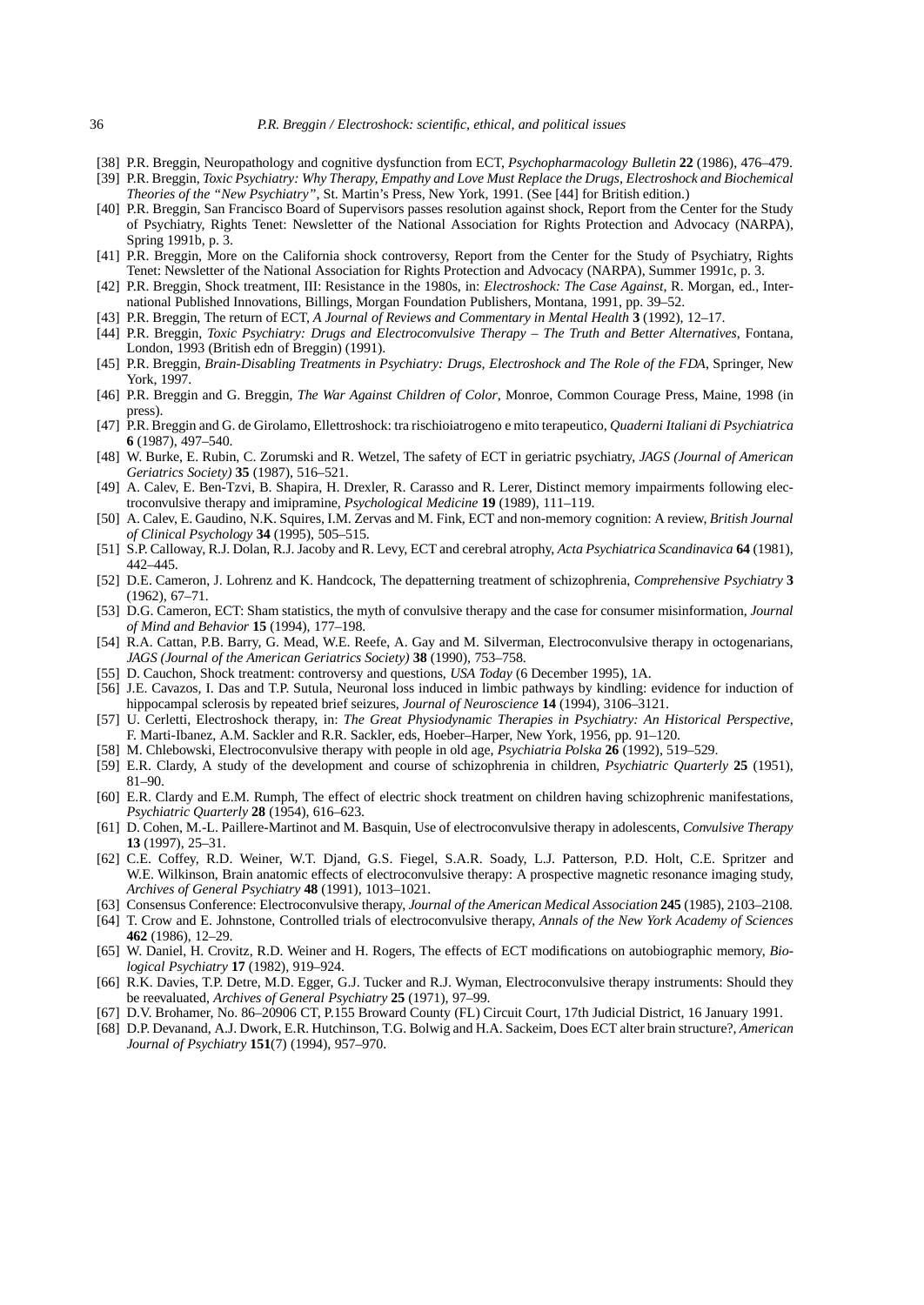- [69] R.J. Dolan, Neurologic side effects of psychiatric treatments, *Seminars in Neurology* **10** (1990), 295–302.
- [70] J. Durham, Sources of public prejudice against electro-convulsive therapy, *Australian and New Zealand Journal of Psychiatry* **23** (1989), 453–460.
- [71] E. Edelson, ECT elicits controversy and results, *Houston Chronicle*, 28 December 1988.
- [72] Electroshock: key element in personality-changing therapy, Roche report: *Frontiers in Psychiatry* (15 November 1972), 1. (Pharmaceutical company bulletin).
- [73] W. Ende and W. Poppe, Problems of the electroconvulsive therapy (ECT) in the older age its possibilities and necessities of use, criterions of indication, methods and effectivity, *Psychiatrische Praxis* **16**(4) (1989), 151–158.
- [74] M.W. Ennis and J.P. Reiss, Position paper of the Canadian Psychiatric Association: Electroconvulsive therapy, *Canadian Journal of Psychiatry* **37** (1992), 671–678.
- [75] A. Ferraro and L. Roizin, Cerebral morphologic changes in monkeys subjected to a large number of electrically induced convulsions (32–100), *American Journal of Psychiatry* **106** (1949), 278–284.
- [76] A. Ferraro, L. Roizin and M. Helfand, Morphologic changes in the brains of monkeys following convulsions electrically induced, *Journal of Neuropathology and Experimental Neurology* **5** (1946), 285–308.
- [77] G. Figiel, C. Coffey, W. Djang, G. Hoffman and P. Doraiswamy, Brain magnetic resonance imaging findings in ECTinduced delirium, *Neurosciences* **2** (1990), 53–58.
- [78] A. Figueroa, SF supervisors vote against shock treatment, *San Francisco Chronicle* (12 February 1991), 3.
- [79] M. Fink, A unified theory of the action of the physiodynamic therapies, *Journal of Hillside Hospital* **6** (1957), 197–206. [80] M. Fink, Cholinergic aspects of convulsive therapy, *Journal of Nervous and Mental Disease* **142** (1966), 475–484.
- [81] M. Fink, Induced seizures and human behavior, in: *Psychobiology of Convulsive Therapy*, M. Fink, S. Kety, J. McGaugh and T. Williams, eds, Wiley, New York, 1974.
- [82] M. Fink, *Convulsive Therapy: Theory and Practice*, Raven Press, New York, 1979.
- [83] M. Fink, ECT Verdict: not guilty, *Behavior and Brain Sciences* **7** (1984), 26–27.
- [84] M. Fink, Electroconvulsive therapy in children and adolescents, *Convulsive Therapy* **9** (1993), 155–157.
- [85] M. Fink, Can ECT be an effective treatment for adolescents?, *Harvard Mental Health Letter* **6** (1994), 8.
- [86] M. Fink, Reconsidering ECT in adolescents, *Psychiatric Times* (January 1995), 18.
- [87] J.M. Fisher, Cognitive and behavioral consequences of closed head injury, *Seminars in Neurology* **5**(3) (1985).
- [88] C.M. Fisher, Neurologic fragments. II. Remarks on anosognosia, confabulation, memory, and other topics; and an appendix on self-observation, *Neurology* **39** (1989), 127–132.
- [89] Food and Drug Administration (FDA), Neurological devices; proposed rule to reclassify the electroconvulsive device intended for use in treating severe depression. 21 CFR Part 882 [Docket No. 82P-0316], *Federal Register* **55**(172) (5 September 1990), 36 578–36 590.
- [90] S. Foote, Reclassification of electroconvulsive therapy device (ECT). Memo from Professor Susan Bartlett Foote, Consumer Representative, Respiratory and Nervous System Device Panel, Neurological Section, to Dockets Management Branch (HFA-305), Food and Drug Administration, Obtained through the Freedom of Information Act, Rockville, MD, June 1983.
- [91] L. Frank, *The History of Shock Treatment*, 1978. Available from L. Frank, 2300 Webster Street, San Francisco.
- [92] L. Frank, Electroshock: death, brain damage, memory loss, and brainwashing, *Journal of Mind and Behavior* **11** (1990), 489–512.
- [93] L. Frank, The Center for the Study of Psychiatry feature report: San Francisco puts electroshock on public trial, Rights Tenet: Newsletter of the National Association for Rights Protection and Advocacy (NARPA) (Winter 1991), pp. 3–5.
- [94] L. Frank, Shock treatment IV: resistance in the 1990s, in: *Electroshock: The Case Against*, R. Morgan, ed., Billings, Morgan Foundation Publishers, International Published Innovations, Montana, 1991.
- [95] L. Frank, Should ECT be prohibited?, in: *Controversial Issues in Mental Health*, S. Kirk and S.E. Einbinder, eds, Allyn and Bacon, Boston, 1994, pp. 131–137.
- [96] C. Freeman and R. Kendell, ECT I: Patients' experiences and attitudes, *British Journal of Psychiatry* **137** (1980), 8–16.
- [97] C. Freeman and R. Kendell, Patients' experience of and attitudes to electroconvulsive therapy, *Annals of the New York Academy of Sciences* **462** (1986), 341–352.
- [98] W. Freeman, Editorial comment: Brain damaging therapeutics, *Diseases of the Nervous System* **2** (1941), 83.
- [99] J. Friedberg, Electroshock: Let's stop blasting the brain, *Psychology Today* **9** (1975), 18–23.
- [100] J. Friedberg, *Electroshock is not Good for Your Brain*, Glide, San Francisco, 1976.
- [101] J. Friedberg, Shock treatment, brain damage, and memory loss: A neurological perspective, *American Journal of Psychiatry* **134** (1977), 1010–1014.
- [102] J. Friedberg, ECT as a neurologic injury, *Psychiatric Opinion* (January/February 1977), 17.
- [103] From couch to coffee shop: A new personality via 'psychosynthesis', Roche Report: *Frontiers in Psychiatry* (1 November 1972), 1. [Pharmaceutical company bulletin.]
- [104] M. Gailitis, Letter from the Coordinator of Institutional Information of the Ministry of Health of Ontario to Don Weitz with summary of statistics on ECT usage, 10 January 1996.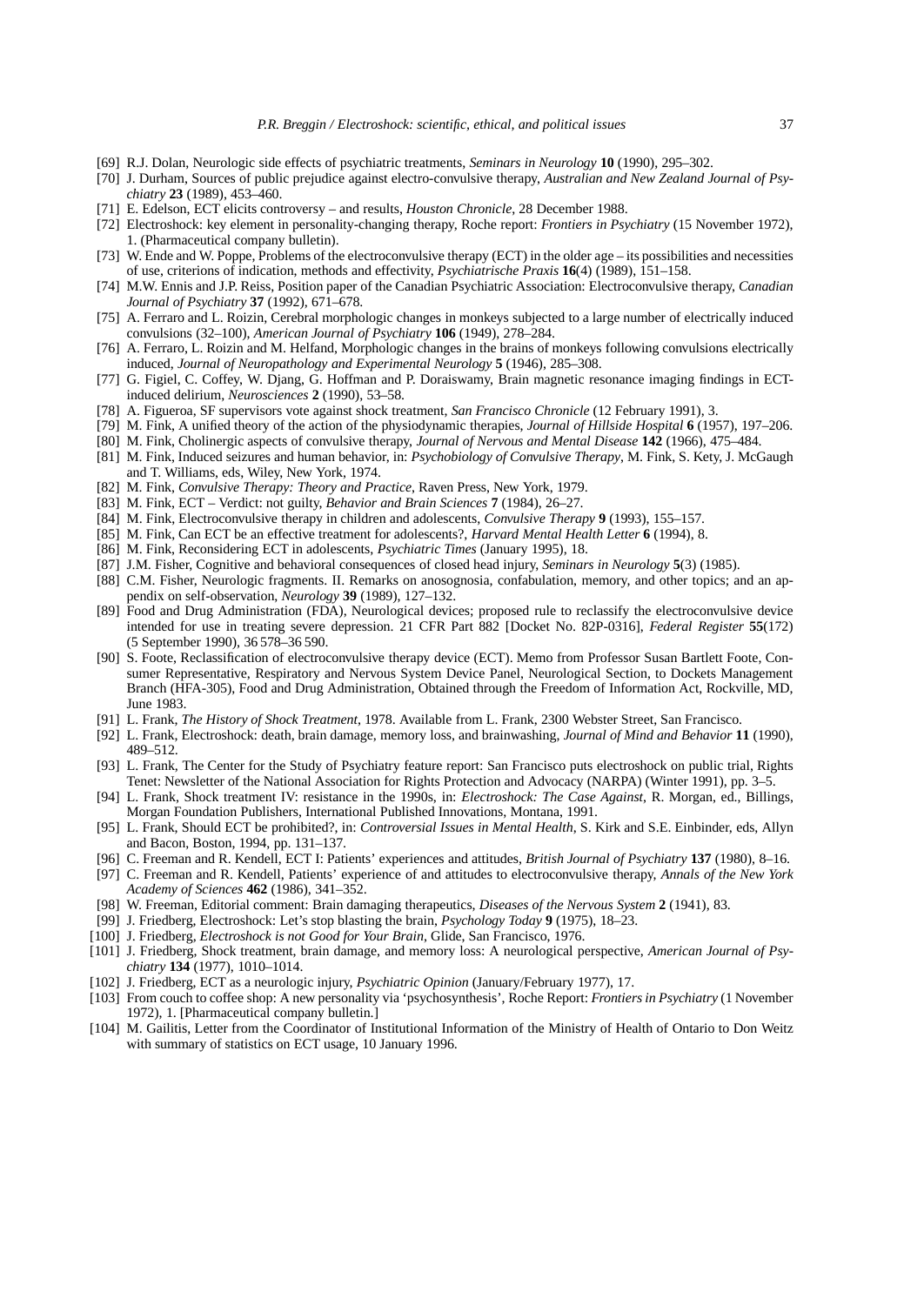- [105] R.R. Grimm, Convulsions as therapy: The outer shadows, *Psychiatric Opinion* (January 1978), 30.
- [106] S. Gurevitz and W.H. Helme, Effects of electroconvulsive therapy on the personality and intellectual functioning of the schizophrenic child, *Journal of Nervous and Mental Disease* **120** (1954), 213–226.
- [107] P. Haddad, Conference report: First European symposium on ECT: 'Critical history future trends', *International Journal of Geriatric Psychiatry* **7** (1992), 612–613.
- [108] H. Hartelius, Cerebral changes following electrically induced convulsions, *Acta Psychiatrica Neurologica Scandinavica* **77**(Suppl.) (1952), 1–128.
- [109] A.G. Hay and A. Scott, Electroconvulsive therapy and brain damage, *British Journal of Psychiatry* **165**(1) (1994), 120– 121.
- [110] G. Heilbrunn and A. Weil, Pathologic changes in the central nervous system in experimental shock, *Archives of Neurology & Psychiatry* **47** (1942), 918–927.
- [111] G. Heuyer, X. Bour and R. Leroy, L'electrochoc chez les enfants, *Annuals of Medical Psychology (Paris)* **2** (1943), 402–407.
- [112] A.E. Hotchner, *Papa Hemingway: A Personal Memoir*, Bantam Books, Random House, New York, 1966.
- [113] D.J. Impastato, Prevention of fatalities in electroshock therapy, *Diseases of the Nervous System* **18**(Sect. 2) (1957), 34– 74.
- [114] A.C. James, The use of ECT in adolescents: A reply to Jones and Baldwin, *Behavioural and Cognitive Psychotherapy* **24** (1996), 307–310.
- [115] I.L. Janis, Memory loss following electroconvulsive treatments, *Journal of Personality* **17** (1948), 29–32.
- [116] I.L. Janis, Psychological effects of electric convulsive treatments, *Journal of Nervous and Mental Disease* **111** (1950), 359–397, 469–489.
- [117] I.L. Janis and M. Astrachan, The effect of electroconvulsive treatment on memory efficiency, *Journal of Abnormal Psychology* **46** (1951), 501–511.
- [118] L. Jessner and V.G. Ryan, *Shock Treatment in Psychiatry*, Grune and Stratton, New York, 1941.
- [119] L. Johnstone, Is the use of ECT a non-issue for psychologists, in: *Clinical Psychology Forum*, August 1992, pp. 30–31. [120] Y. Jones and S. Baldwin, ECT, infants, children and adolescents: Shocking abuse of power, or valuable treatment medium?, *Behavioural and Cognitive Psychotherapy (Great Britain)* **24** (1996), 291–305.
- [121] L. Kalinowsky and H. Hippius, *Pharmacological, Convulsive and Other Somatic Treatments in Psychiatry*, Grune and Stratton, New York, 1969.
- [122] B.A. Kamholz and A.M. Mellow, Management of treatment resistance in the depressed geriatric patient, *Psychiatric Clinics of North America* **19** (1996), 269–286.
- [123] C.H. Kellner, The cognitive effects of ECT: Bridging the gap between research and clinical practice, *Convulsive Therapy* **12** (June 1996), 133–135.
- [124] D. Kroessler and B. Fogel, Electroconvulsive therapy for major depression in the oldest old: effects of medical comorbidity on post-treatment survival, *American Journal of Geriatric Psychiatry* **1** (1993), 30–37.
- [125] W.L. Lidbeck, Pathologic changes in the brain after electric shock: An experimental study on dogs, *Journal of Neuropathology and Experimental Neurology* **3** (1944), 81–86.
- [126] B.M. Maletzky, *Multiple-Monitored Electroconvulsive Therapy*, CRC Press, Boca Raton, FL, 1981.
- [127] J. Mann, ECT and young minds: why choose it?, *Behavioural and Cognitive Psychotherapy* **24** (1996), 311–317.
- [128] B.A. Martin and P.M. Jacobsen, Electroconvulsive therapy and brain damage: the Ontario Supreme Court hearing of the evidence, *Canadian Journal of Psychiatry* **31** (1986), 381–386.
- [129] M.S. McCabe, ECT in the treatment of mania: a controlled study, *American Journal of Psychiatry* **133** (1977), 88–91.
- [130] R.J. McClelland, G.W. Fenton and W. Rutherford, The postconcussional syndrome revisited, *Journal of the Royal Society of Medicine* **87** (1994), 508–510.
- [131] W.M. McDonald, V.L. Phillips, G.S. Figiel, F.A. Marsteller, C.D. Simpson and M.C. Bailey, Cost-effective maintenance treatment of resistant geriatric depression, *Psychiatric Annals* **28** (1998), 47–51.
- [132] B.S. Meldrum and J.B. Brierley, Prolonged epileptic seizures in primates: ischemic cell change and its relation to ictal physiological events, *Archives of Neurology* **28** (1973), 10–17.
- [133] B.S. Meldrum, R.W. Horton and J.B. Brierley, Epileptic brain damage in adolescent baboons following seizures induced by allylglycine, *Brain* **97** (1974), 407–418.
- [134] B.S. Meldrum, R.A. Vigouroux and J.B. Brierley, Systematic factors and epileptic brain damage: prolonged seizures in paralyzed, artificially ventilated baboons, *Archives of Neurology* **29** (1973), 82–87.
- [135] V. Milstein, J.G. Small, I.F. Small and G.E. Green, Does electroconvulsive therapy prevent suicide?, *Convulsive Therapy* **2** (1986), 3–6.
- [136] Ministry of Health of Ontario ECT in Ontario: Payment and services by all physicians by age and sex of patient: April 1993 to March 1994, (17 January 1995). Unpublished. Provided to Don Weitz.
- [137] R. Morgan, ed., *Electroshock: The Case Against*, Morgan Foundation Publishers, Fair Oaks, CA, 1991.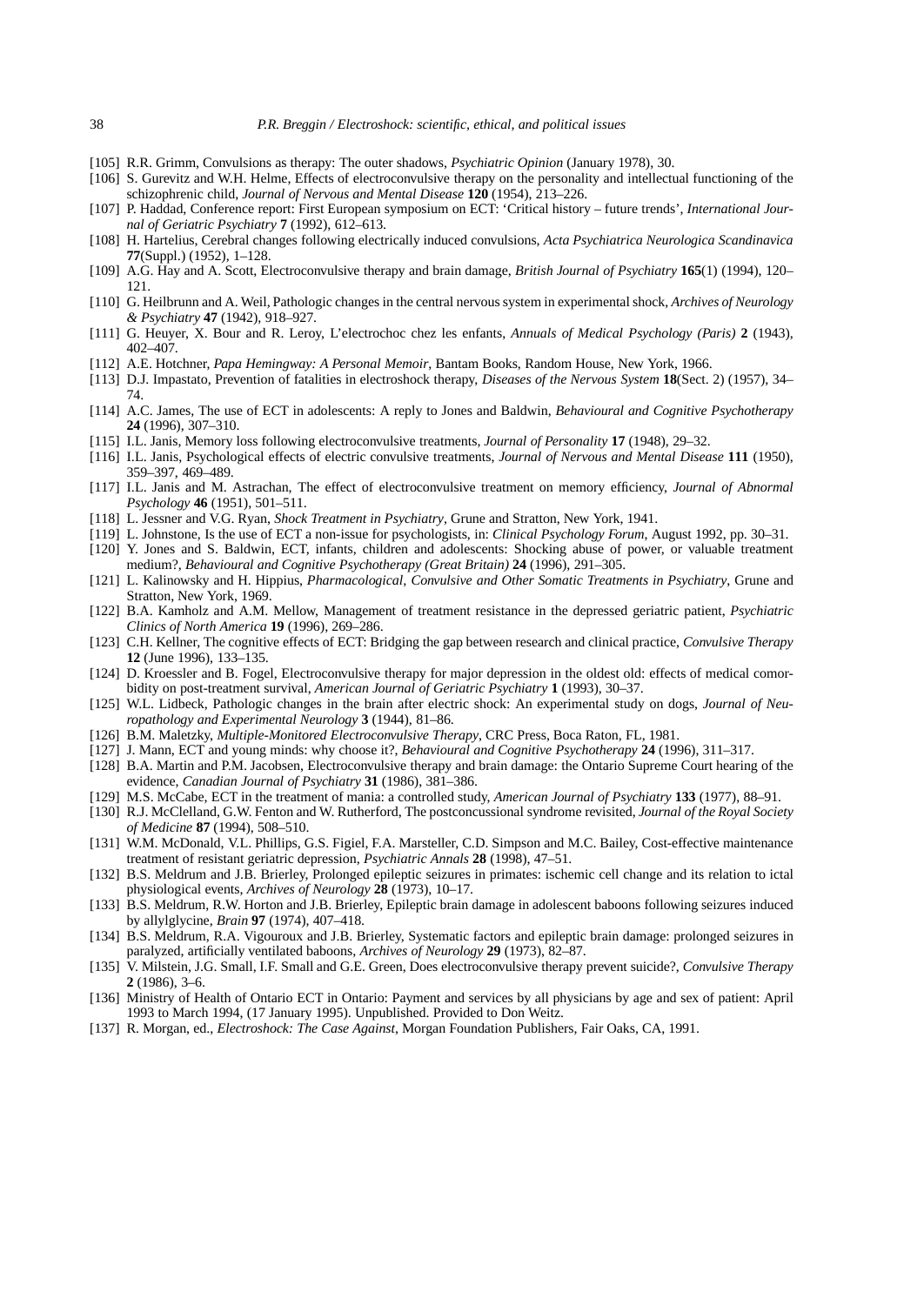- [138] K.T. Neuberger, H.W. Whitehead, E.K. Rutledge and F.G. Ebaugh, Pathologic changes in the brains of dogs given repeated electric shocks, *American Journal of Medical Science* **204** (1942), 381–387.
- [139] M. Oxlad and S. Baldwin, Electroconvulsive therapy, children and adolescents:the power to stop, *Nursing Ethics* **2** (1995), 333–346.
- [140] M. Oxlad and S. Baldwin, The use of ECT in older people: risks, rights and responsibilities, *Health Care in Later Life* **1**(1) (1996), 39–49.
- [141] A.C. Pande, L.J. Grunhaus, A.M. Aisen and R.F. Haskett, Preliminary magnetic resonance imaging study of ECT-treated depressed patients, *Biological Psychiatry* **27** (1990), 102–104.
- [142] W.J. Pankratz, Electroconvulsive therapy: the position of the Canadian Psychiatric Association, *Canadian Journal of Psychiatry* **15** (1980), 509–514.
- [143] Patients, public need full story on shock therapy (editorial), *USA Today* (8 December 1995), 12A.
- [144] H. Pettinati and K. Bonner, Cognitive functioning in depressed geriatric patients with a history of ECT, *American Journal of Psychiatry* **141** (1984), 49–52.
- [145] J. Pippard, Audit of electroconvulsive treatment in two National Health Service regions, *British Journal of Psychiatry* **160** (1992), 621–637.
- [146] M. Primeau, G.H. Engelstatter and K.K. Bares, Behavioral consequences of lightning and electrical injury, *Seminars in Neurology* **15** (1995), 279–285.
- [147] K. Rabheru and E. Persad, A Review of continuation and maintenance electroconvulsive therapy, *Canadian Journal of Psychiatry* **42** (1997), 476–484.
- [148] J.M. Rey and G. Walter, Half a century of ECT use in young people, *American Journal of Psychiatry* **154** (1997), 95–602.
- [149] A. Rifkin, ECT versus tricyclic antidepressants in depression: A review of evidence, *Journal of Clinical Psychiatry* **49** (1988), 3–7.
- [150] Royal College of Psychiatrists, *The Practical Administration of Electroconvulsive Therapy*, Gaskell, London, 1989.
- [151] R. Rymer, Electroshock, in: *Hippocrates*, March–April 1989, pp. 65–72.
- [152] H. Sackeim, Are ECT devices underpowered?, *Convulsive Therapy* **7** (1991), 233–236.
- [153] H. Sackeim, Electroconvulsive therapy: a new age?, *Treatment Today* (Summer 1995), 39.
- [154] H. Sackeim, J. Prudic, D. Devanand, J. Kiersky, L. Fitzsimons, B. Moody, M. McElhiney, E. Coleman and J. Settembrino, Effects of stimulus intensity and electrode placement on the efficacy and cognitive effects of electroconvulsive therapy, *New England Journal of Medicine* **328** (1993), 839–846.
- [155] S. Sament, In favor of wider ECT ban, *Clinical Psychiatry News* (March 1983), 11.
- [156] A.I.F. Scott, Contemporary practice of electroconvulsive therapy, *British Journal of Hospital Medicine* **51** (1994), 334– 338.
- [157] A.I.F. Scott and W. Riddle, Status epilepticus after electroconvulsive therapy, *British Journal of Psychiatry* **155** (1989), 119–121.
- [158] P. Skrabanek, Convulsive therapy A critical appraisal of its origins and value, *Irish Medical Journal* **79** (1986), 157– 165.
- [159] M. Smith, Eight in Texas die after shock therapy in 15-month period, *Houston Chronicle* (7 March 1995), 1A.
- [160] C. Sobin, H.A. Sackeim, J. Prudic, D.P. Devanand, B.J. Moody and M.C. McElhiney, Predictors of retrograde amnesia following ECT, *American Journal of Psychiatry* **152** (1995), 995–1001.
- [161] H. Solomon, Introduction, in: *Shock Treatment in Psychiatry*, L. Jessner and V.G. Ryan, eds, Grune and Stratton, New York, 1941.
- [162] L. Squire and P. Slater, Electroconvulsive therapy and complaints of memory dysfunction: a prospective three-year follow-up study, *British Journal of Psychiatry* **42** (1983), 108.
- [163] L. Staner, Recent advances in the practice of electroconvulsive therapy. I. Indications, contraindications and adverse effects, *Acta Psychiatrica Belgica* **91** (1991), 297–319 (in French).
- [164] L. Staner, Recent advances in the practice of electroconvulsive therapy. II. Treatment procedures and evaluation of outcome, *Acta Psychiatrica Belgica* **92** (1992), 33–48 (in French).
- [165] State of California, Department of Mental Health, From the statistics and data analysis section (untitled, unpublished report), 20 July 1989.
- [166] W. Stefaniuk, Foes of electro shock [sic] therapy hold vigil at the Clark Institute, *Toronto Star*, 12 November 1985.
- [167] L.S. Stromgren, Electroconvulsive therapy in the Nordic countries, 1977–1987, *Acta Psychiatrica Scandinavica* **84** (1991), 428–434.
- [168] W. Sullivan, Personal communication to Peter R. Breggin from the Executive Director of the Vermont Protection and Advocacy Agency, Montpelier, VT, with data from the Vermont Hospital discharge dataset, 1996.
- [169] D.I. Templer, ECT and permanent brain damage, in: *Preventable Brain Damage*, D.I. Templer, L.C. Hartlage and W.G. Cannon, eds, Springer, New York, 1992, pp. 72–790.
- [170] D.I. Templer and D.M. Veleber, Can ECT permanently harm the brain?, *Clinical Neuropsychology* **4**(2) (1982), 62–66.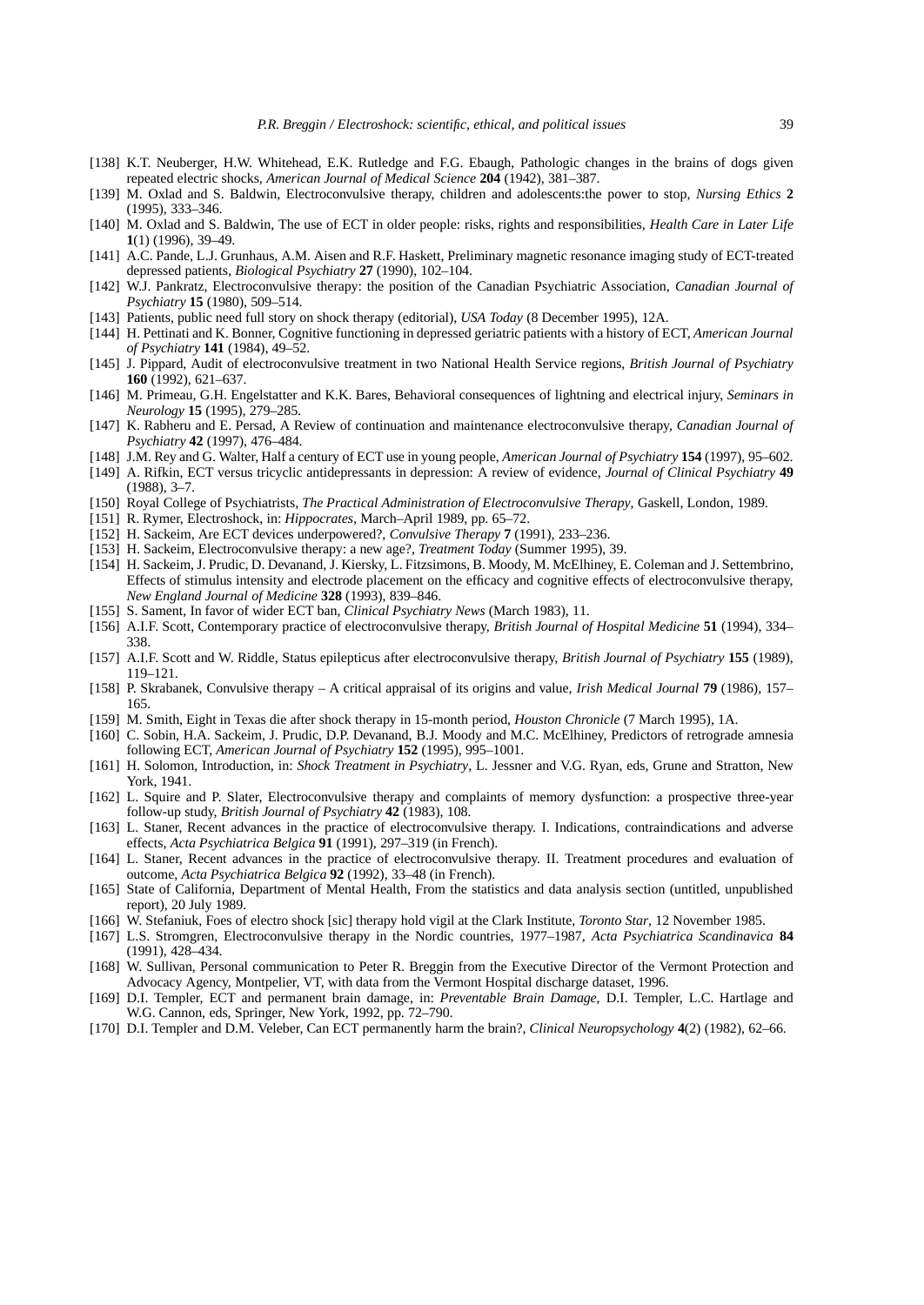- [171] J.W. Thompson and J.D. Blaine, Use of ECT in the United States in 1975 and 1980, *American Journal of Psychiatry* **144**  $(1987)$ , 557–562.
- [172] H.C. Tien, 100 Questions and answers in ECT, *World Journal Psychosynthesis* **6** (1974), 31–39.
- [173] D.B. Tower and D. McEachern, Acetylcholine and neuronal activity. I. Cholinesterase patterns and acetylcholine in the cerebrospinal fluids of patients with craniocerebral trauma, *Canadian Journal of Research* **27**(Sect. E) (1949), 105–119.
- [174] J. Wallcraft, *Women & ECT*, Spare Rib, Great Britain, October 1987.
- [175] J. Wallcraft, ECT: Effective, but for whom?, Openmind, Great Britain, April–May 1993, p. 14.
- [176] G. Walter and J.M. Rey, An epidemiological study of the use of ECT in adolescents, *Journal of the American Academy of Child and Adolescent Psychiatry* **36** (1997), 809–815.
- [177] C. Warren, Electroconvulsive therapy, self, and family relations, *Research in the Sociology of Health Care* **7** (1988), 283–300.
- [178] A. Weil, E. Liebert and G. Heilbrunn, Histopathological changes in the brain in experimental hyperinsulinism, *Archives of Neurology and Psychiatry* **39** (1938), 467–481.
- [179] D.R. Weinberger, E.F. Torrey, H.N. Neophytides and R.J. Wyatt, Lateral ventricular involvement in chronic schizophrenia, *Archives of General Psychiatry* **36** (1979), 735–739.
- [180] R.D. Weiner, H.J. Rogers, J.R. Davidson and L.R. Squire, Effects of stimulus parameters on cognitive side effects, *Annals of the New York Academy of Sciences* **462** (1986), 353–356.
- [181] D. Weitz, Personal communication from the survivor of electroshock treatment to Peter R. Breggin, January 1996. See [104].
- [182] J. Wirth, Deposition. Aubrey vs. The Johns Hopkins Hospital et al., HCA No. 90-0254, In the health claims arbitration office, Baltimore, MD, 19 July 1991.
- [183] J. Wise, ECT clinics are below standard, *British Medical Journal* **314** (1997), 248.
- [184] E. Wolfe, *Aftershock*, G.P. Putnam's Sons, New York, 1969.